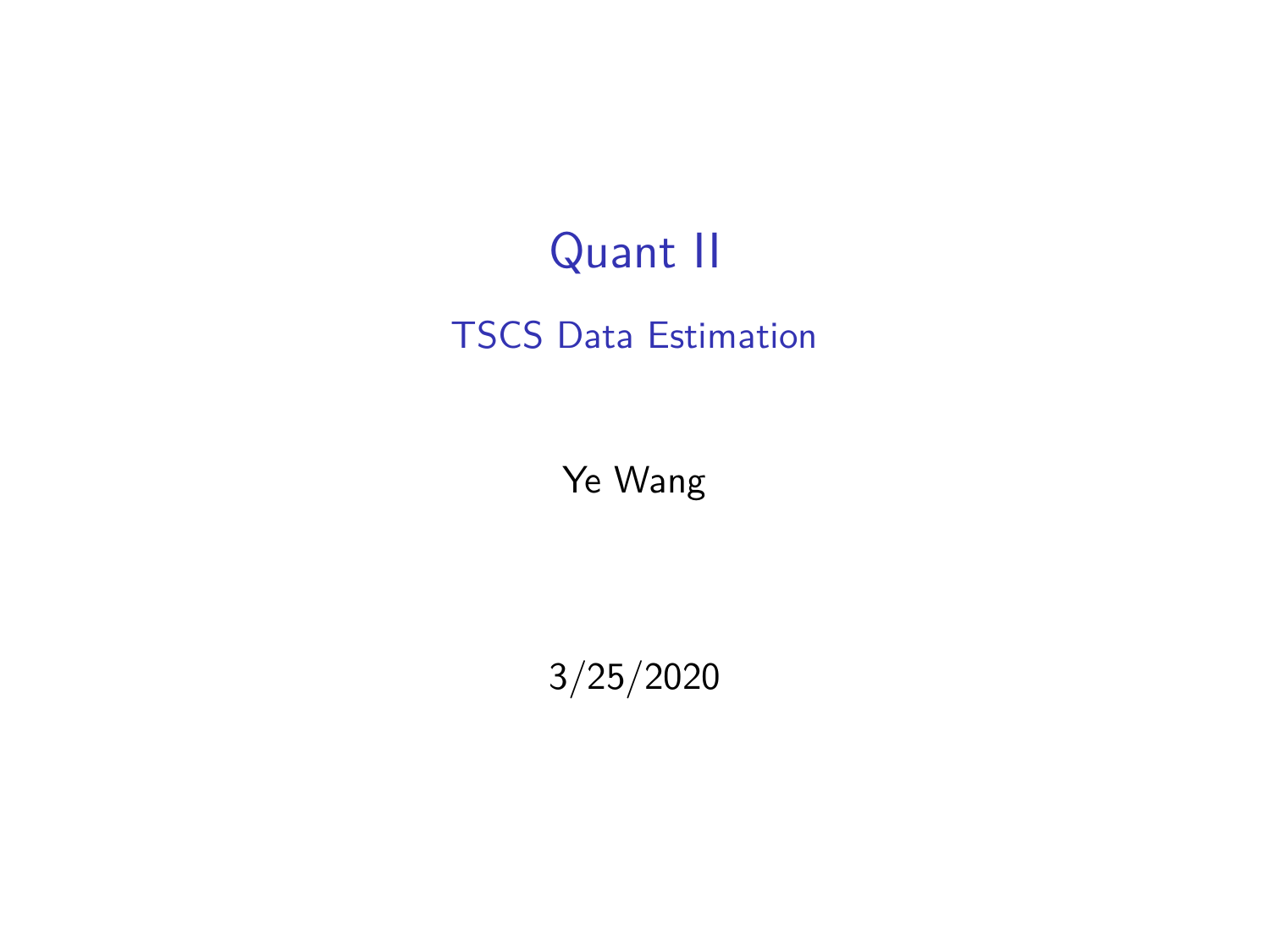# Outline

- $\triangleright$  What is unique about TSCS data?
- $\blacktriangleright$  Inference without unobservable confounders
- $\blacktriangleright$  Inference with unobservable confounders
	- $\blacktriangleright$  Model-based inference
	- $\blacktriangleright$  Trajectory-based inference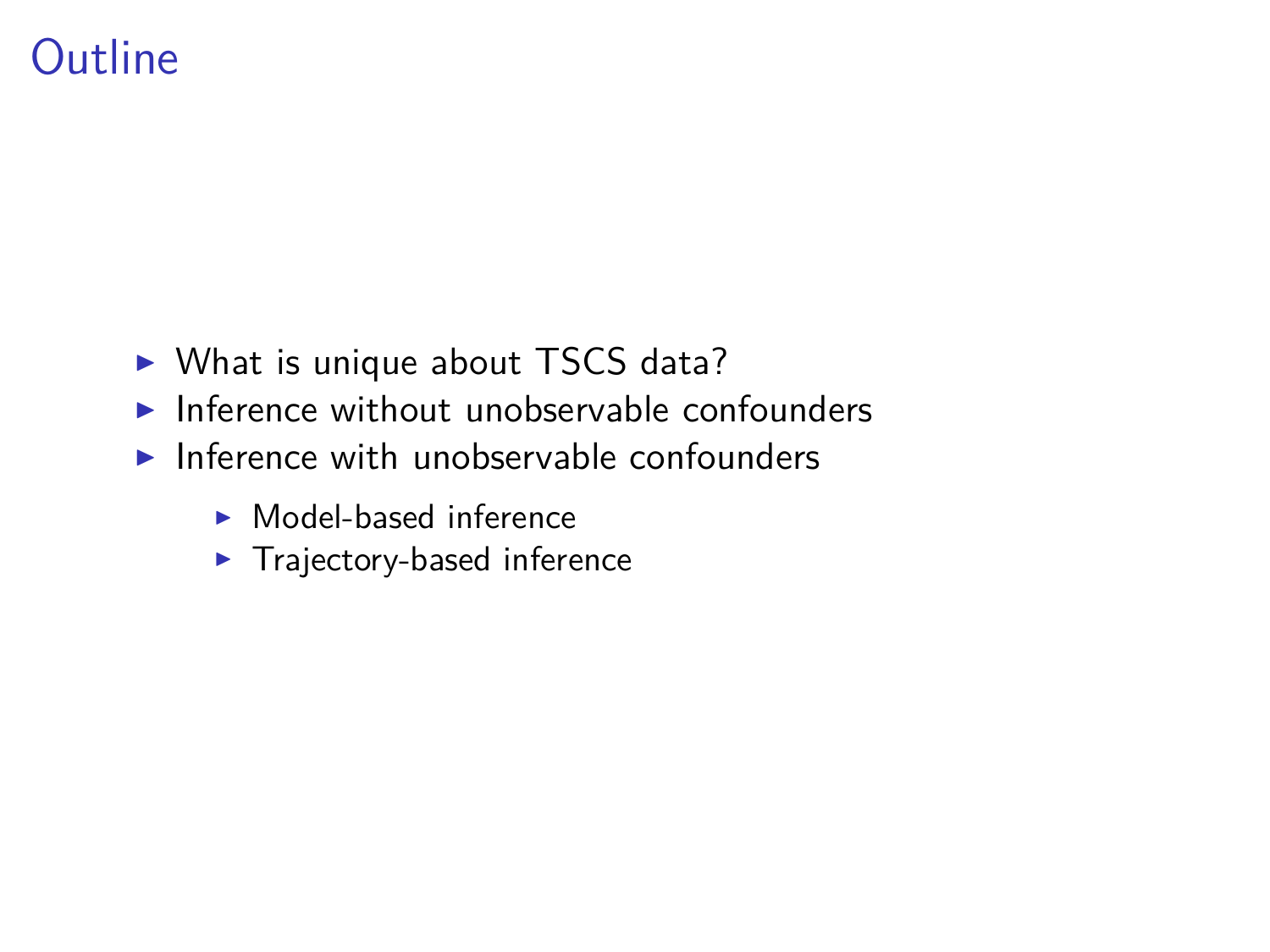$\blacktriangleright$  Terminology: TSCS or panel data?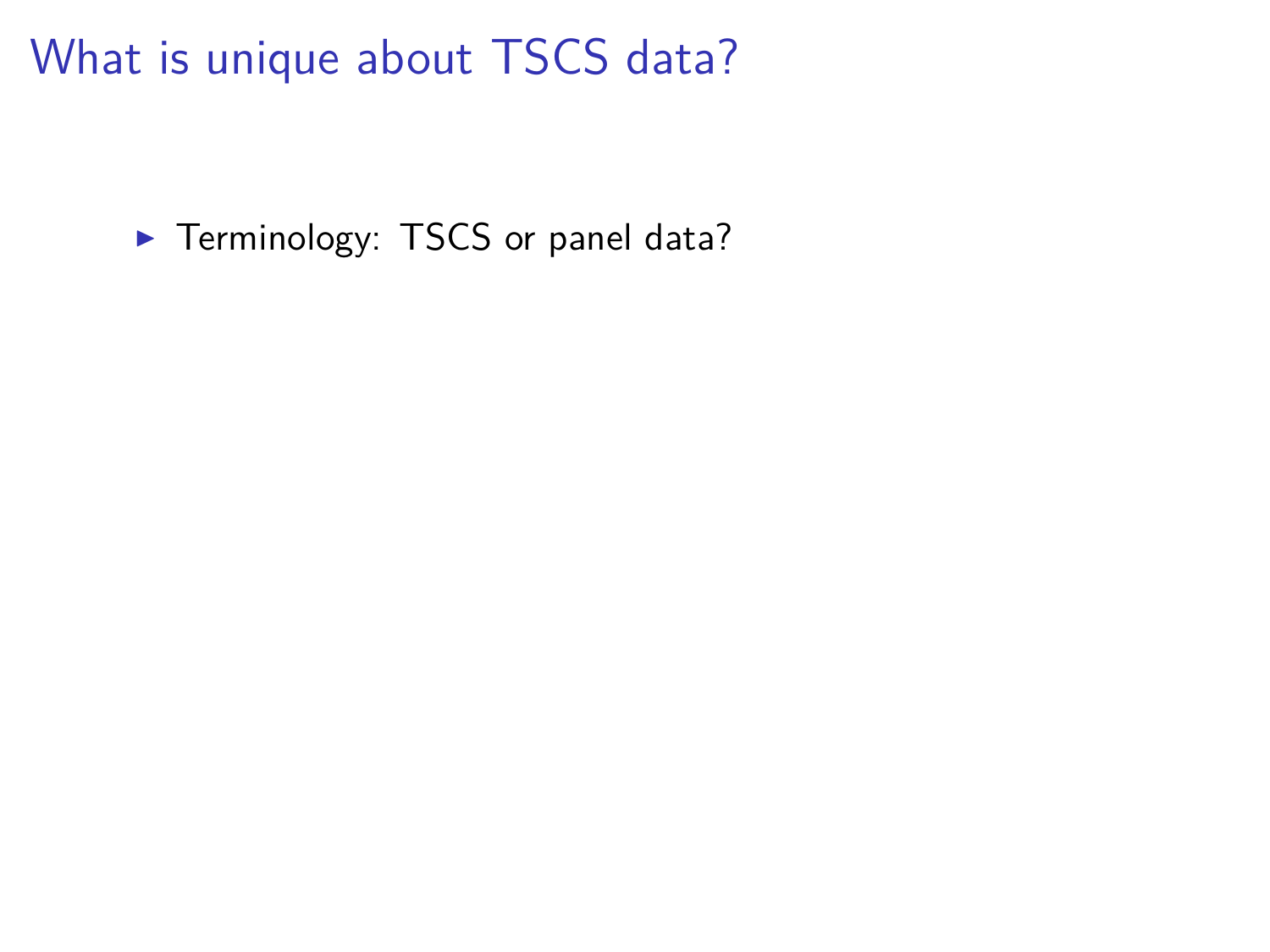- Terminology: TSCS or panel data?
- $\triangleright$  Why not just pooled OLS?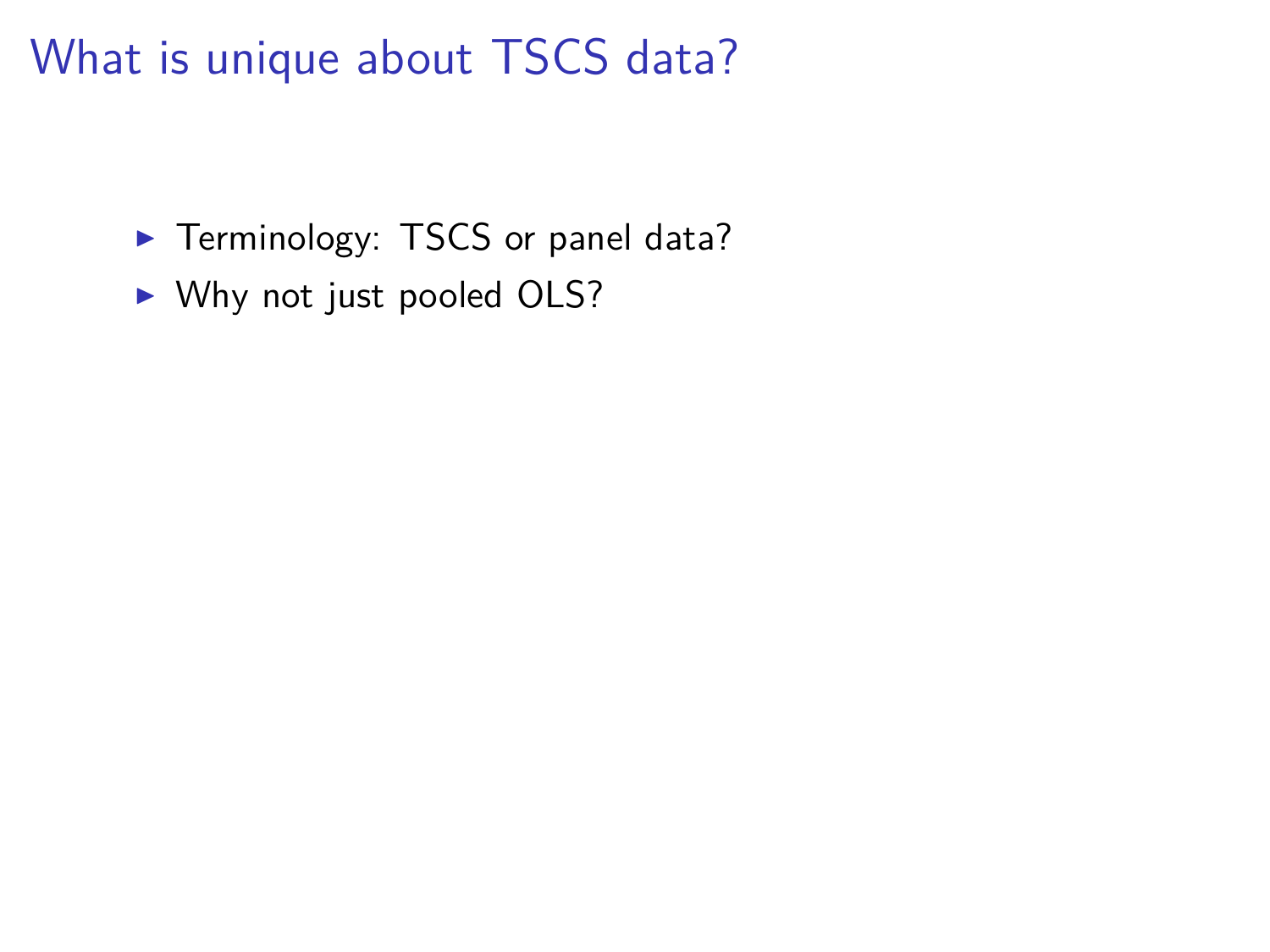- $\blacktriangleright$  Terminology: TSCS or panel data?
- $\triangleright$  Why not just pooled OLS?
- $\triangleright$  1. Observations are dependent; 2. The extra dimension allows us to relax the identification assumptions.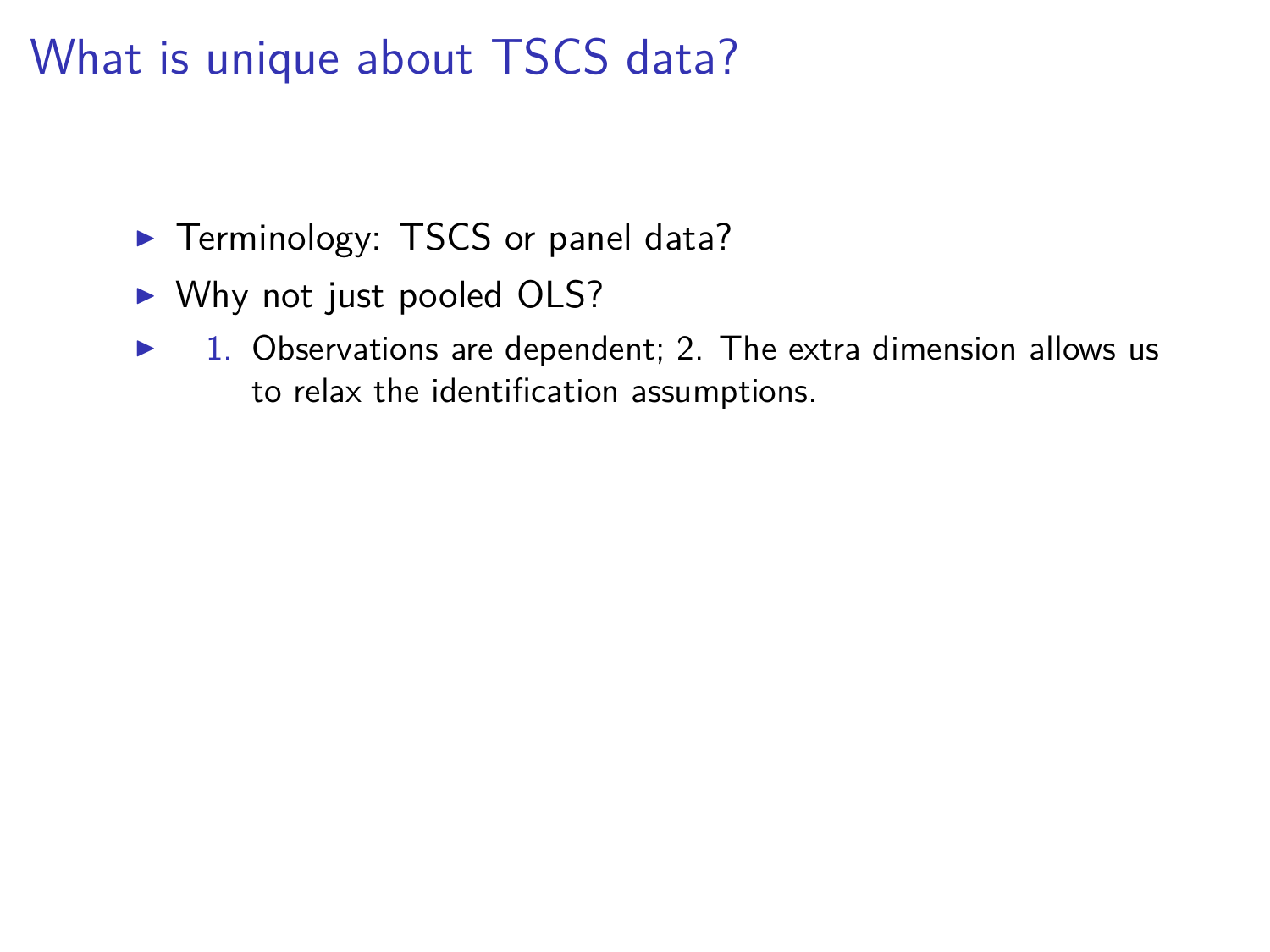- $\blacktriangleright$  Terminology: TSCS or panel data?
- $\blacktriangleright$  Why not just pooled OLS?
- 1. Observations are dependent; 2. The extra dimension allows us to relax the identification assumptions.
- In the cross-sectional setting, we need ignorability:  $D_i \perp Y_i(D_i)|X_i, 0 < P(D_i = 1|X_i) < 1.$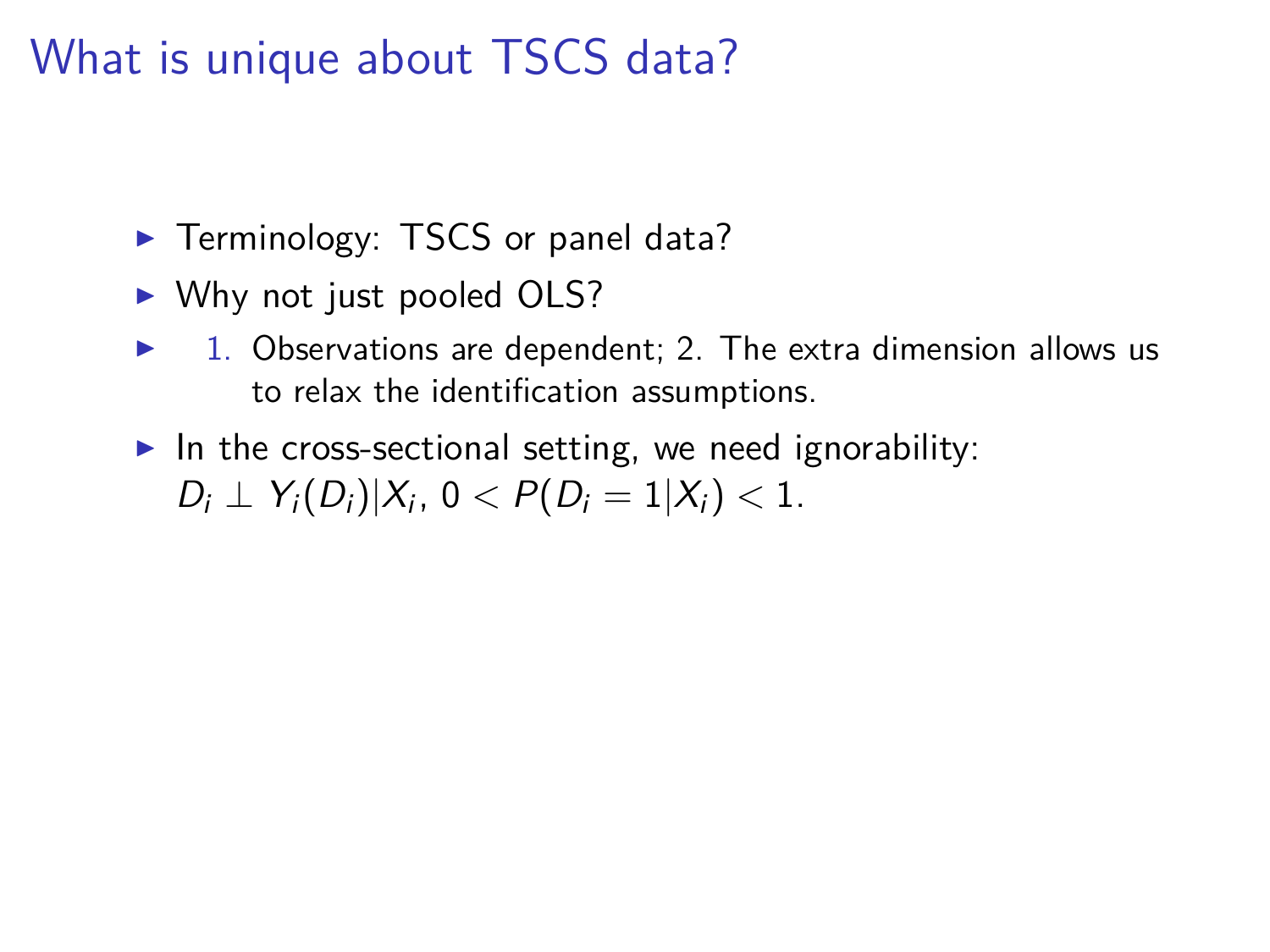- $\blacktriangleright$  Terminology: TSCS or panel data?
- $\blacktriangleright$  Why not just pooled OLS?
- 1. Observations are dependent; 2. The extra dimension allows us to relax the identification assumptions.
- In the cross-sectional setting, we need ignorability:  $D_i \perp Y_i(D_i)|X_i, 0 < P(D_i = 1|X_i) < 1.$
- $\triangleright$  Now we can relax the assumption along two possible directions (based on your belief!):
	- $\triangleright$  Sequential ignorability:
		- $D_{it} \perp Y_{it}(D_{it}, \ldots, D_{i1}) | Y_{i,t-1}, D_{i,t-1}, X_{it}.$
	- $\blacktriangleright$  "Fixed effects:"  $D_{it} \perp Y_{it}(D_{it}) | X_{it}, \alpha_i, \xi_t$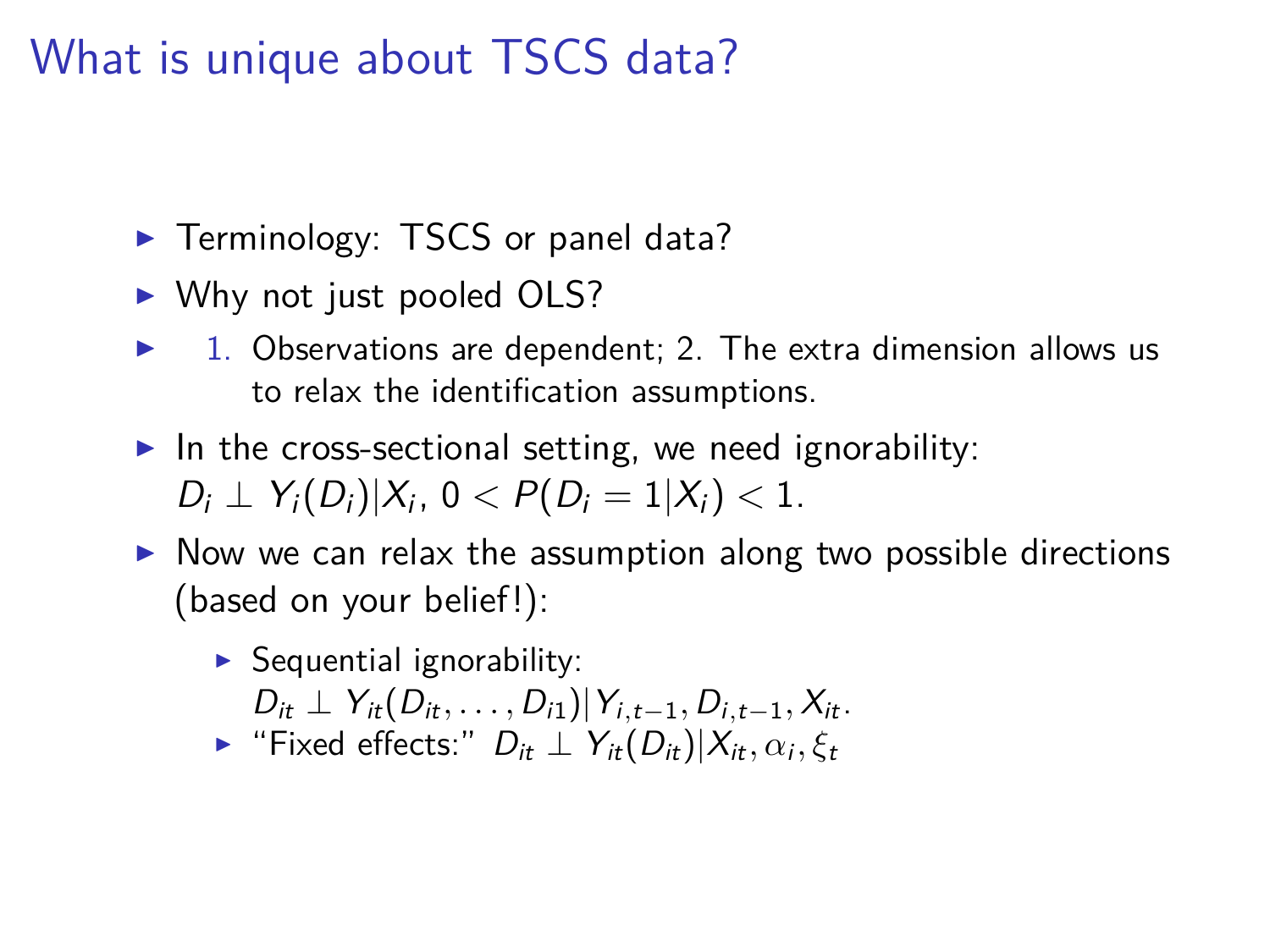$\triangleright$  Assumption I: All the paths between unobservables and the outcome could be blocked by conditioning on the unit's history.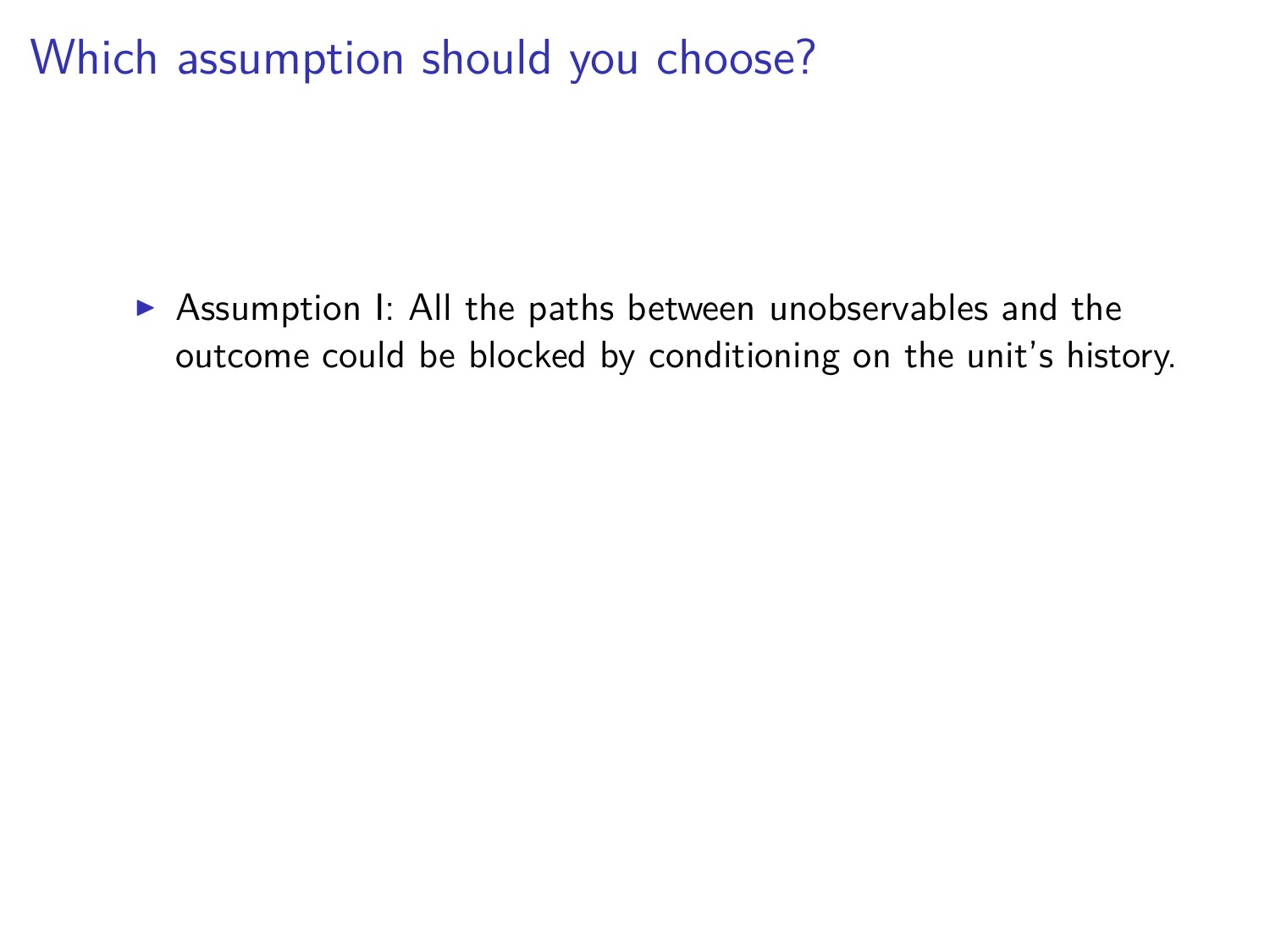$\triangleright$  Assumption I: All the paths between unobservables and the outcome could be blocked by conditioning on the unit's history. Sequential experiment, design-based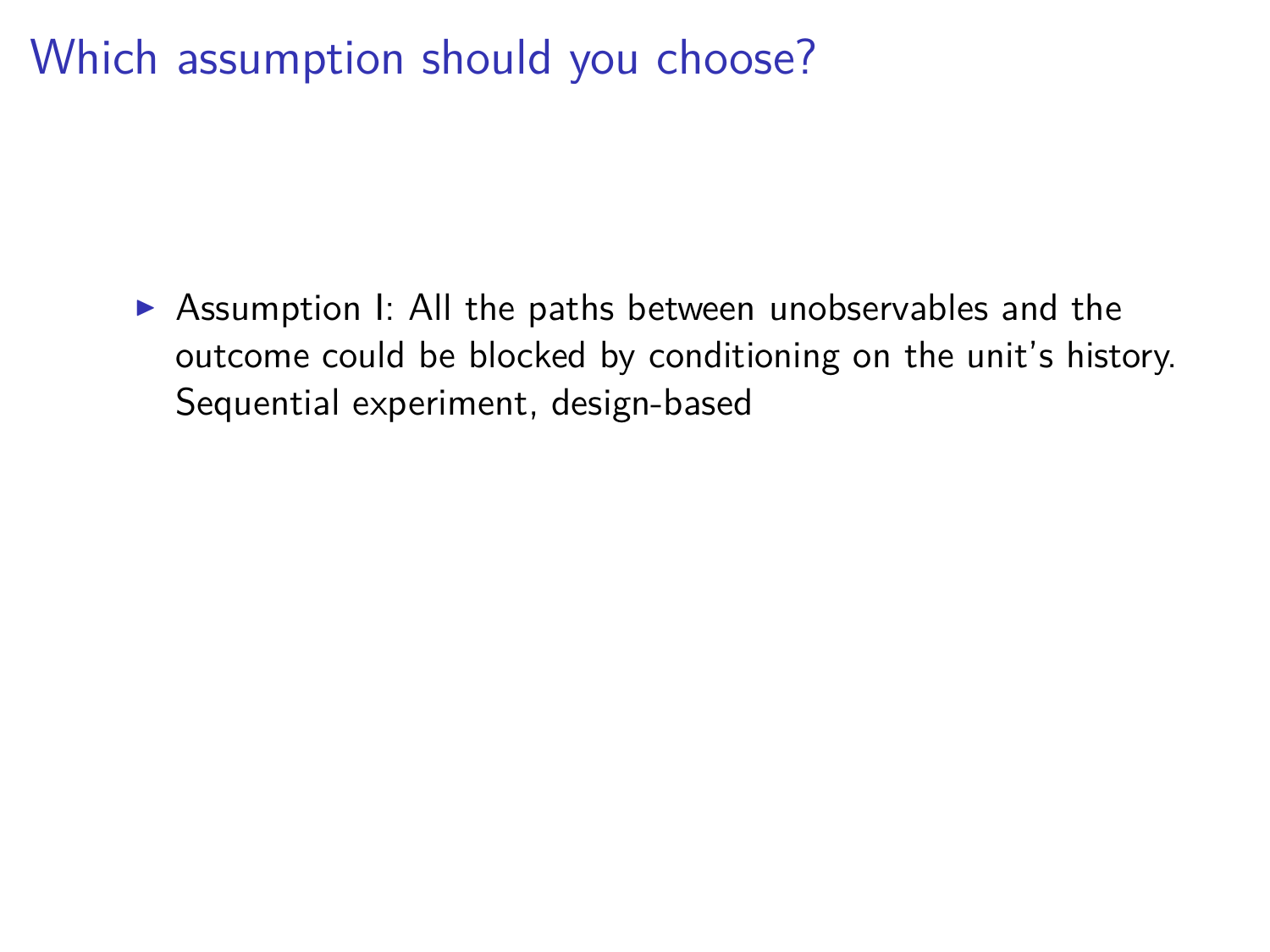- $\triangleright$  Assumption I: All the paths between unobservables and the outcome could be blocked by conditioning on the unit's history. Sequential experiment, design-based
- $\triangleright$  Assumption II: The unobservables have a low-dimension approximation and history doesn't matter.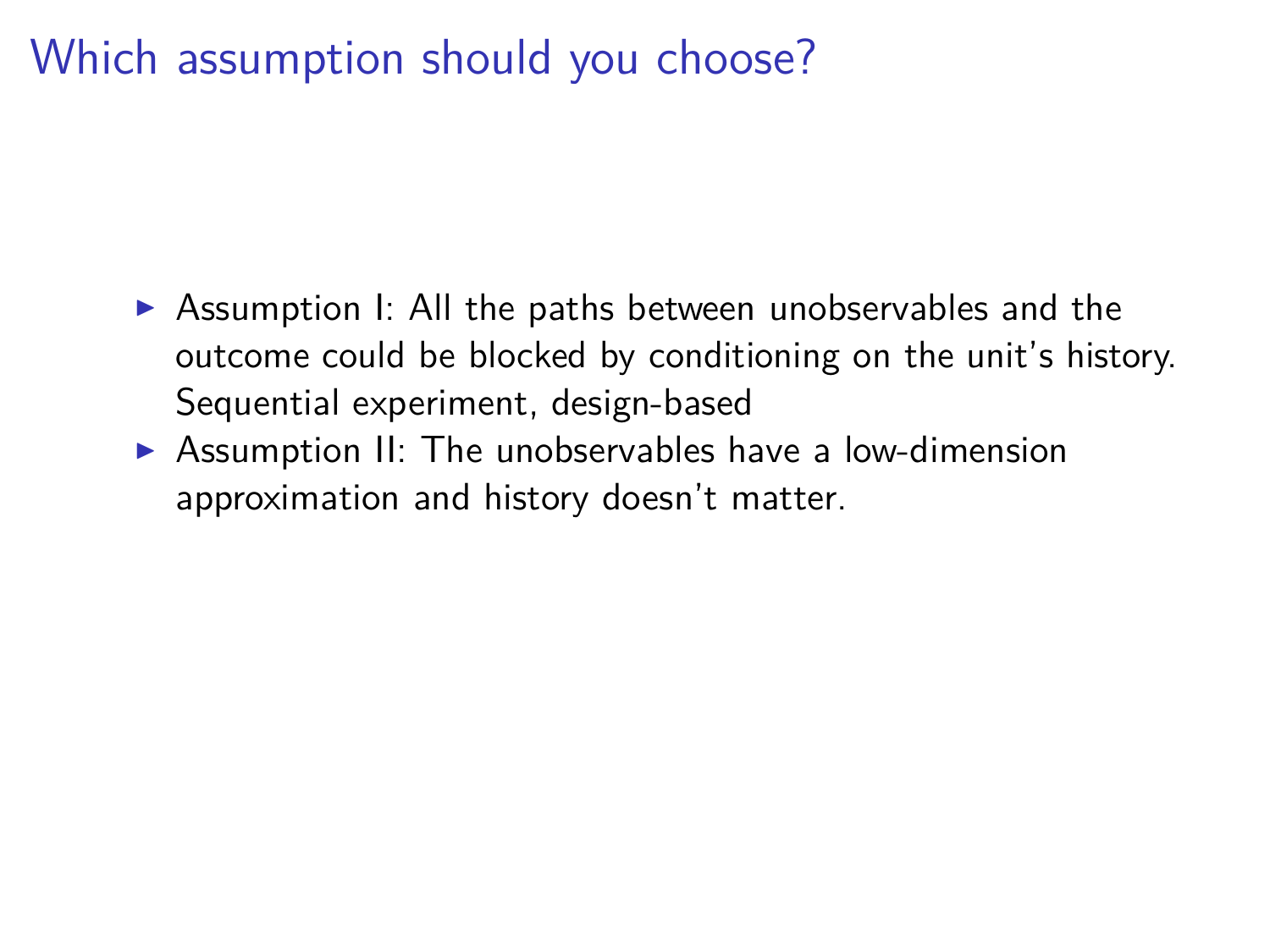- $\triangleright$  Assumption I: All the paths between unobservables and the outcome could be blocked by conditioning on the unit's history. Sequential experiment, design-based
- $\triangleright$  Assumption II: The unobservables have a low-dimension approximation and history doesn't matter. Outcome models (FEct, gsynth, mc, etc.), model-based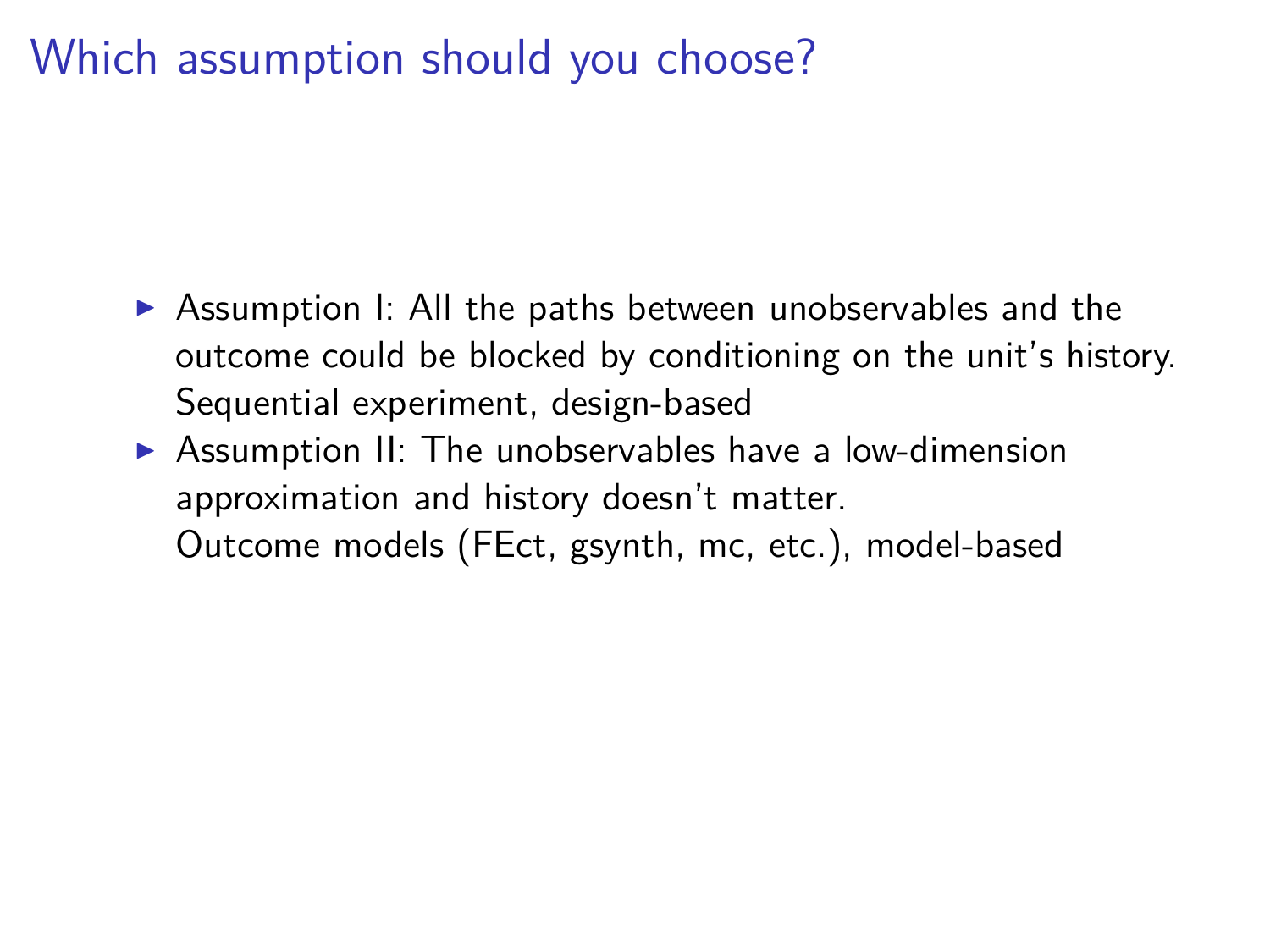- $\triangleright$  Assumption I: All the paths between unobservables and the outcome could be blocked by conditioning on the unit's history. Sequential experiment, design-based
- $\triangleright$  Assumption II: The unobservables have a low-dimension approximation and history doesn't matter. Outcome models (FEct, gsynth, mc, etc.), model-based

 $\triangleright$  What if you believe in neither?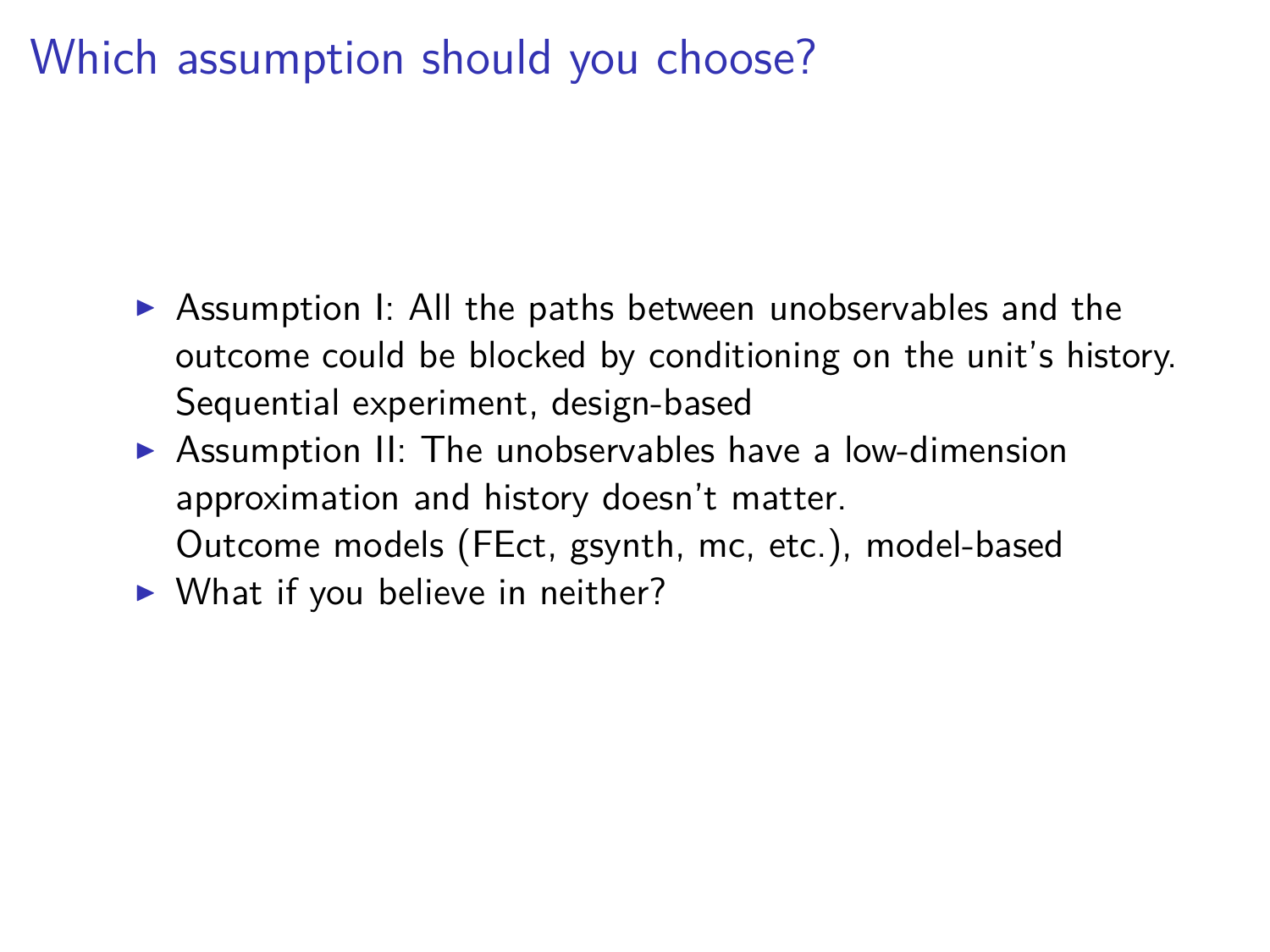- $\triangleright$  Assumption I: All the paths between unobservables and the outcome could be blocked by conditioning on the unit's history. Sequential experiment, design-based
- $\triangleright$  Assumption II: The unobservables have a low-dimension approximation and history doesn't matter. Outcome models (FEct, gsynth, mc, etc.), model-based
- $\triangleright$  What if you believe in neither? Make parametric assumptions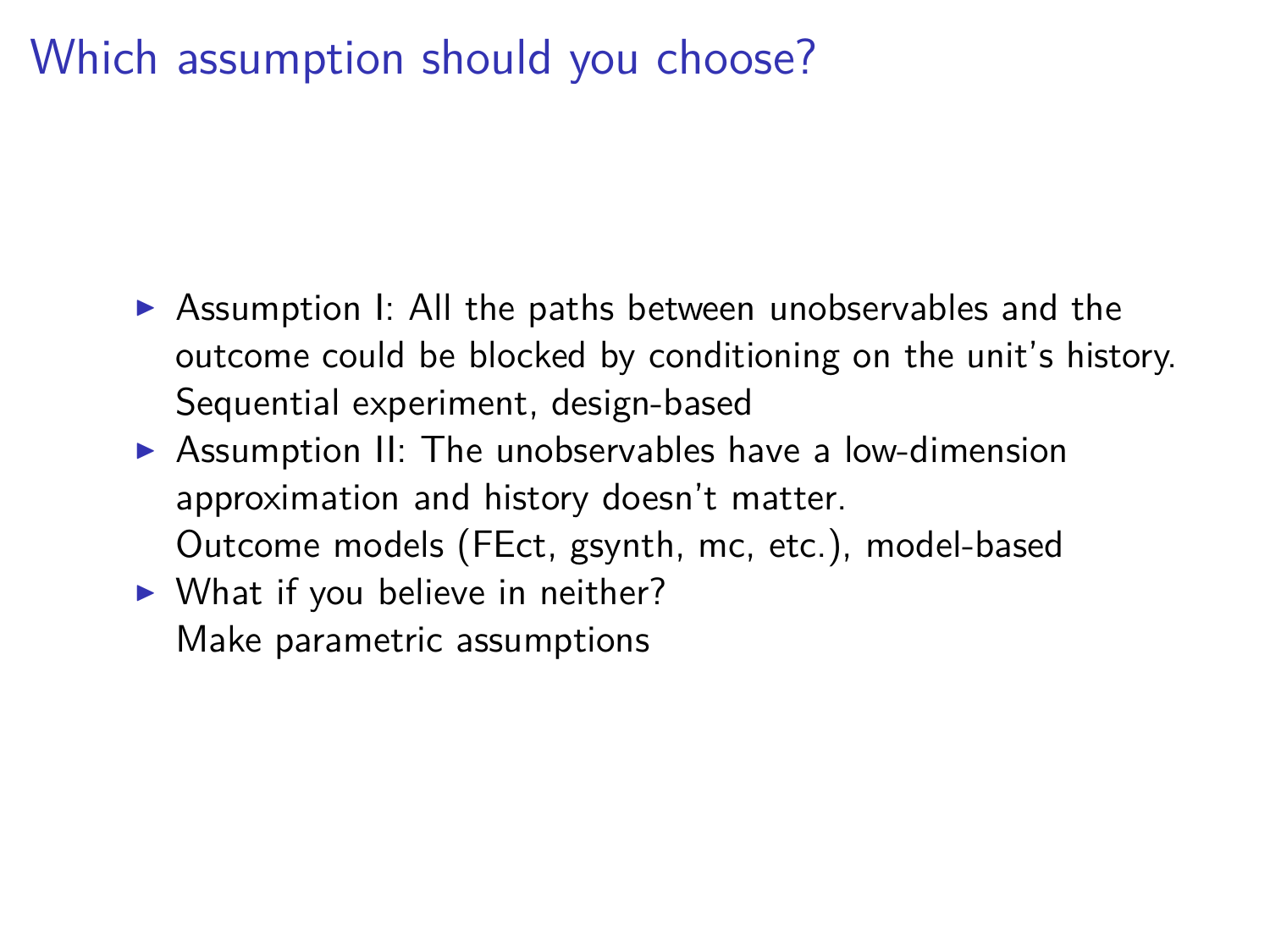- $\blacktriangleright$  The assumption is a weaker version of "select on observables."
- $\triangleright$  All the techniques we have learned are applicable (regression, weighting, matching).
- $\triangleright$  A big name we cannot ignore in this literature: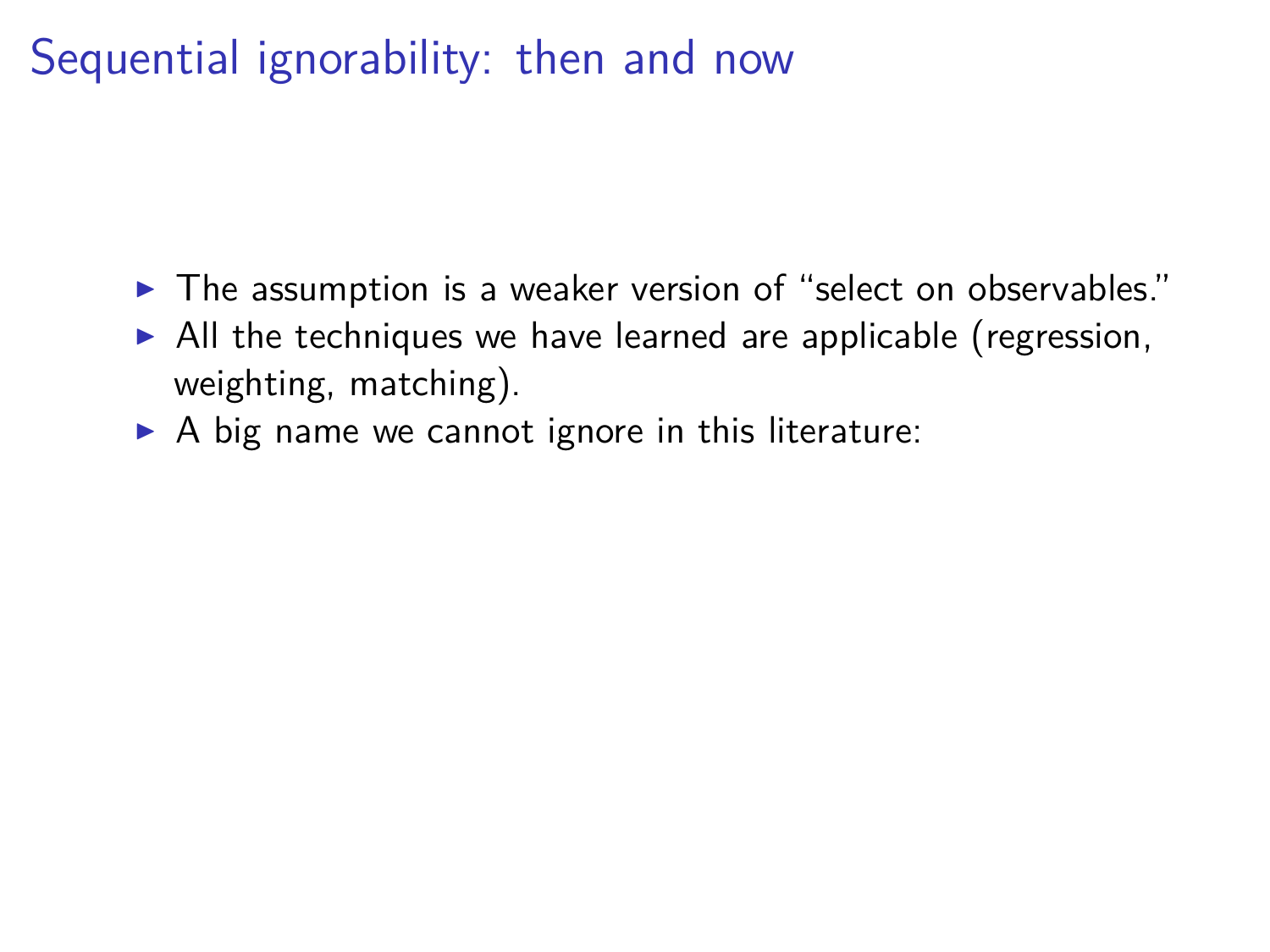- $\blacktriangleright$  The assumption is a weaker version of "select on observables."
- $\triangleright$  All the techniques we have learned are applicable (regression, weighting, matching).
- $\triangleright$  A big name we cannot ignore in this literature: Neal!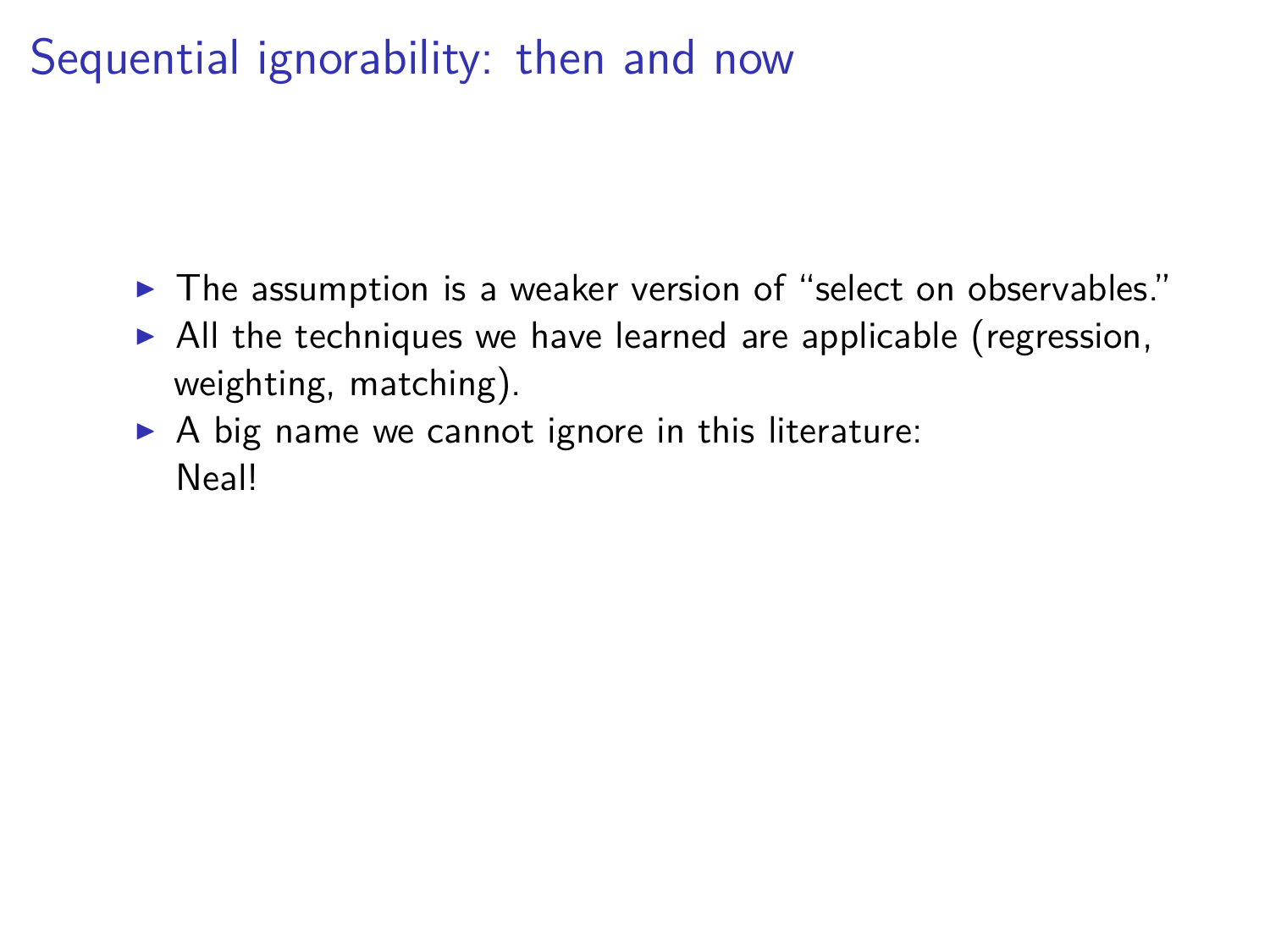- $\blacktriangleright$  The assumption is a weaker version of "select on observables."
- $\triangleright$  All the techniques we have learned are applicable (regression, weighting, matching).
- $\triangleright$  A big name we cannot ignore in this literature: Neal!
- $\triangleright$  Old idea: we write down a model for  $Y_{it}$  (AR, MA, ARIMA, ADL, etc.) to control for confounders.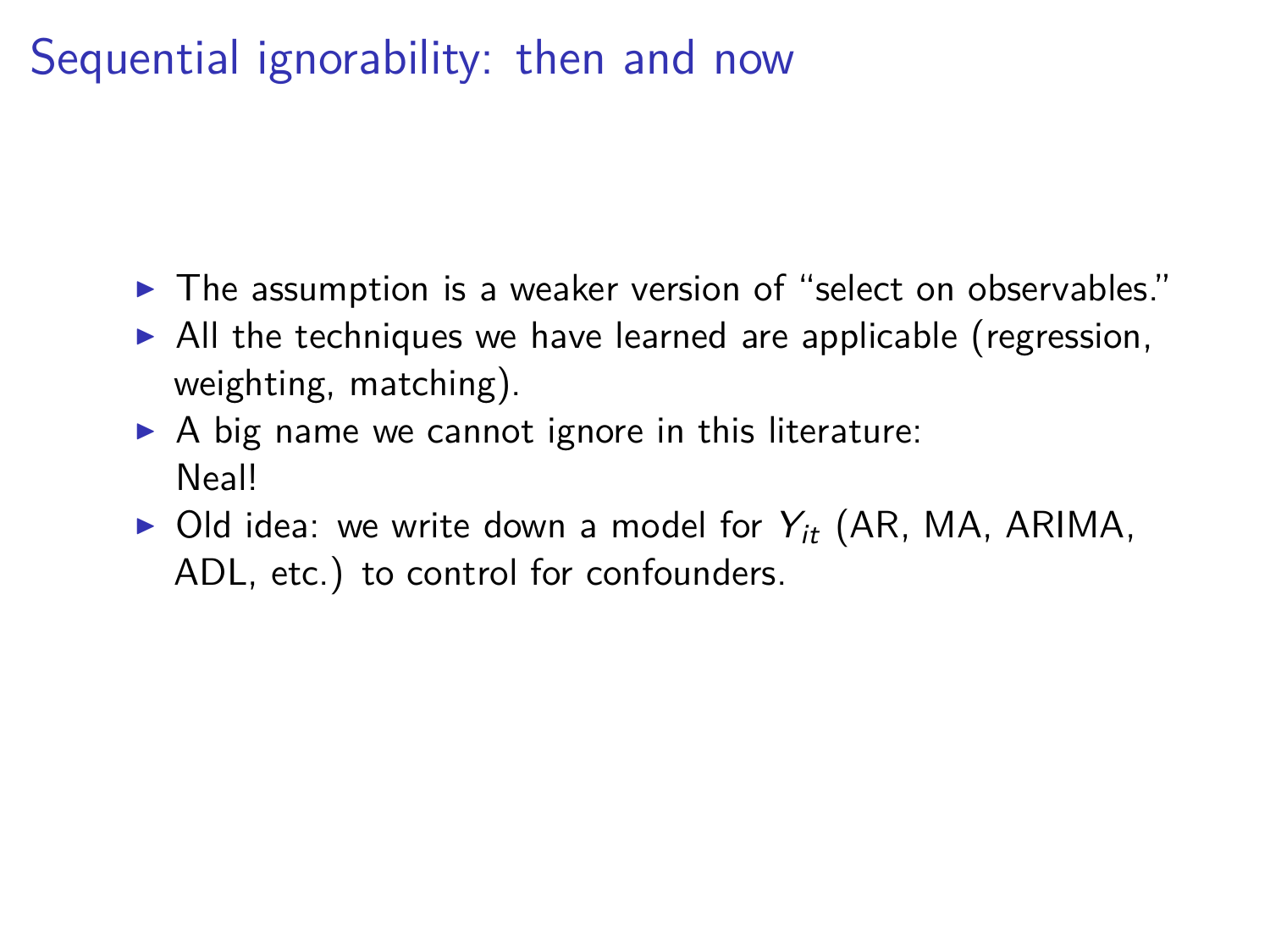- $\blacktriangleright$  The assumption is a weaker version of "select on observables."
- $\triangleright$  All the techniques we have learned are applicable (regression, weighting, matching).
- $\triangleright$  A big name we cannot ignore in this literature: Neal!
- $\triangleright$  Old idea: we write down a model for  $Y_{it}$  (AR, MA, ARIMA, ADL, etc.) to control for confounders.

The lagged depedent variable does solve a lot of problems, as the time trend is usually the most important confounder.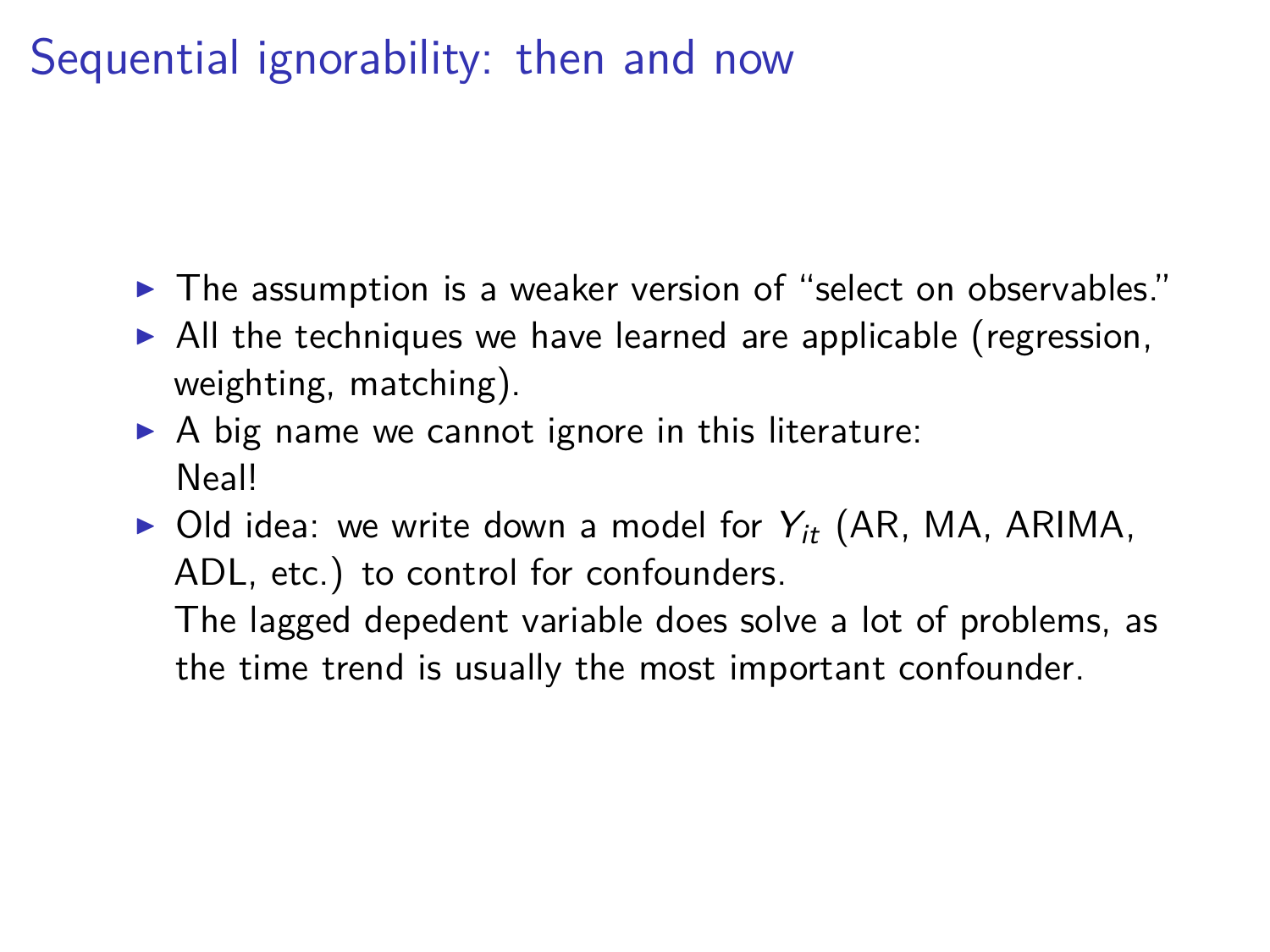$\triangleright$  Modern perspective: dynamic treatment regime (popular in epidemiology)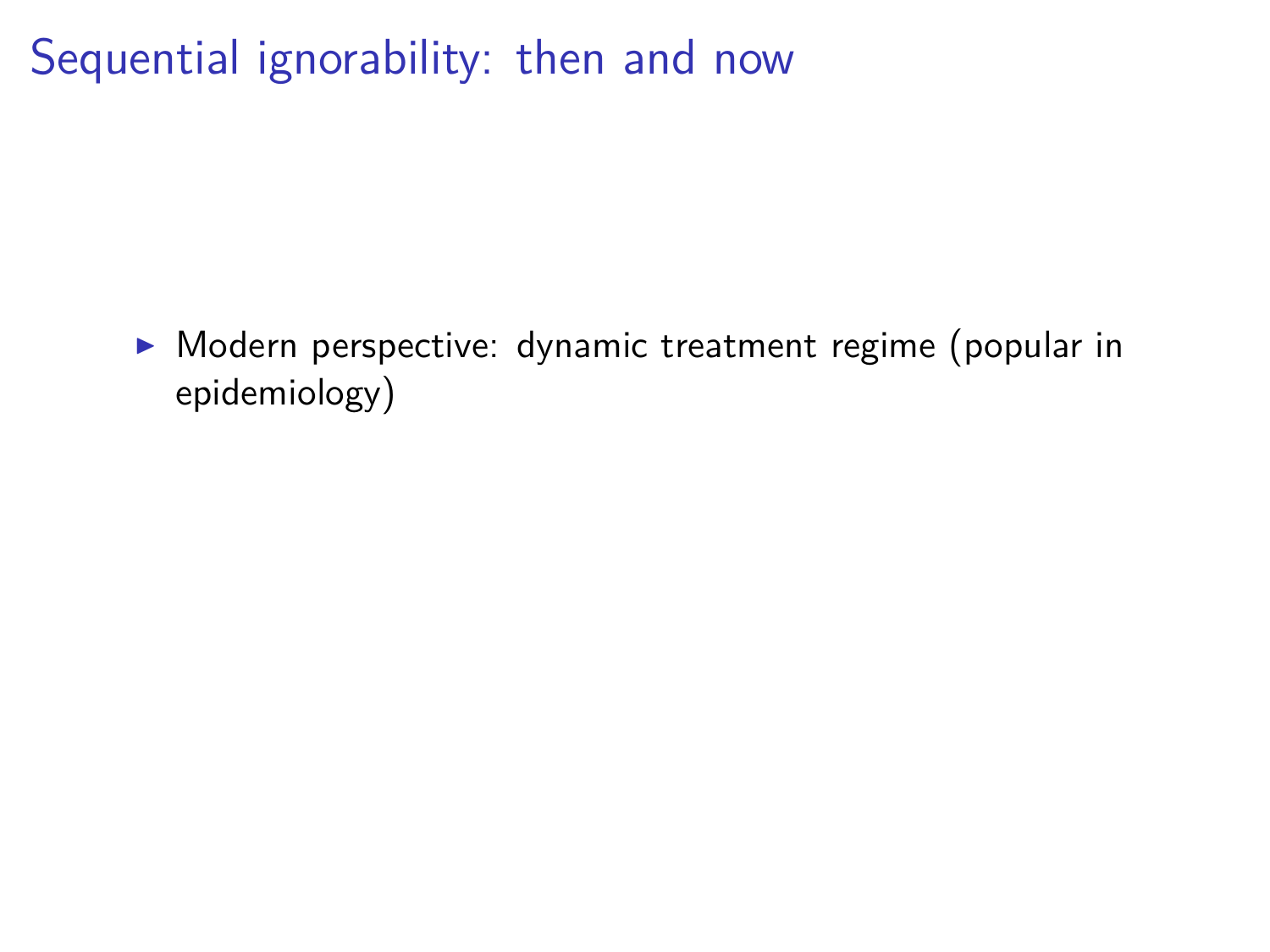- $\triangleright$  Modern perspective: dynamic treatment regime (popular in epidemiology)
- $\triangleright$  Suppose you participate in a trial to compare two treatments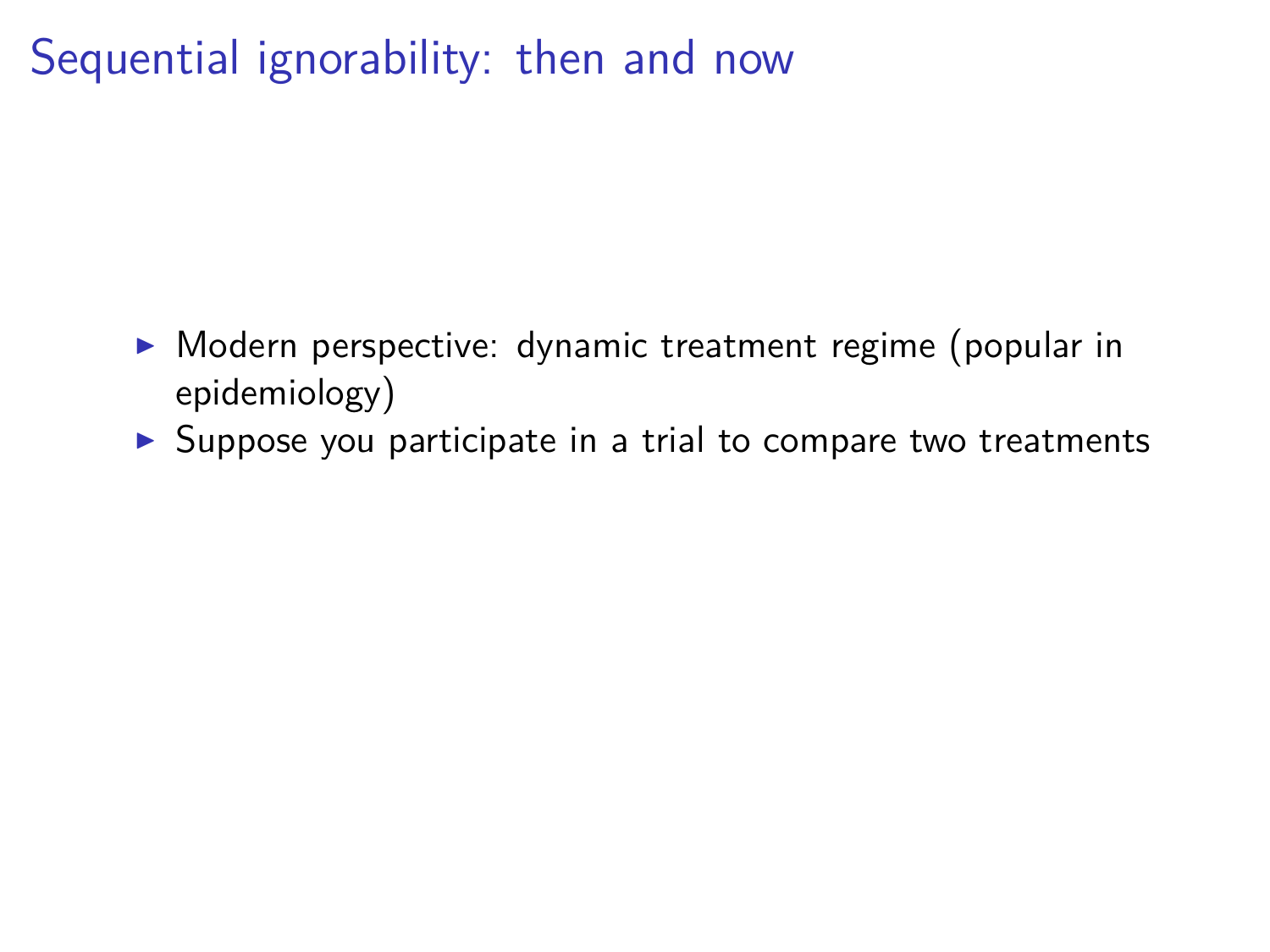- $\triangleright$  Modern perspective: dynamic treatment regime (popular in epidemiology)
- $\triangleright$  Suppose you participate in a trial to compare two treatments You get treatment I, but it doesn't help you much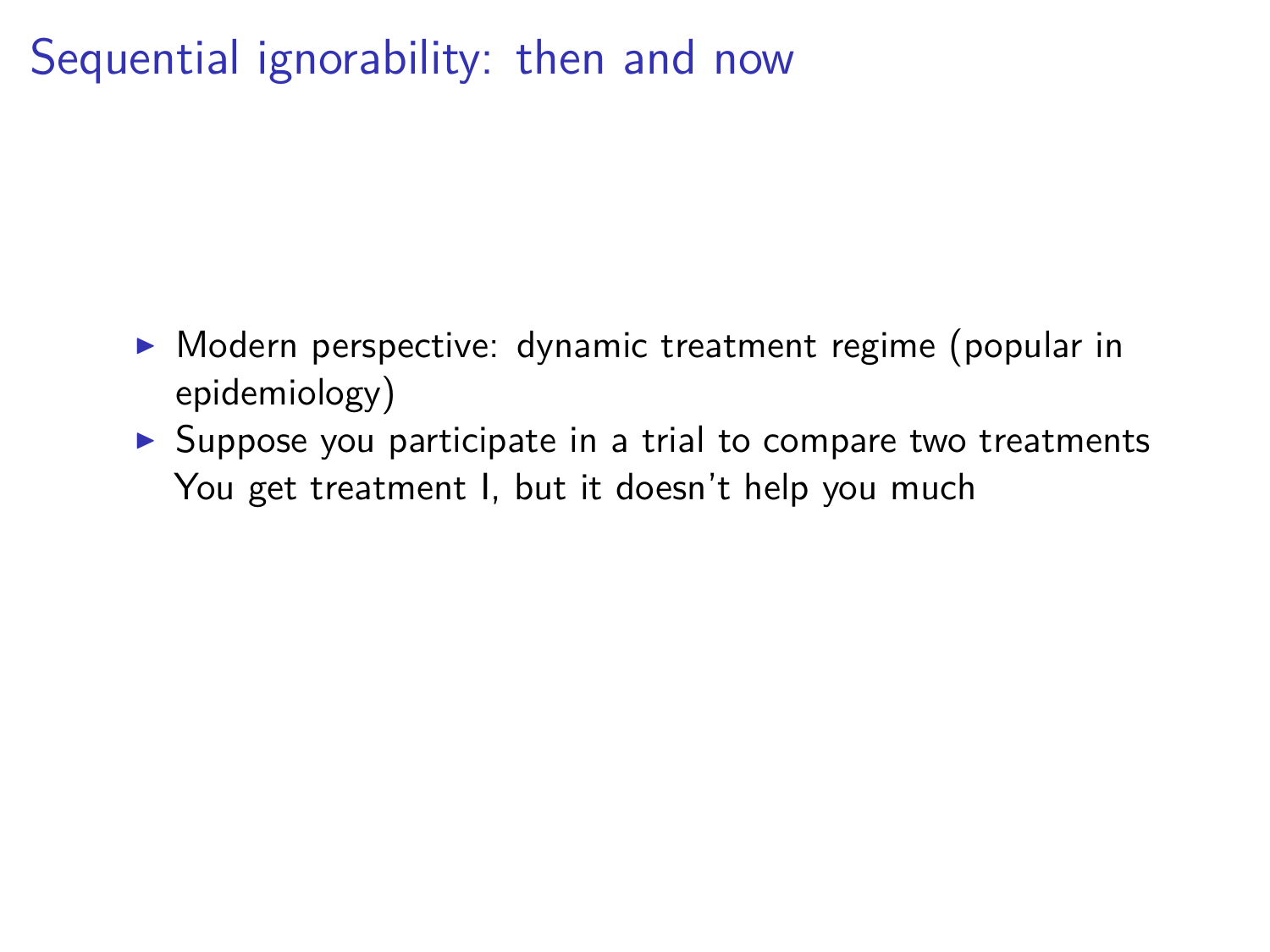- $\triangleright$  Modern perspective: dynamic treatment regime (popular in epidemiology)
- $\triangleright$  Suppose you participate in a trial to compare two treatments You get treatment I, but it doesn't help you much Several weeks later, the doctor moves you to treatment II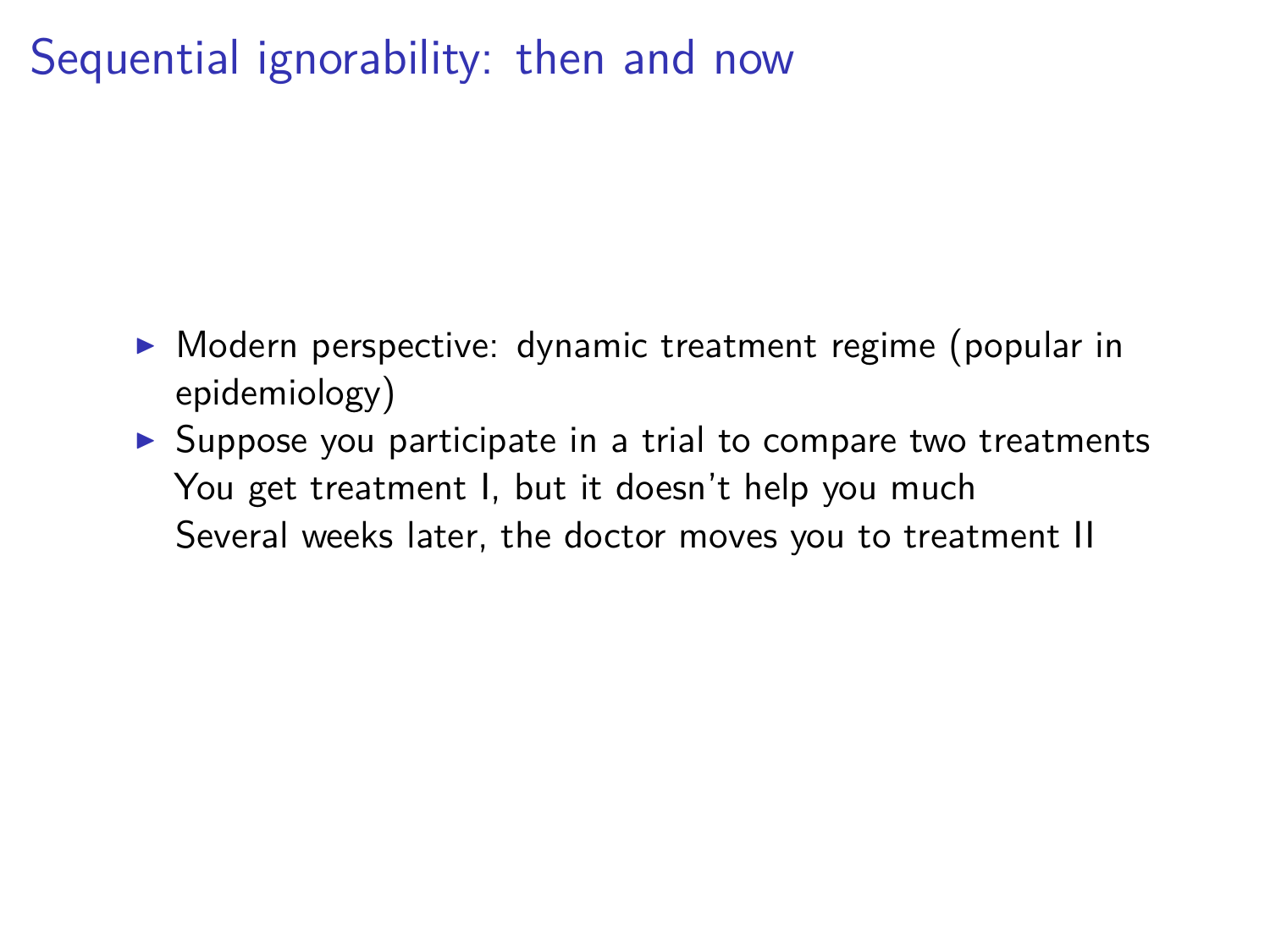- $\triangleright$  Modern perspective: dynamic treatment regime (popular in epidemiology)
- $\triangleright$  Suppose you participate in a trial to compare two treatments You get treatment I, but it doesn't help you much Several weeks later, the doctor moves you to treatment II How to estimate the effect of your treatment history?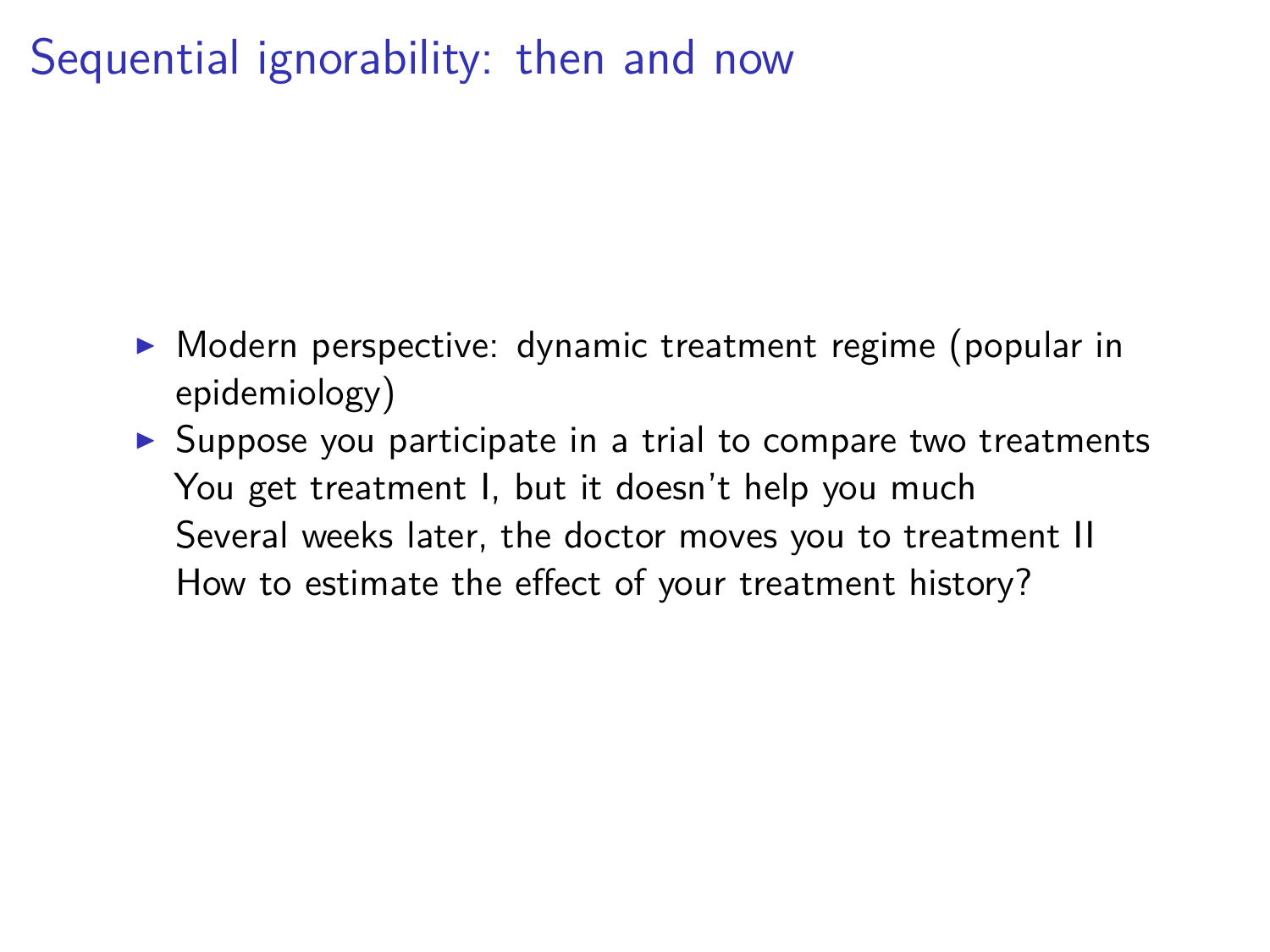Suppose there are T weeks, then there are  $2^T$  possible "potential histories."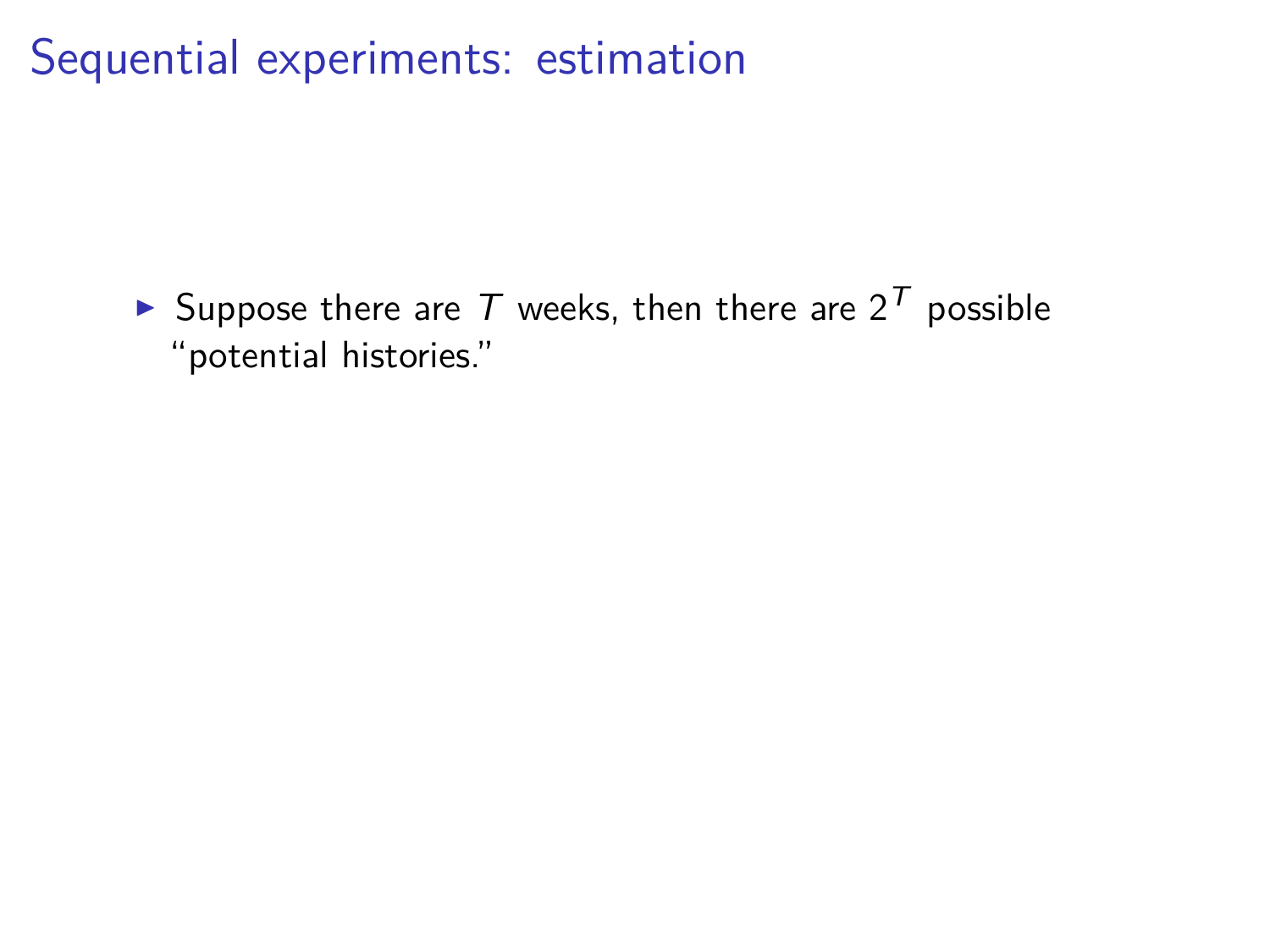Suppose there are T weeks, then there are  $2^T$  possible "potential histories."Too many!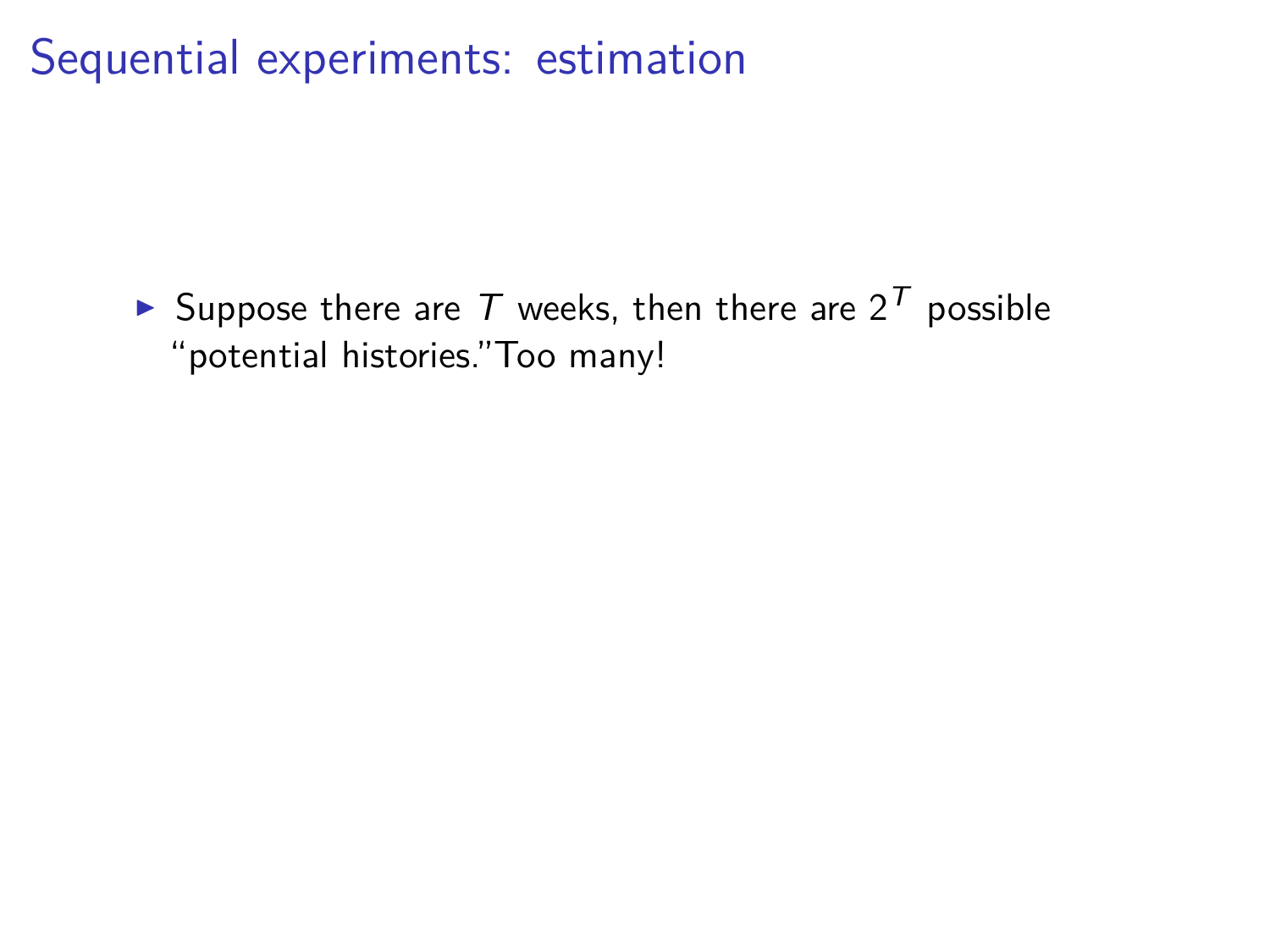- Suppose there are T weeks, then there are  $2^{T}$  possible "potential histories."Too many!
- $\triangleright$  We need to define a meaningful estimand.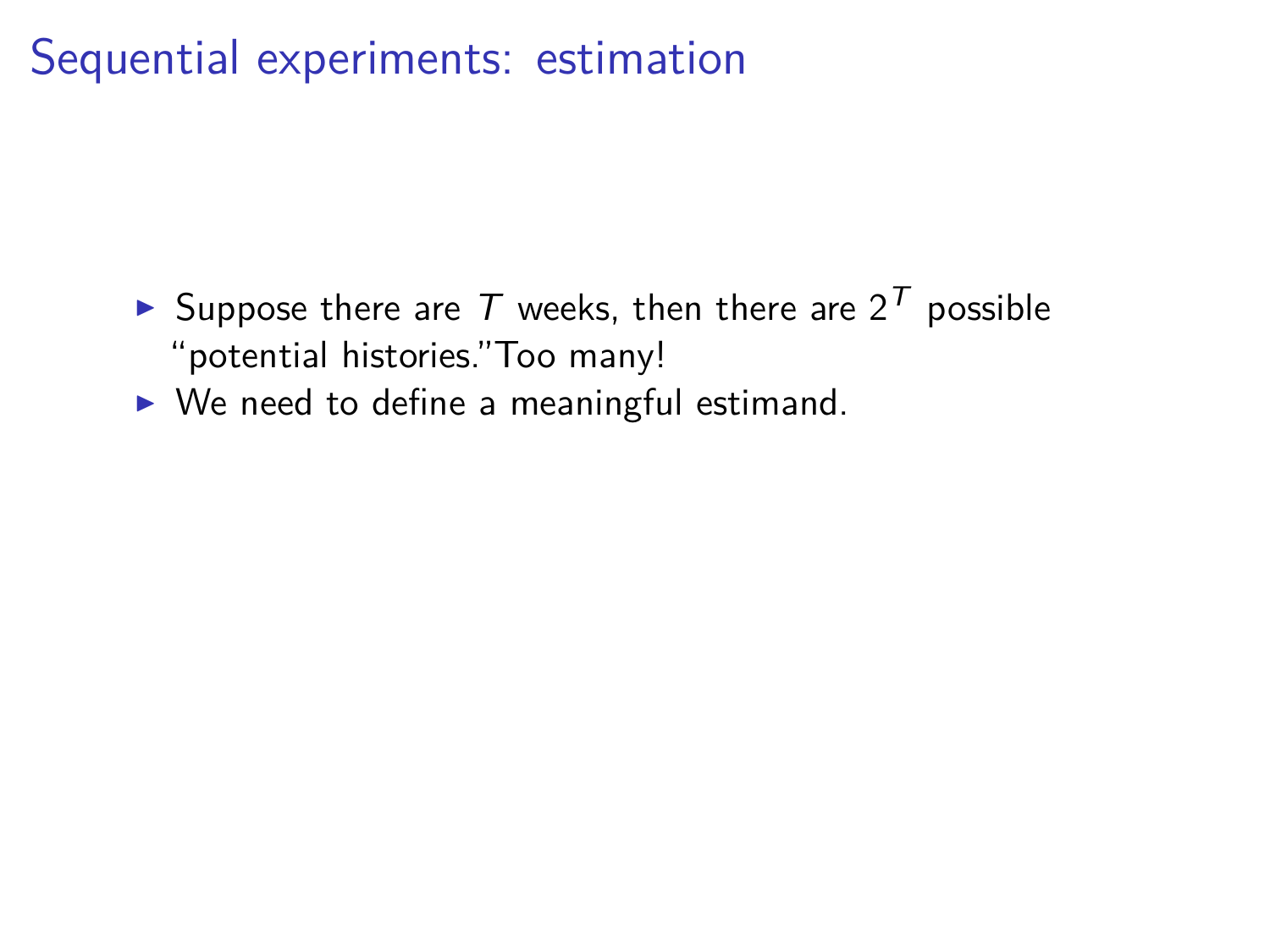- Suppose there are T weeks, then there are  $2^T$  possible "potential histories."Too many!
- $\triangleright$  We need to define a meaningful estimand.
- $\triangleright$  Usually we construct a function to aggregate the history's effect:  $\tau_i = g(\mathbf{D_i^T}) - g(\mathbf{D_i^T}')$ .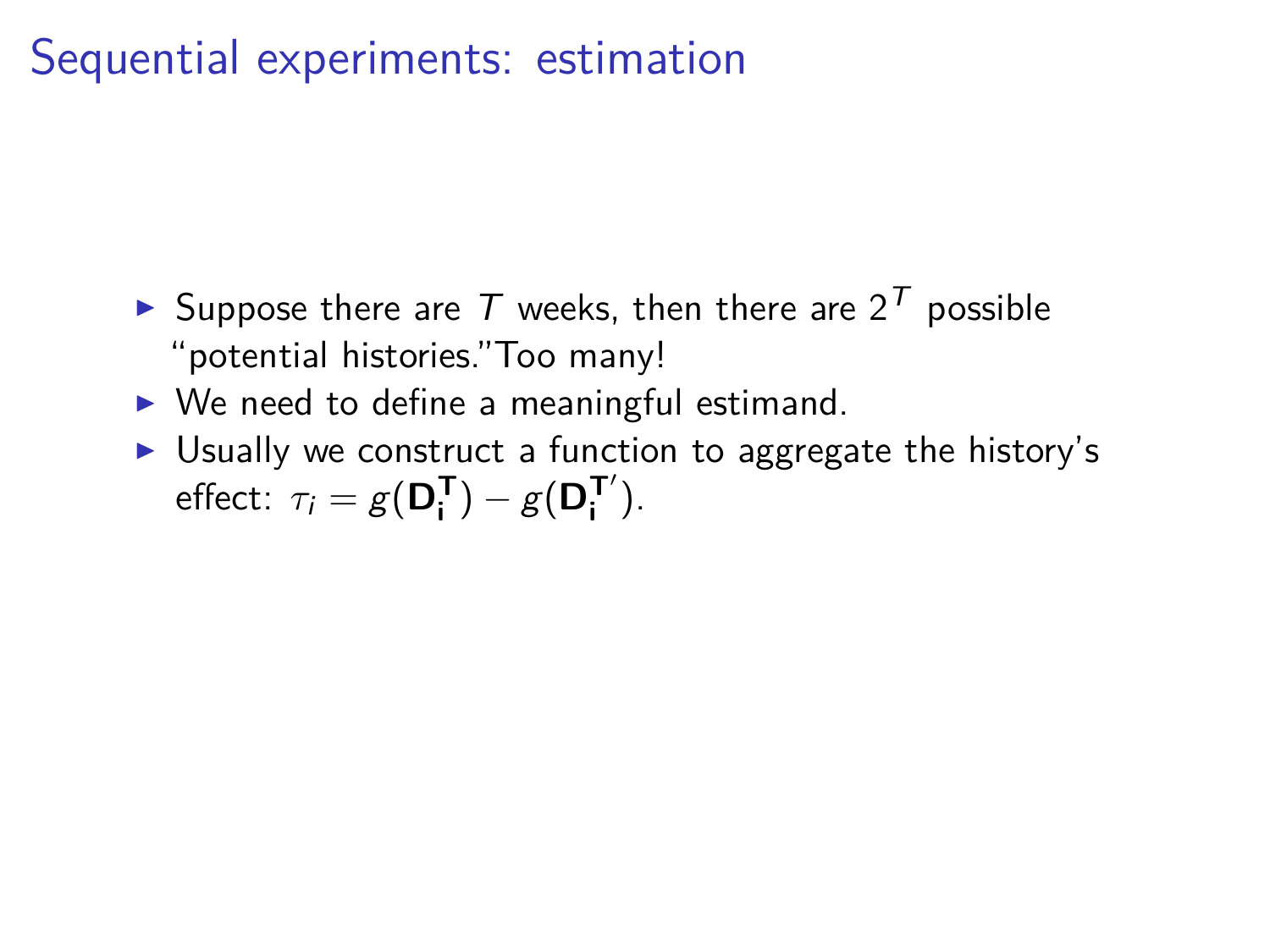- Suppose there are T weeks, then there are  $2^{T}$  possible "potential histories."Too many!
- $\triangleright$  We need to define a meaningful estimand.
- $\triangleright$  Usually we construct a function to aggregate the history's effect:  $\tau_i = g(\mathbf{D_i^T}) - g(\mathbf{D_i^T}')$ .
- $\triangleright$  For example, the number of periods under the treatment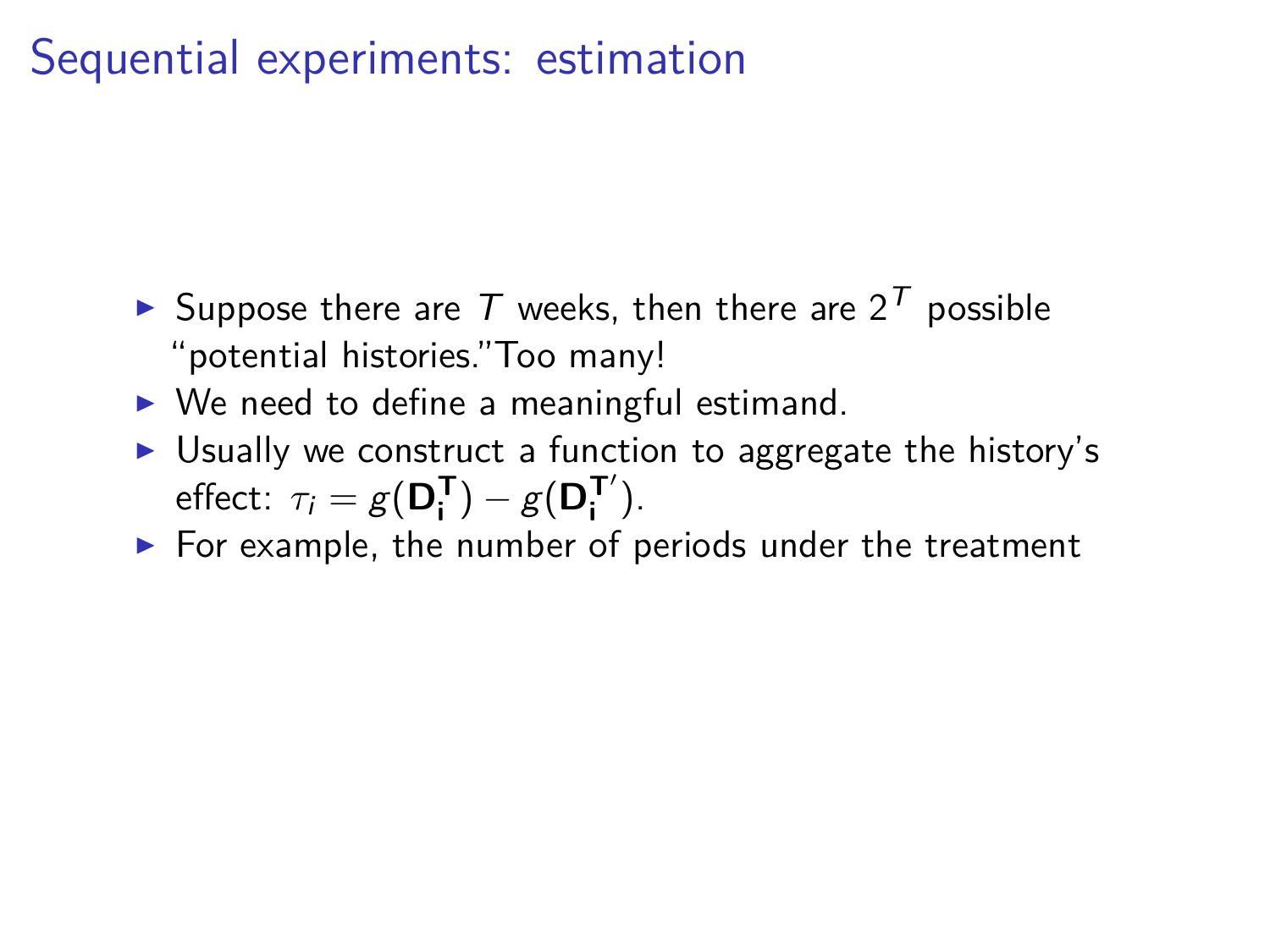- Suppose there are T weeks, then there are  $2^{T}$  possible "potential histories."Too many!
- $\triangleright$  We need to define a meaningful estimand.
- $\triangleright$  Usually we construct a function to aggregate the history's effect:  $\tau_i = g(\mathbf{D_i^T}) - g(\mathbf{D_i^T}')$ .
- $\triangleright$  For example, the number of periods under the treatment
- $\triangleright$  We can obtain valid estimate for the history's aggregated effect after controlling for confounders.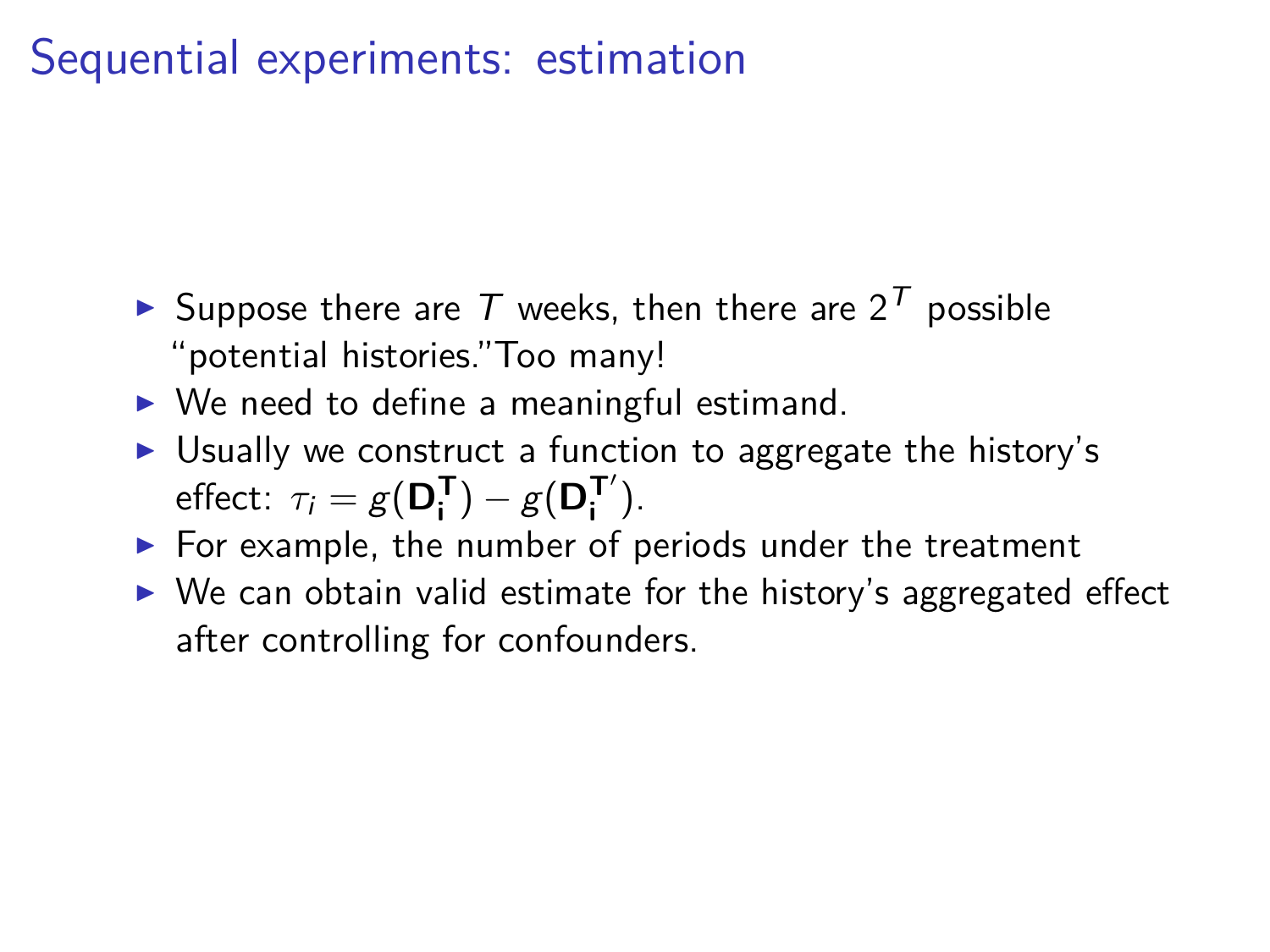$\blacktriangleright$  Yet there is a problem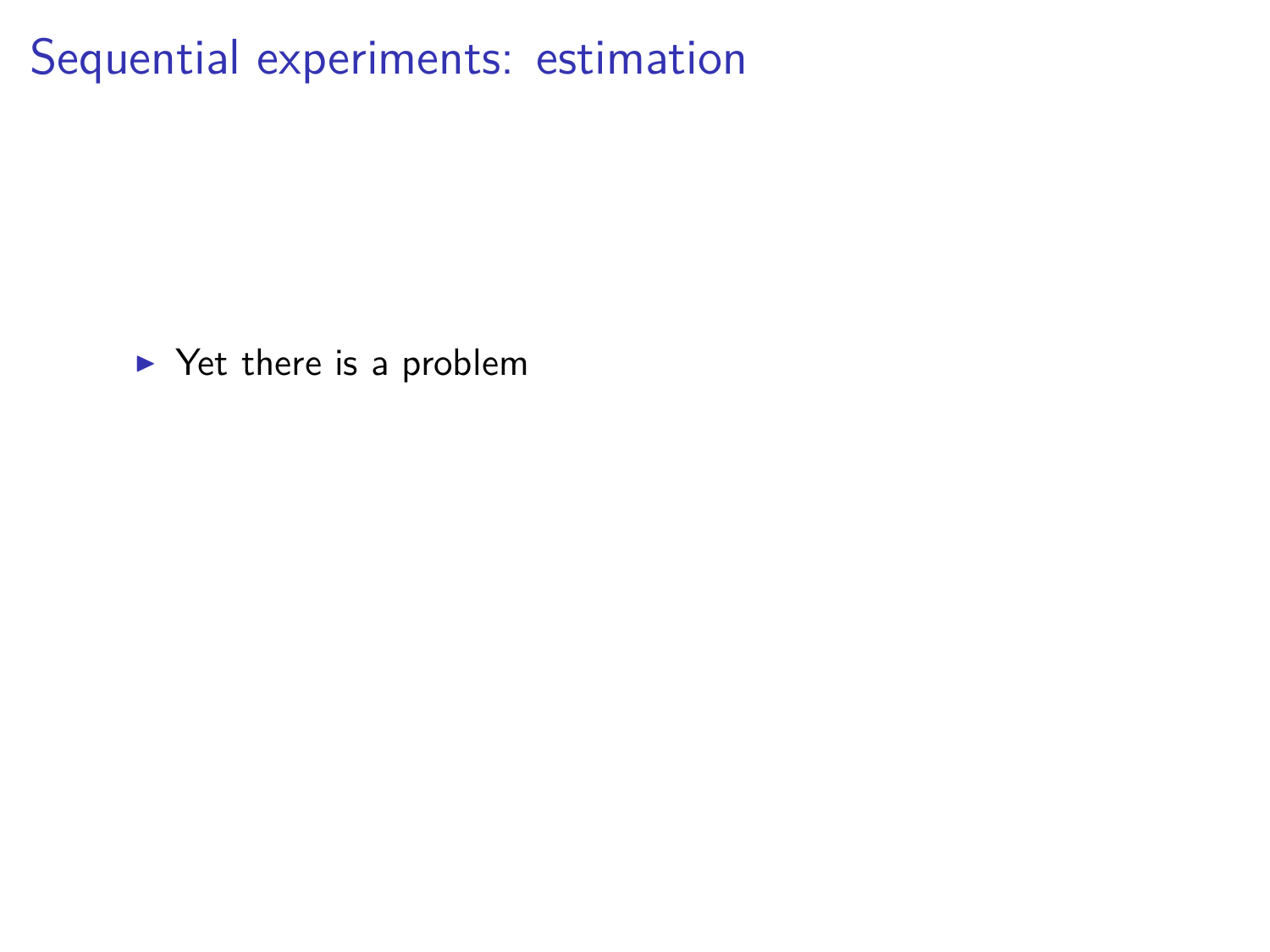- $\blacktriangleright$  Yet there is a problem
- If we control  $Y_{i,t-1}$ , what will happen?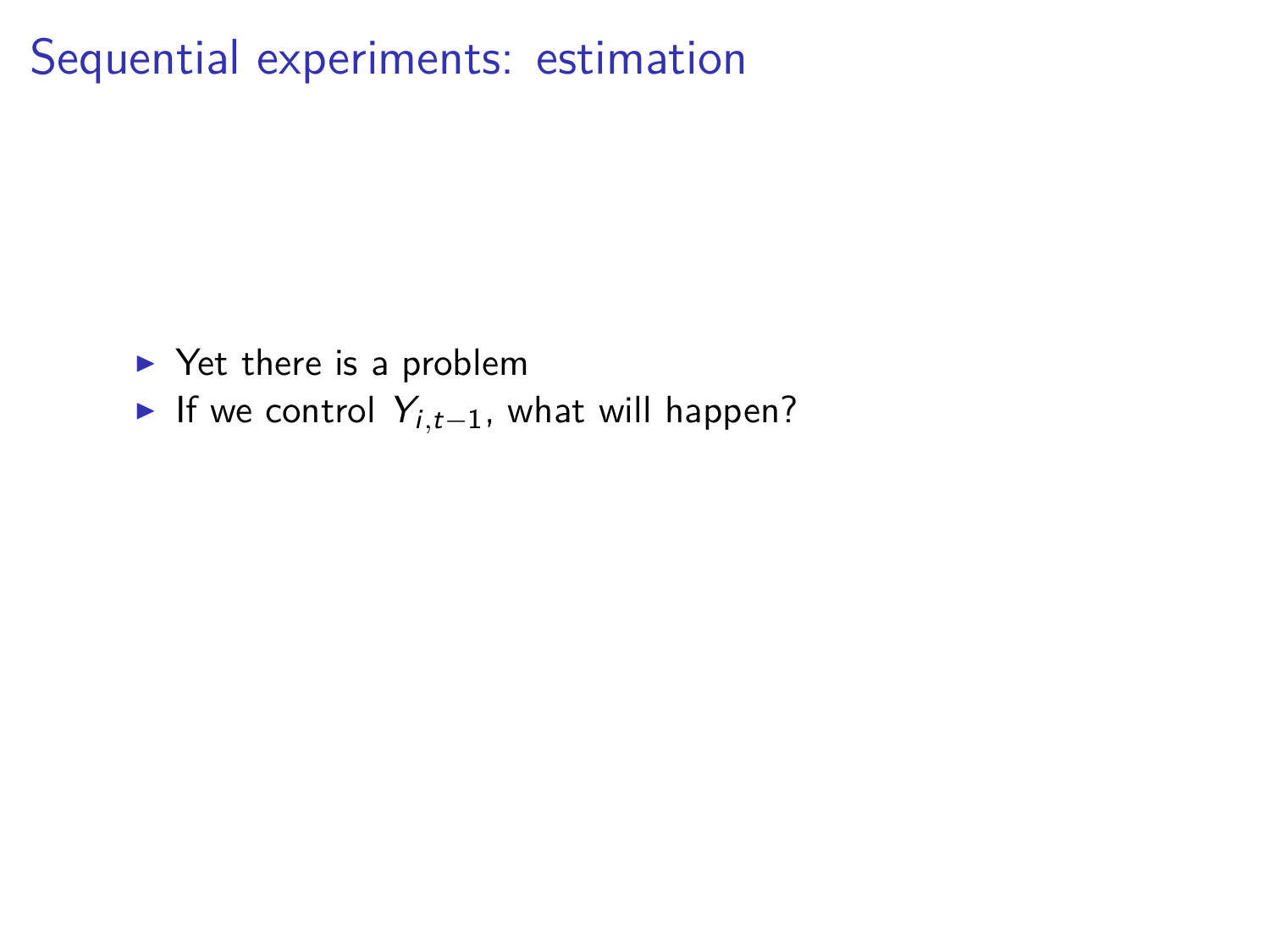- $\blacktriangleright$  Yet there is a problem
- **►** If we control  $Y_{i,t-1}$ , what will happen? Post-treatment bias for  $D_{i,t-1}$  (but not for  $D_{it}$ ).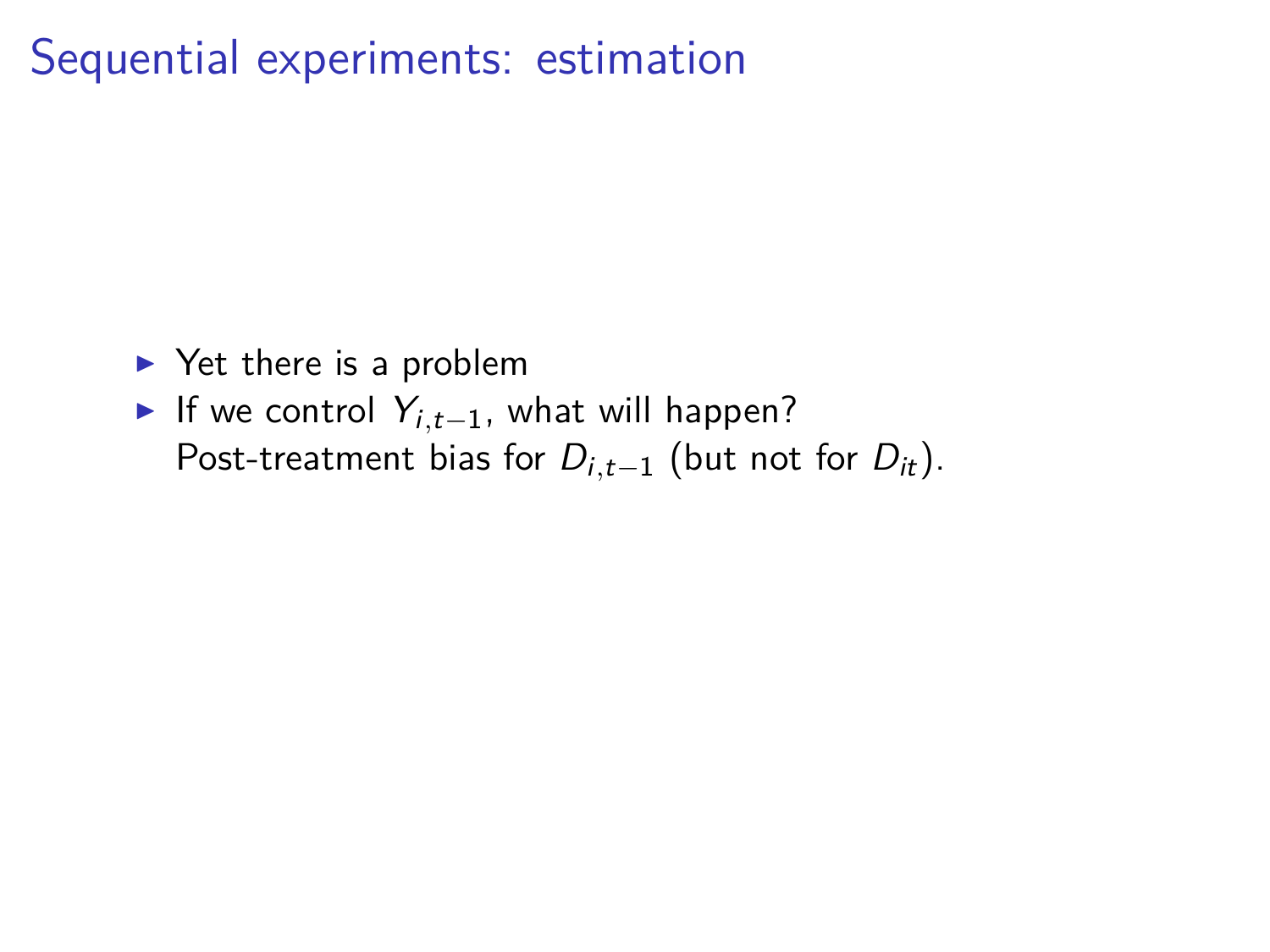- $\blacktriangleright$  Yet there is a problem
- If we control  $Y_{i,t-1}$ , what will happen? Post-treatment bias for  $D_{i,t-1}$  (but not for  $D_{it}$ ).
- $\blacktriangleright$  What if we don't?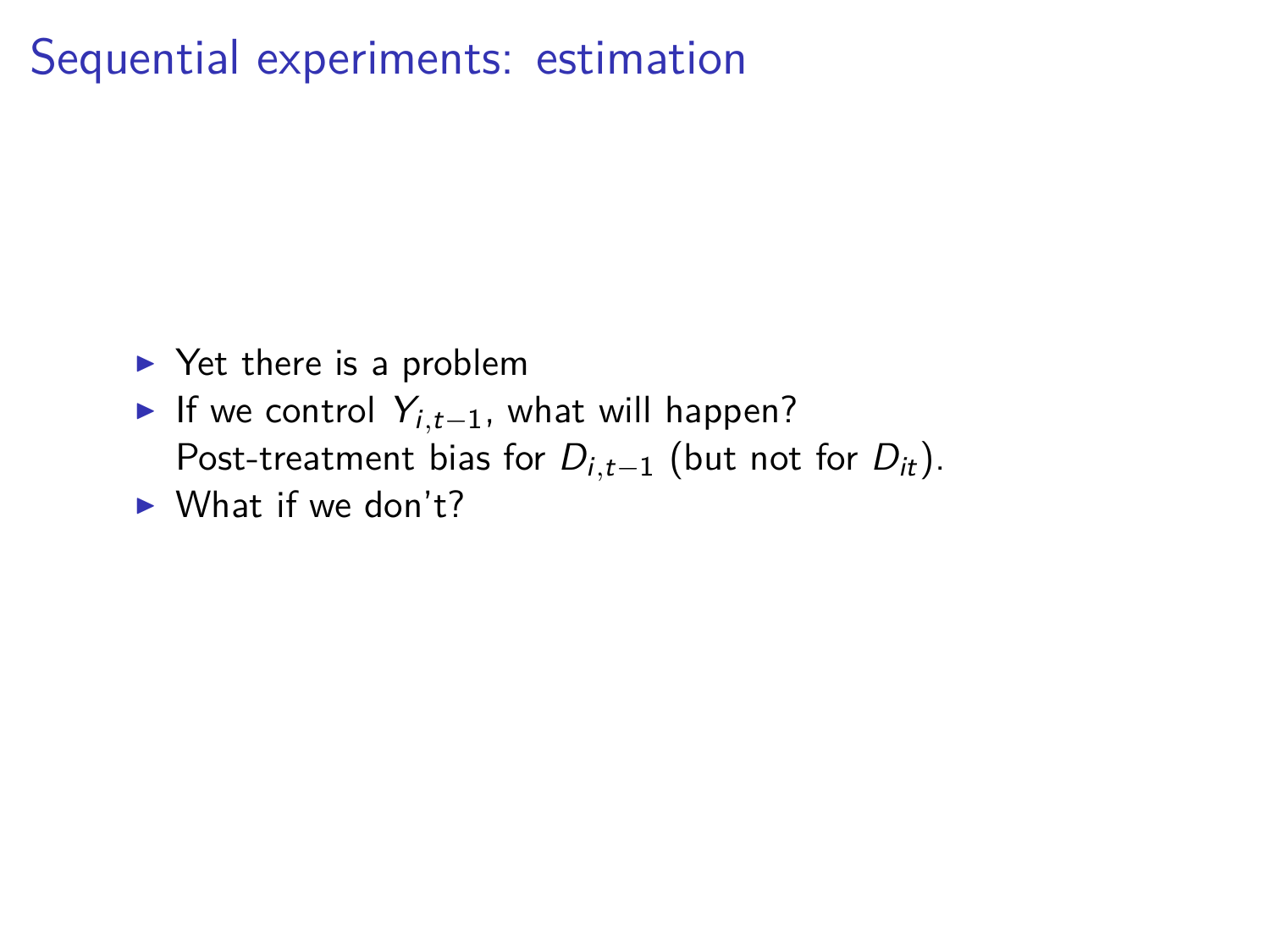- $\blacktriangleright$  Yet there is a problem
- If we control  $Y_{i,t-1}$ , what will happen? Post-treatment bias for  $D_{i,t-1}$  (but not for  $D_{it}$ ).
- $\blacktriangleright$  What if we don't? Omitted variable bias for Di*,*t−1.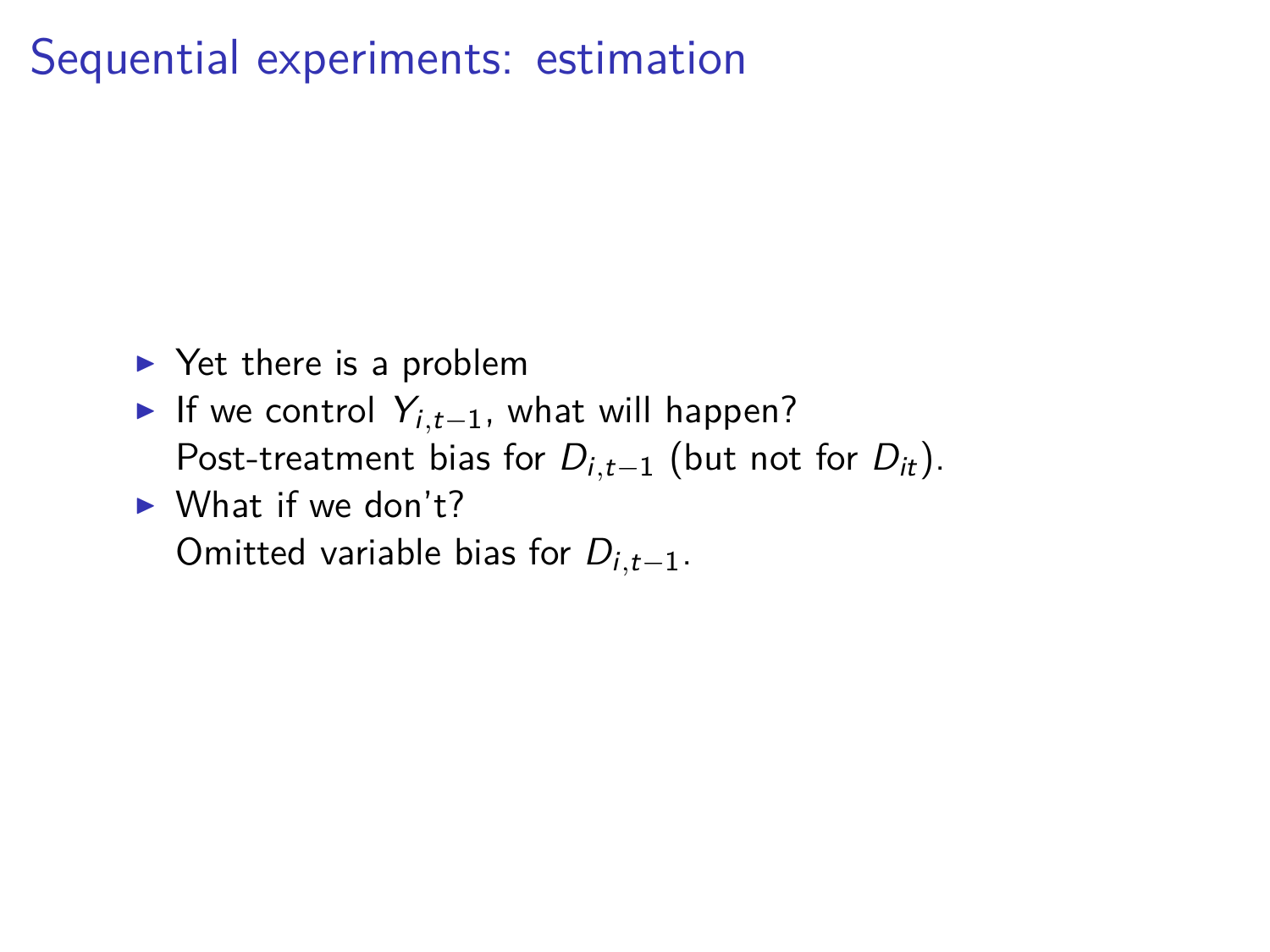$\triangleright$  Two approaches: structural nested mean models (SNMMs) and marginal structural models with inverse probability of treatment weighting (MSMs with IPTWs)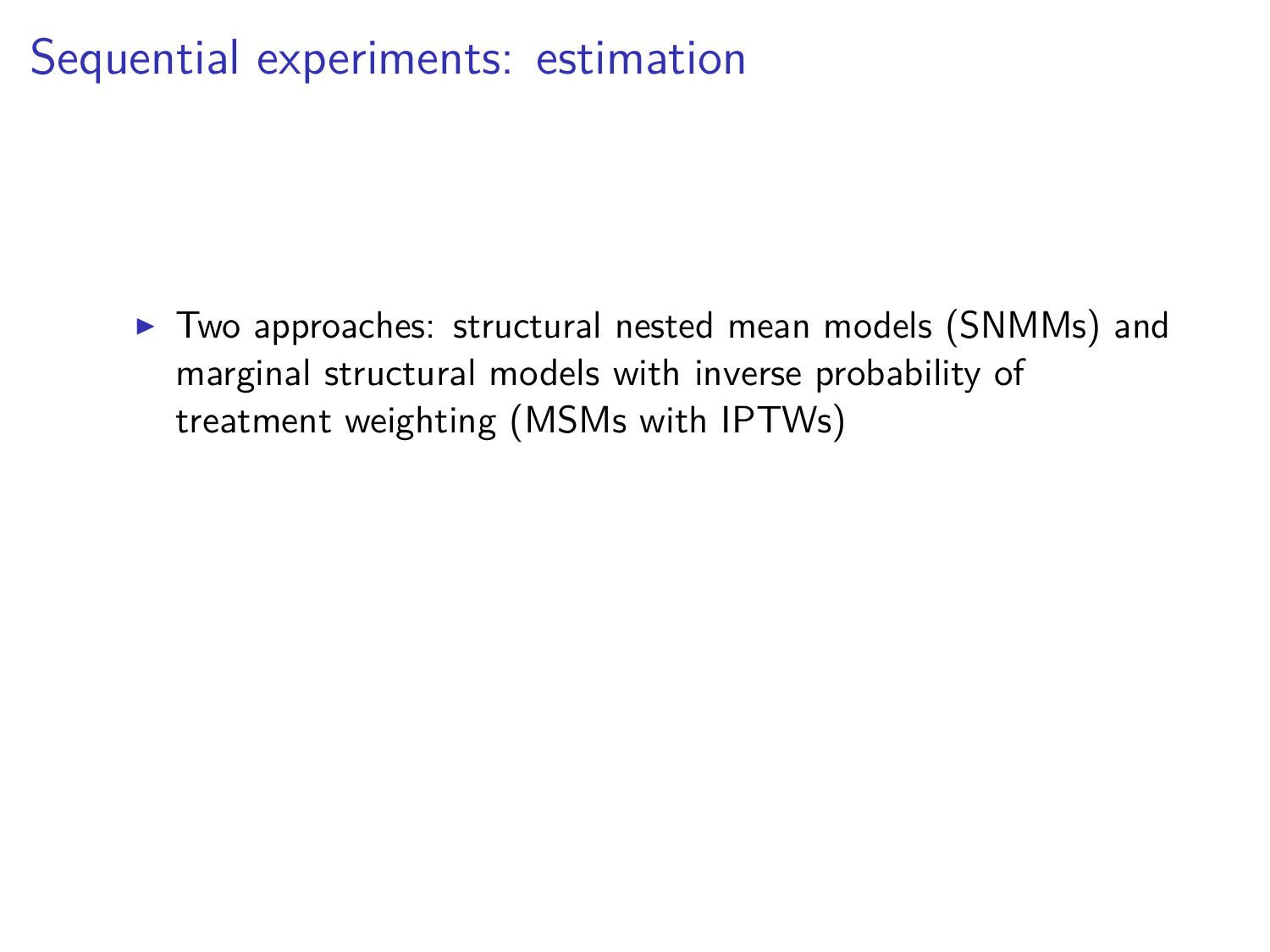- $\triangleright$  Two approaches: structural nested mean models (SNMMs) and marginal structural models with inverse probability of treatment weighting (MSMs with IPTWs)
- $\triangleright$  See Blackwell (2013) and Blackwell and Glynn (2018) for more details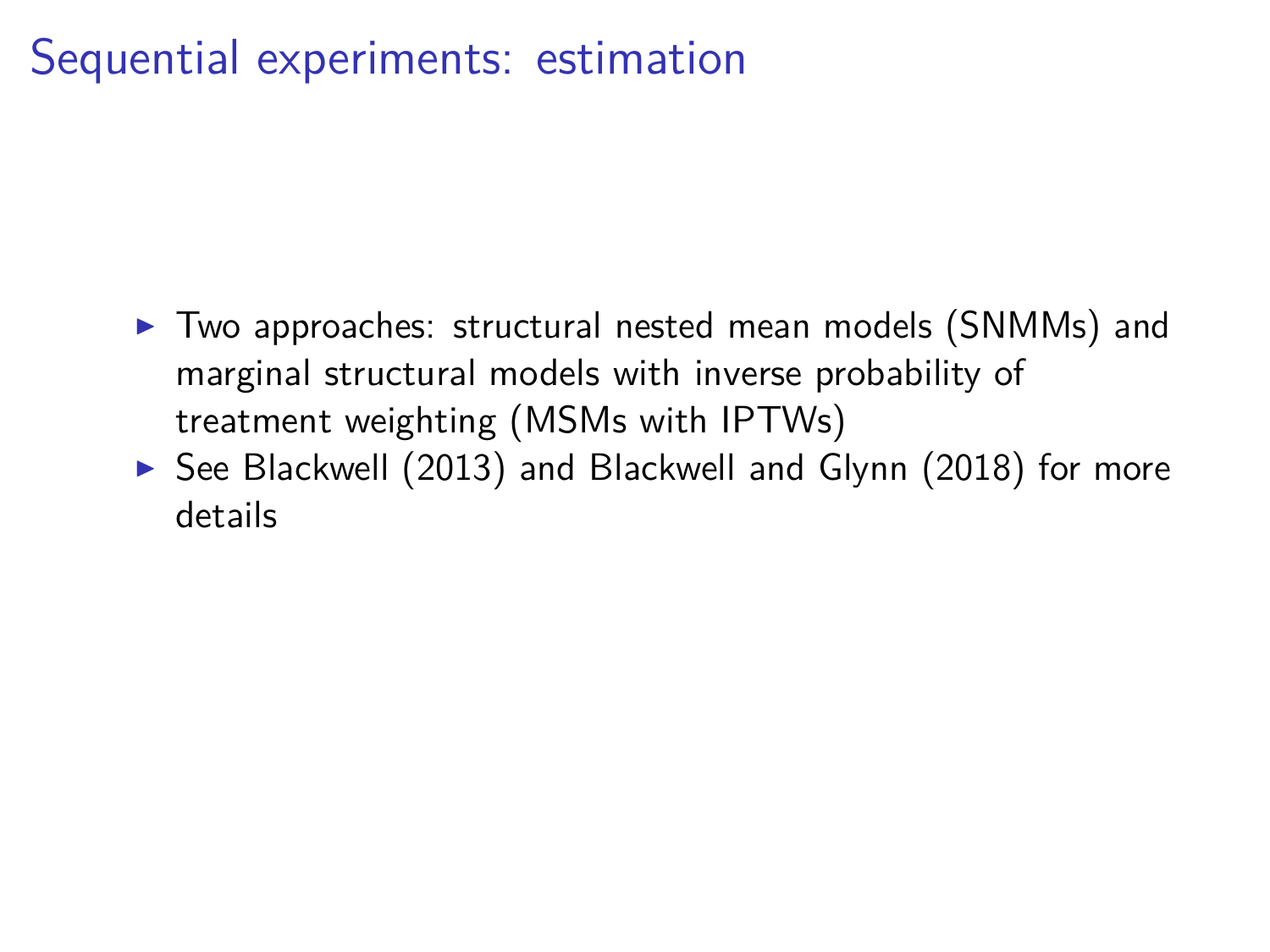- $\triangleright$  Two approaches: structural nested mean models (SNMMs) and marginal structural models with inverse probability of treatment weighting (MSMs with IPTWs)
- $\triangleright$  See Blackwell (2013) and Blackwell and Glynn (2018) for more details
- $\triangleright$  The former models Y (response surface) and the latter models D (treatment assignment)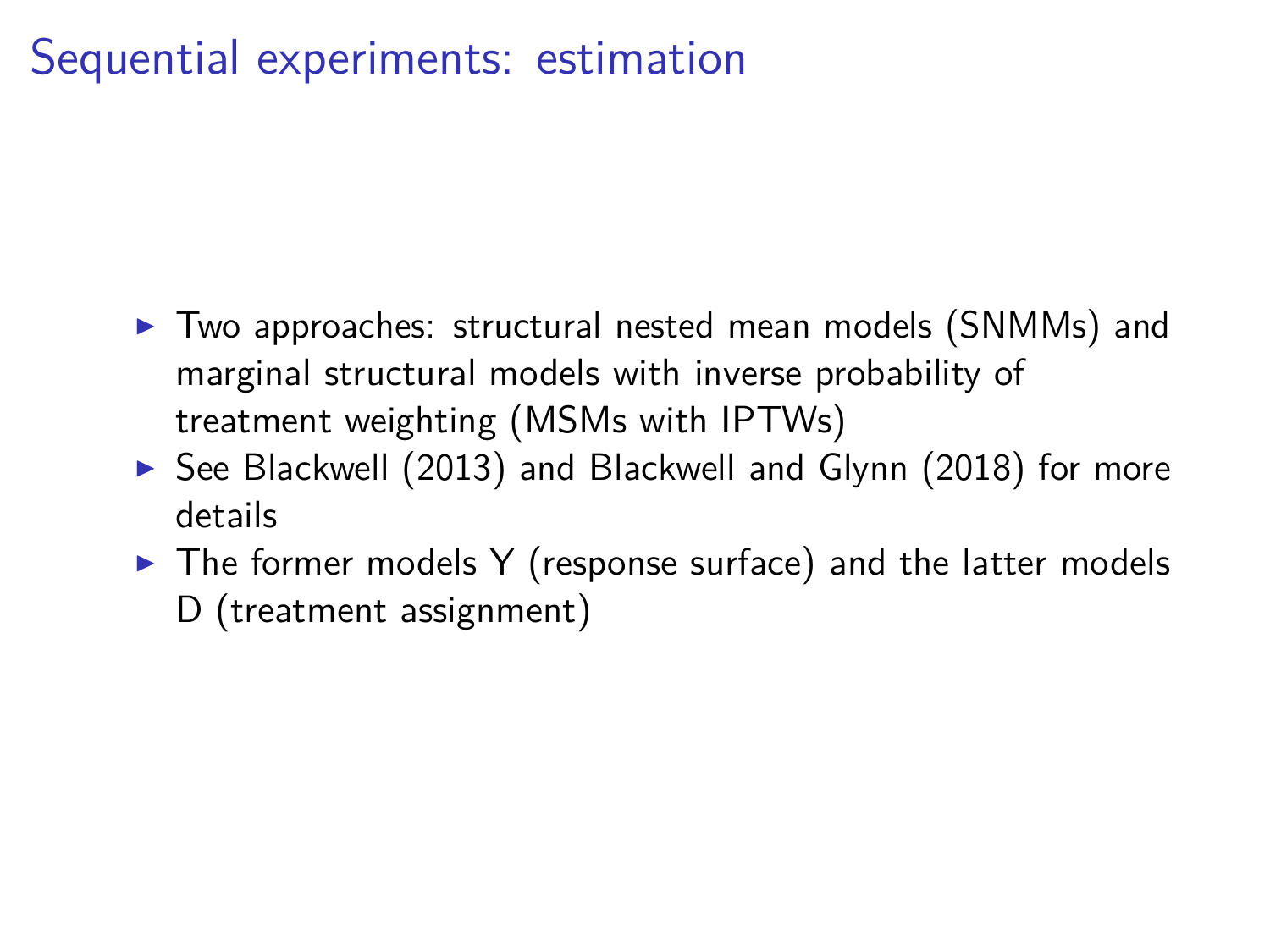$\blacktriangleright$  Let's assume linearity and one lag is necessary for sequential ignorability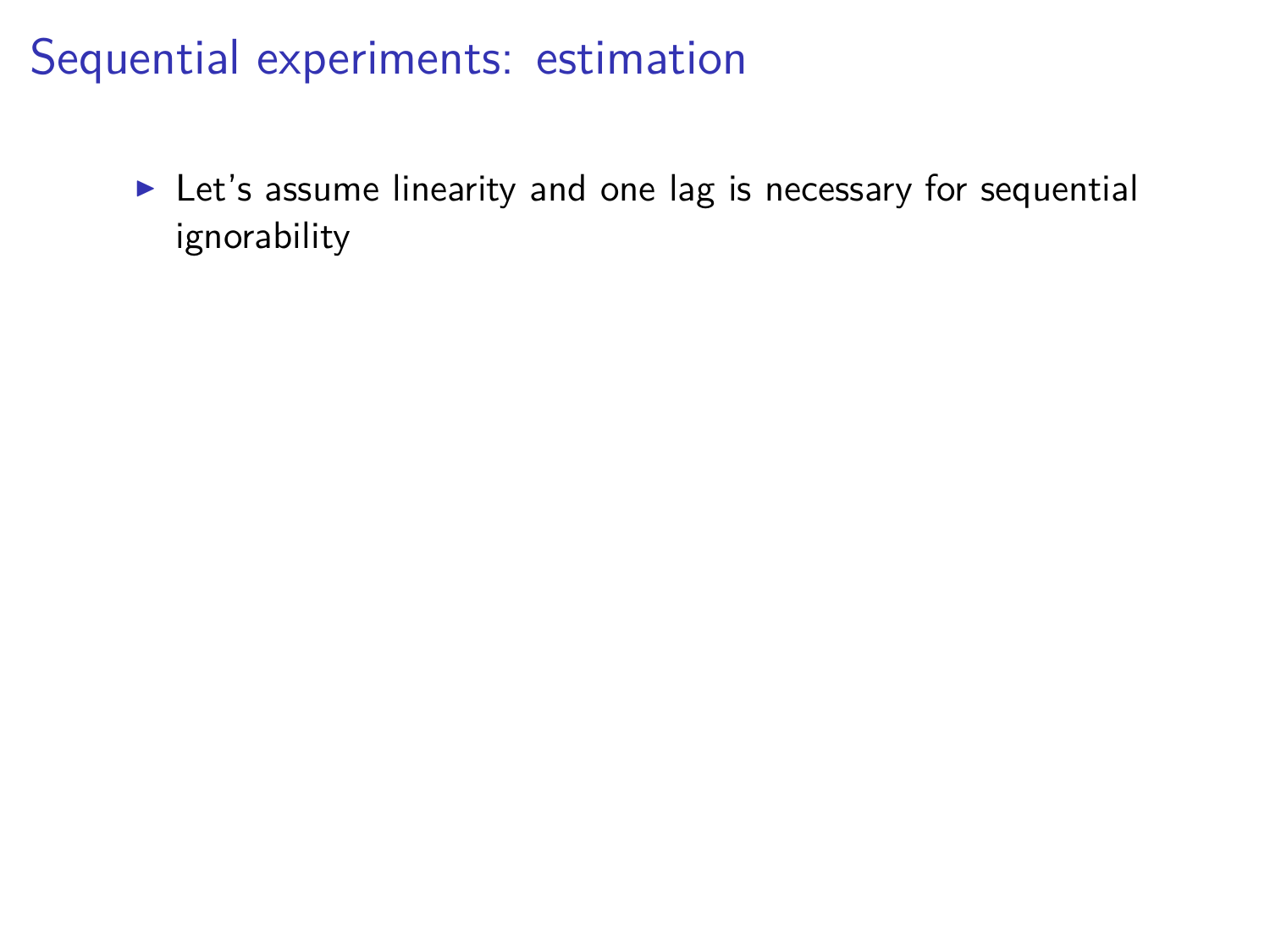- $\triangleright$  Let's assume linearity and one lag is necessary for sequential ignorability
- $\triangleright$  SNMMs:
	- <sup>I</sup> Regress Yit on (Yi*,*t−1*,* Dit*,* Di*,*t−1) and get the coefficient of  $D_{it}$ ,  $\hat{\gamma}_0$ .
	- **F** Transform  $Y_{it}$  into  $\tilde{Y}_{it} = Y_{it} \hat{\gamma_0} D_{it}$
	- ► Regress  $\tilde{Y}_{it}$  on  $(Y_{i,t-2}, D_{i,t-1}, D_{i,t-2})$  and get the coefficient of  $D_{i,t-1}, \hat{\gamma_1}.$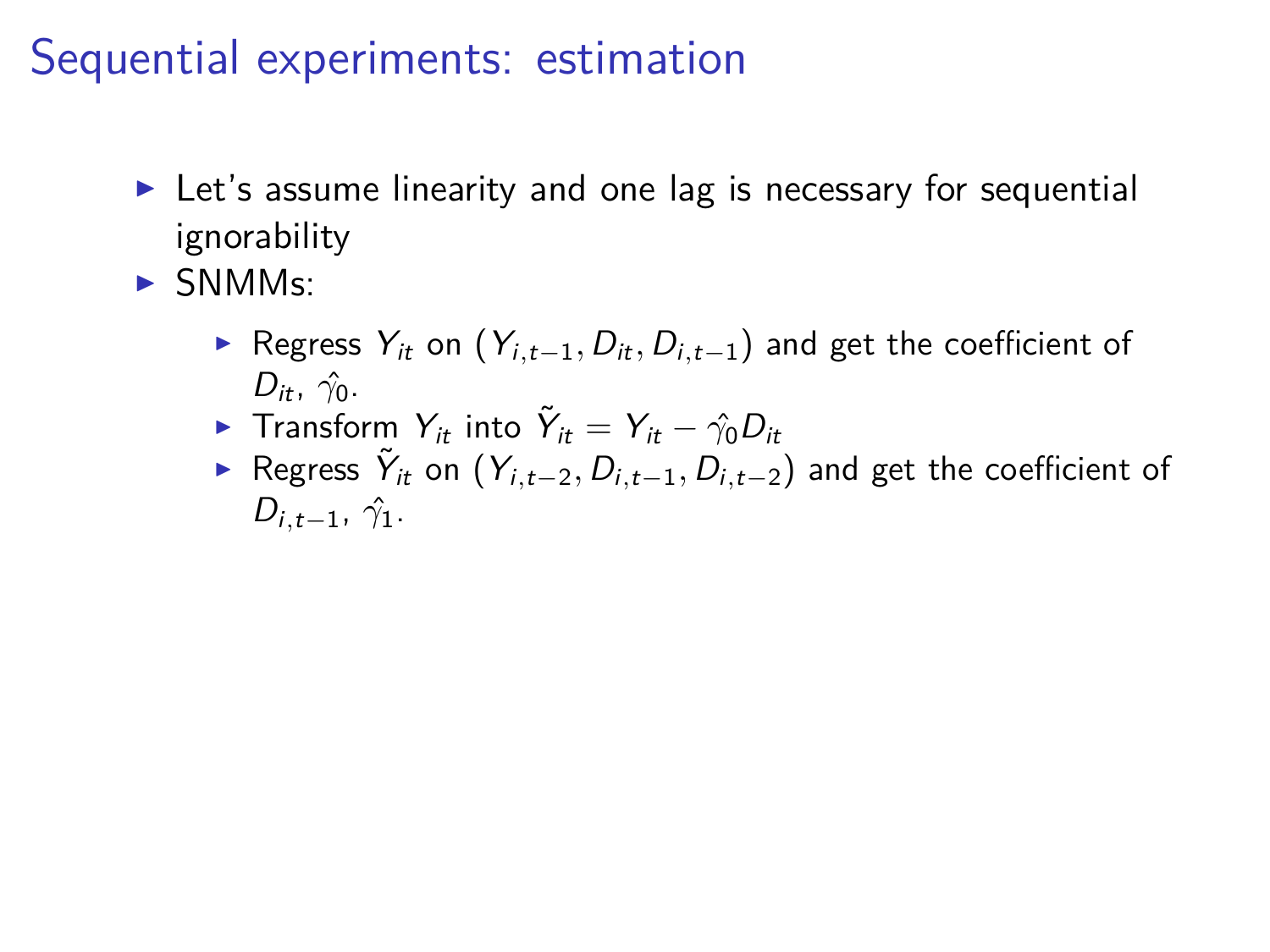- $\blacktriangleright$  Let's assume linearity and one lag is necessary for sequential ignorability
- $\triangleright$  SNMMs:
	- <sup>I</sup> Regress Yit on (Yi*,*t−1*,* Dit*,* Di*,*t−1) and get the coefficient of  $D_{it}$ ,  $\hat{\gamma}_0$ .
	- **F** Transform  $Y_{it}$  into  $\tilde{Y}_{it} = Y_{it} \hat{\gamma_0} D_{it}$
	- ► Regress  $\tilde{Y}_{it}$  on  $(Y_{i,t-2}, D_{i,t-1}, D_{i,t-2})$  and get the coefficient of  $D_{i,t-1}, \hat{\gamma_1}.$
- $\triangleright$  MSMs with IPTWs: estimate the propensity score for each  $X_{it}$ , and use IPTW for ATT (Jim Robins's g-formula).

$$
W_{it} = \prod_{t=1}^{t} Pr[D_{it} | D_{i,t-1}, Y_{i,t-1}]
$$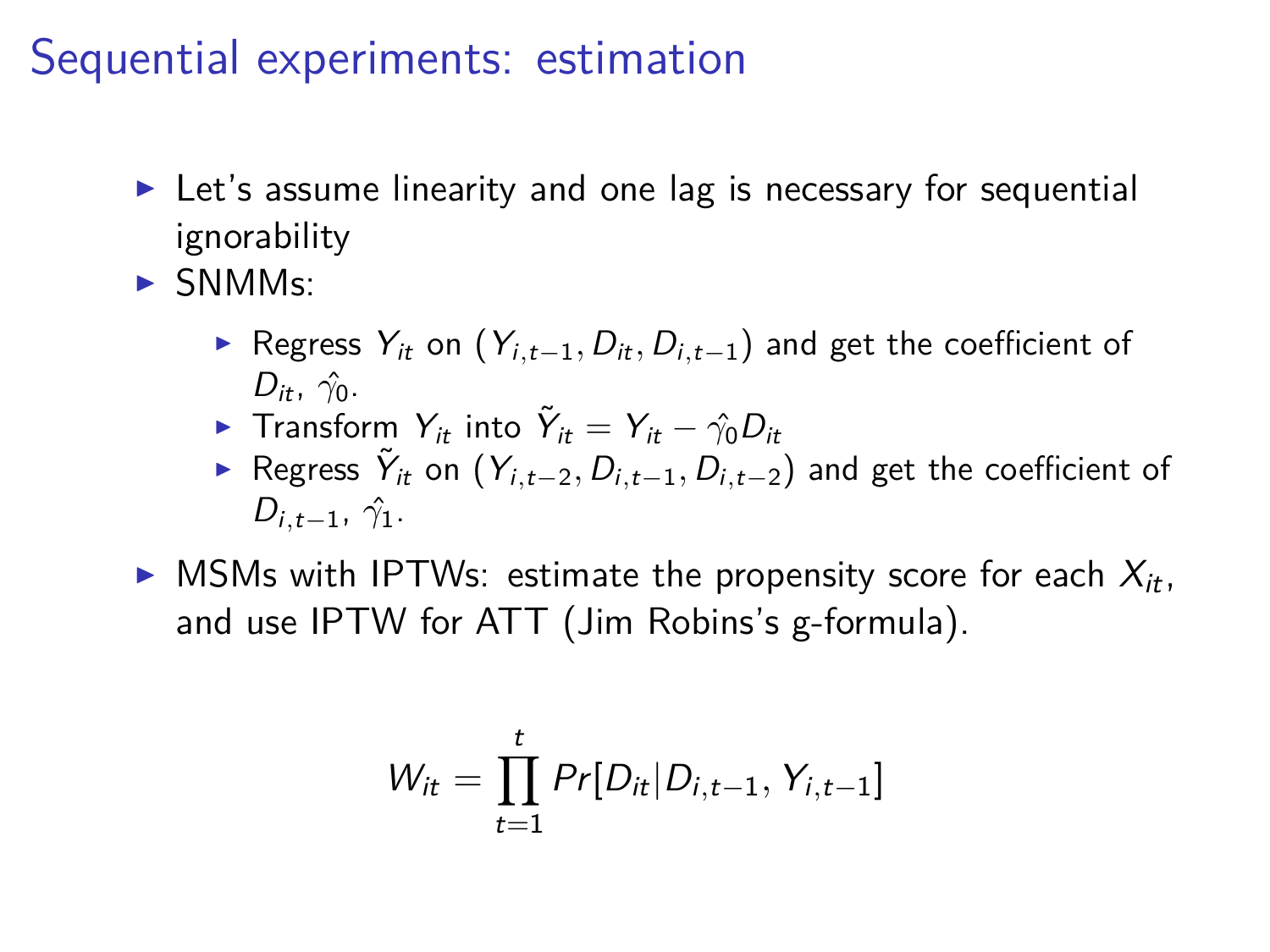$\blacktriangleright$  The DAG behind two-way fixed effects models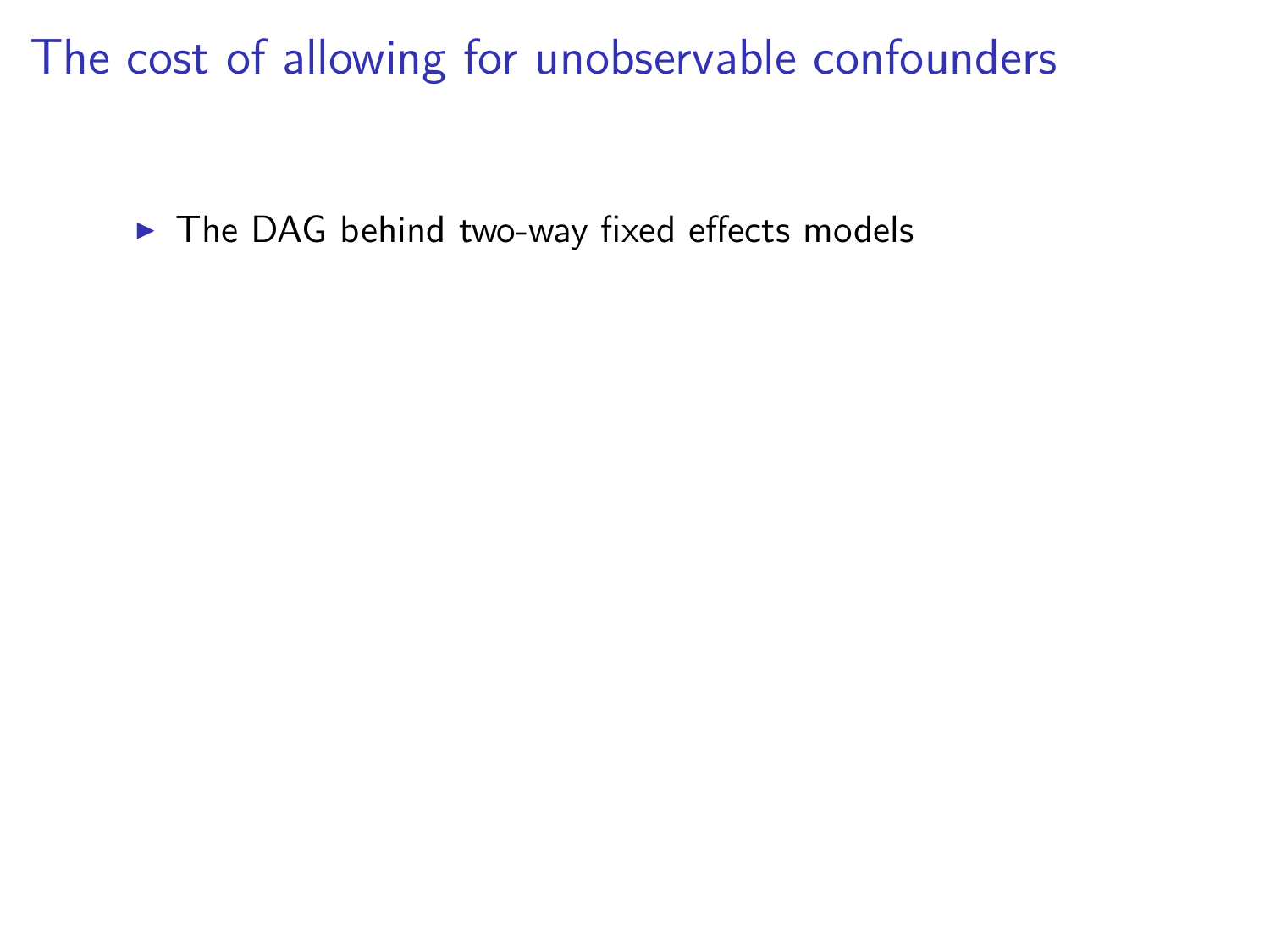$\triangleright$  The DAG behind two-way fixed effects models



 $\triangleright$  No feedback, no carryover, no between-unit interference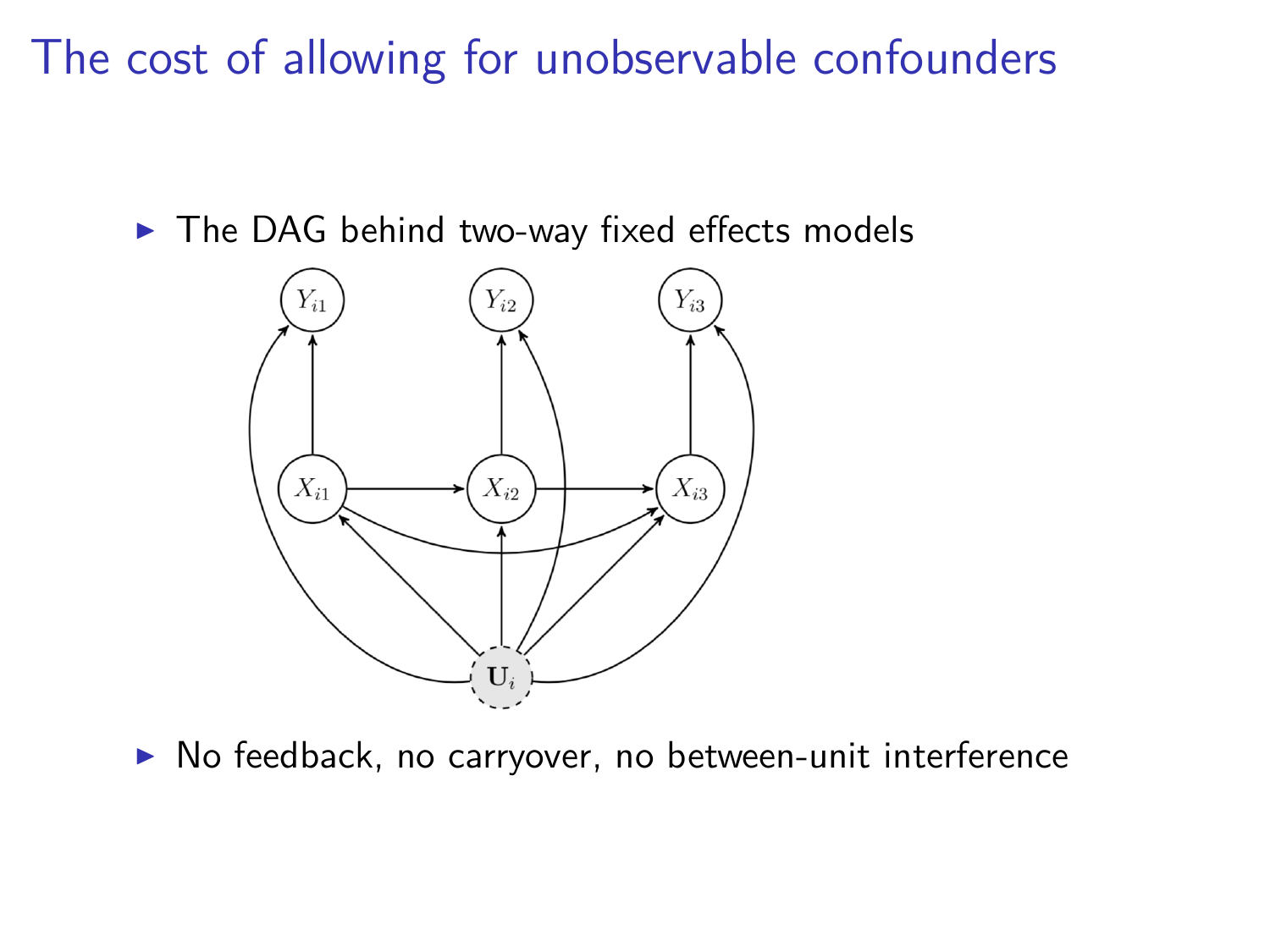$\triangleright$  What is the non-parametric estimator in TSCS data under the assumption of strict exogeneity?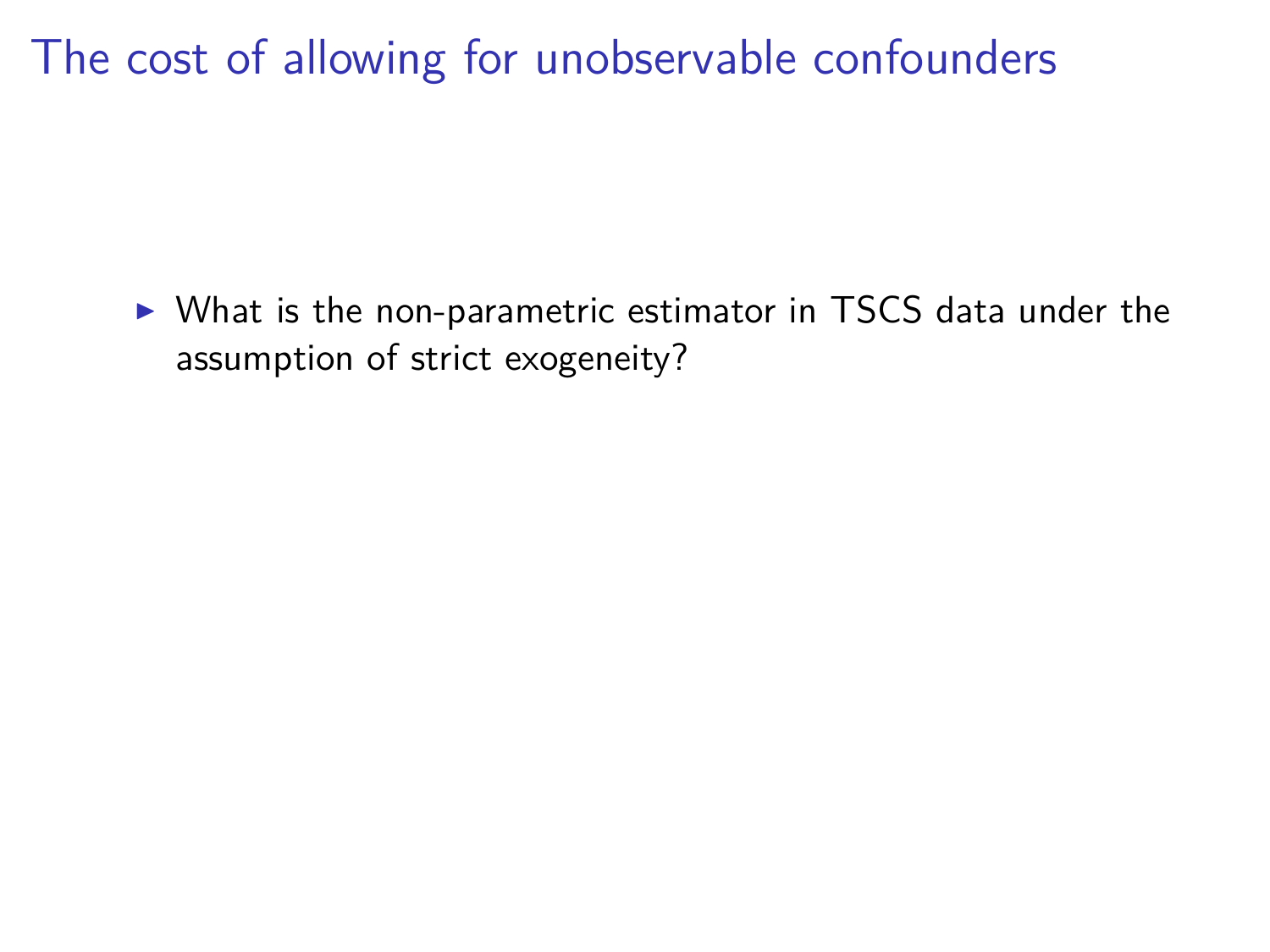$\triangleright$  What is the non-parametric estimator in TSCS data under the assumption of strict exogeneity? Doesn't exist. Only one observation exists for unit  $i$ , period  $t$ (Imai and Kim, 2019).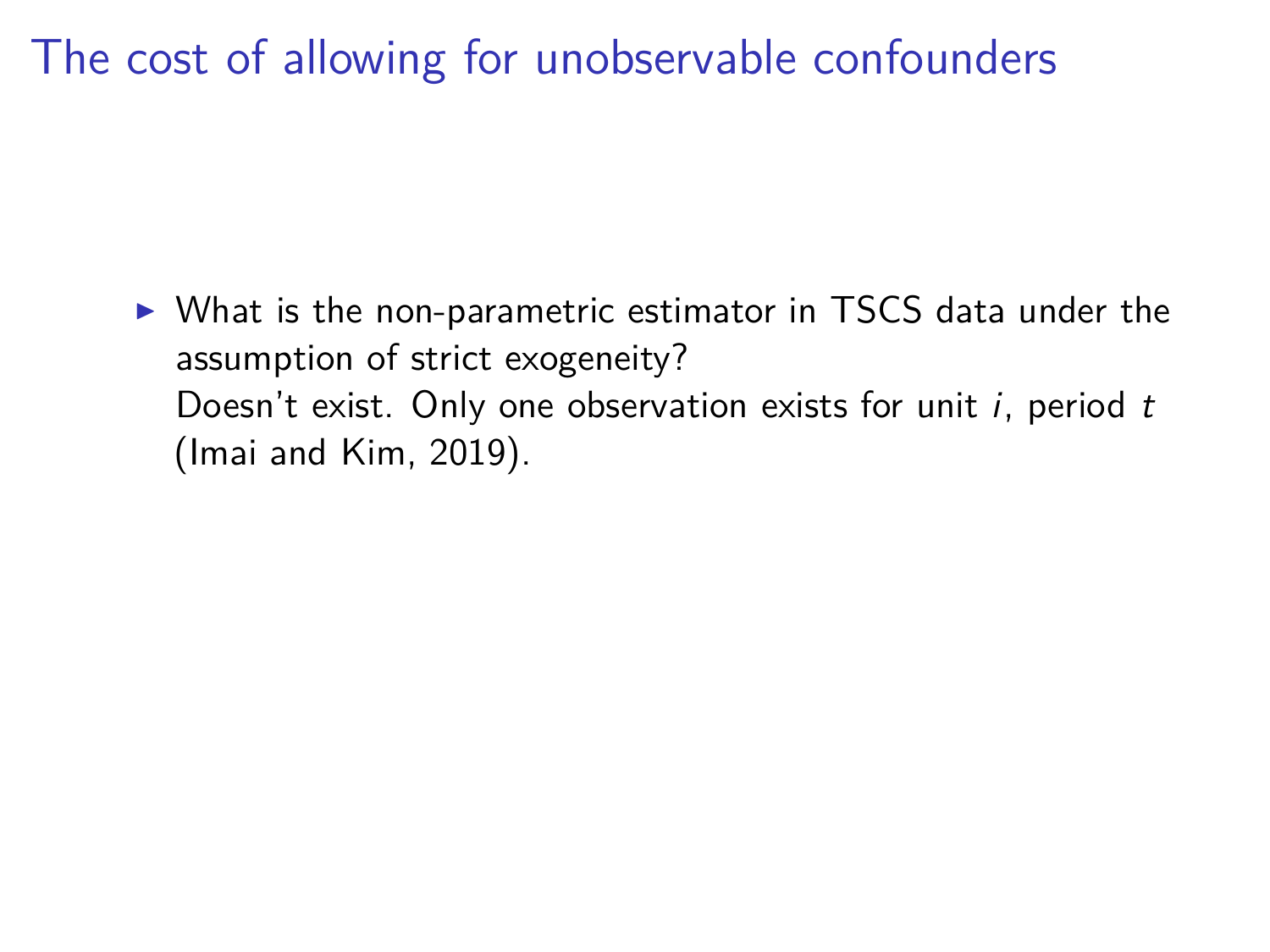- $\triangleright$  What is the non-parametric estimator in TSCS data under the assumption of strict exogeneity? Doesn't exist. Only one observation exists for unit  $i$ , period  $t$ (Imai and Kim, 2019).
- $\triangleright$  What if the treatment of one unit affects the outcome of others?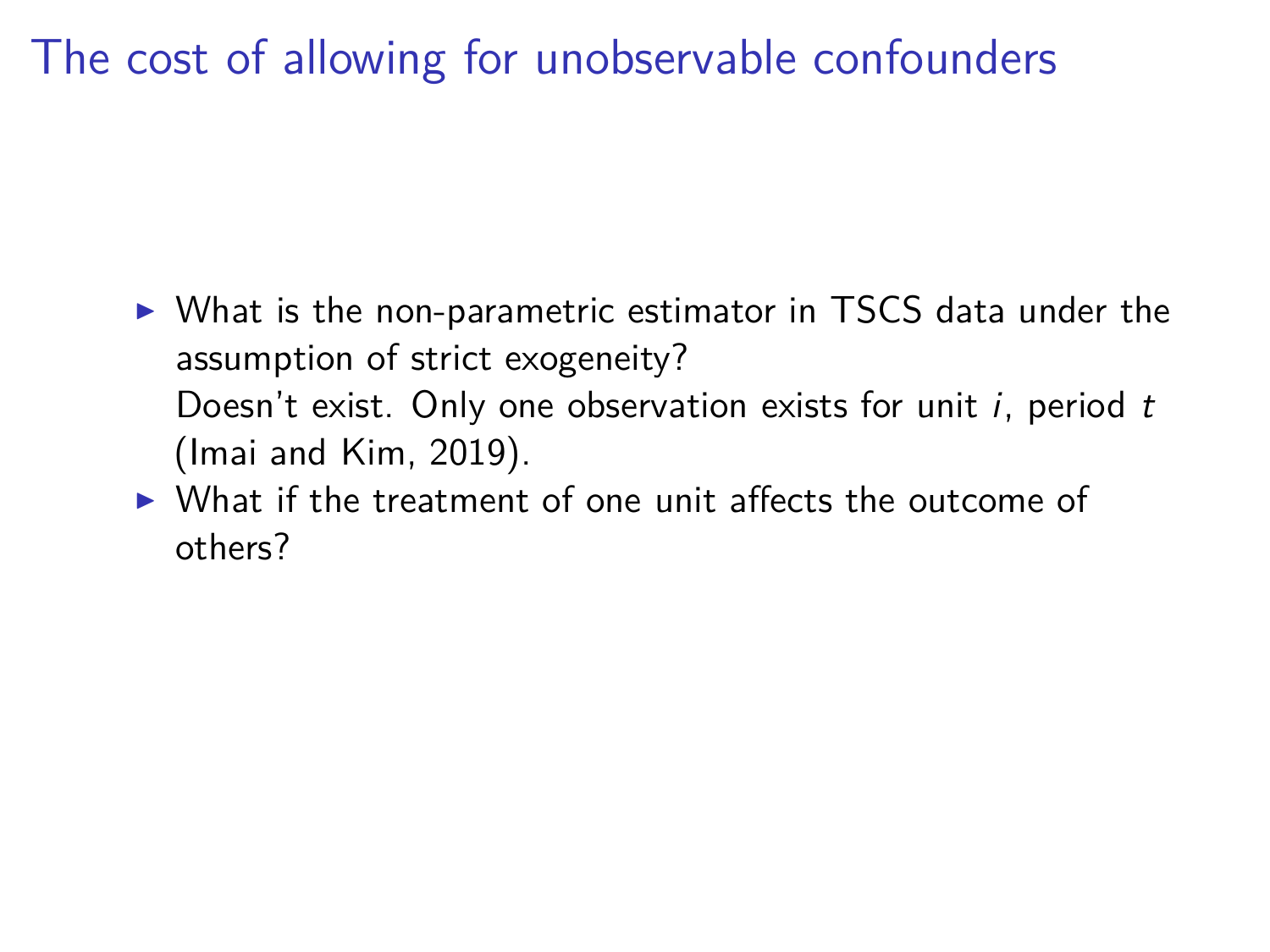- $\triangleright$  What is the non-parametric estimator in TSCS data under the assumption of strict exogeneity? Doesn't exist. Only one observation exists for unit  $i$ , period  $t$ (Imai and Kim, 2019).
- $\triangleright$  What if the treatment of one unit affects the outcome of others?

Wang (2020): two-way FE models lead to meaningless estimates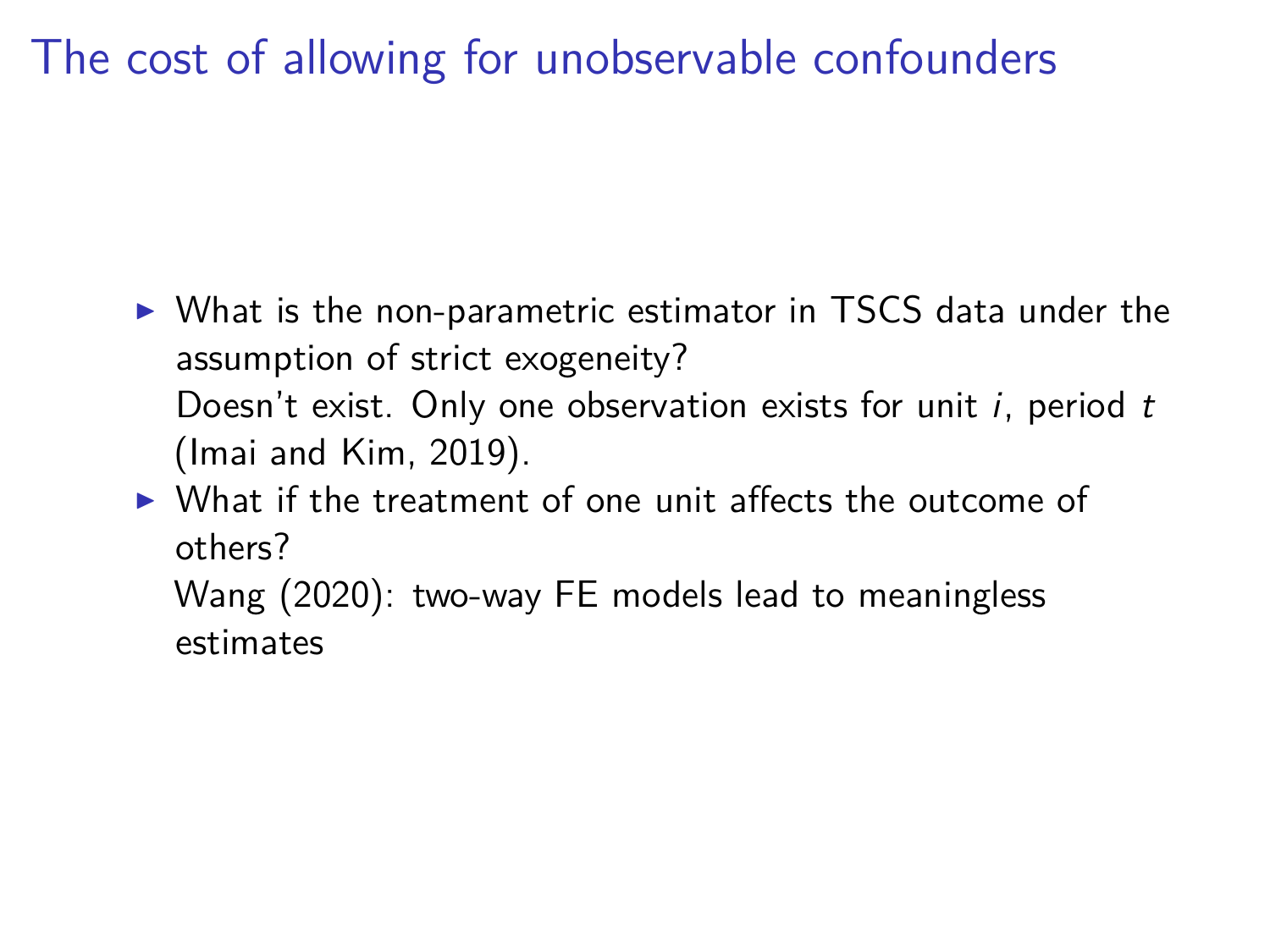- $\triangleright$  When confounders are unobservable, we cannot estimate the propensity score any more.
- $\triangleright$  Response surface adjustment is the only possible approach.
- $\triangleright$  Either we write down a DGP for the response surface or we impose assumptions on its "trajectory"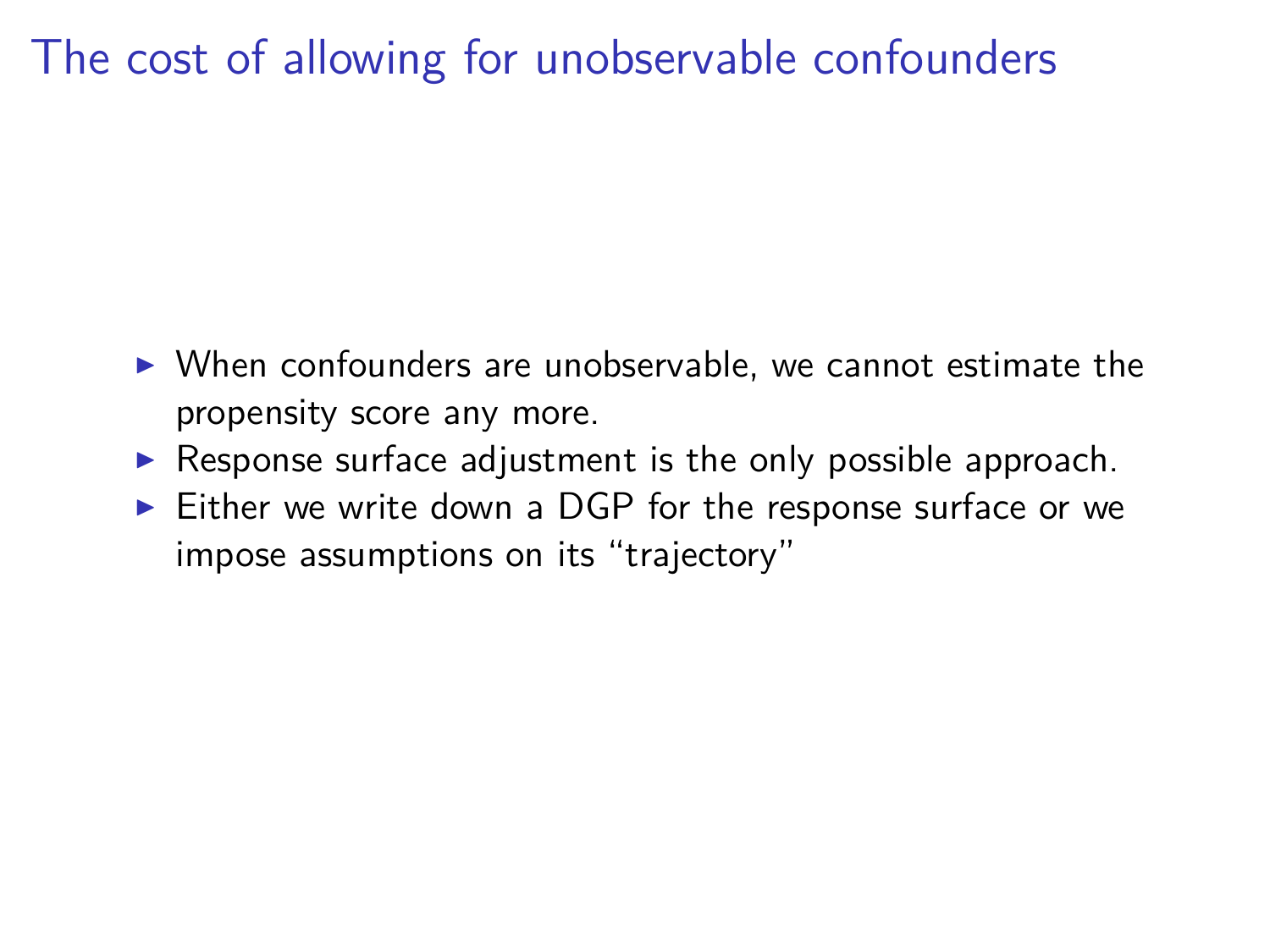Basic idea: predict the counterfactual of  $Y_{it}$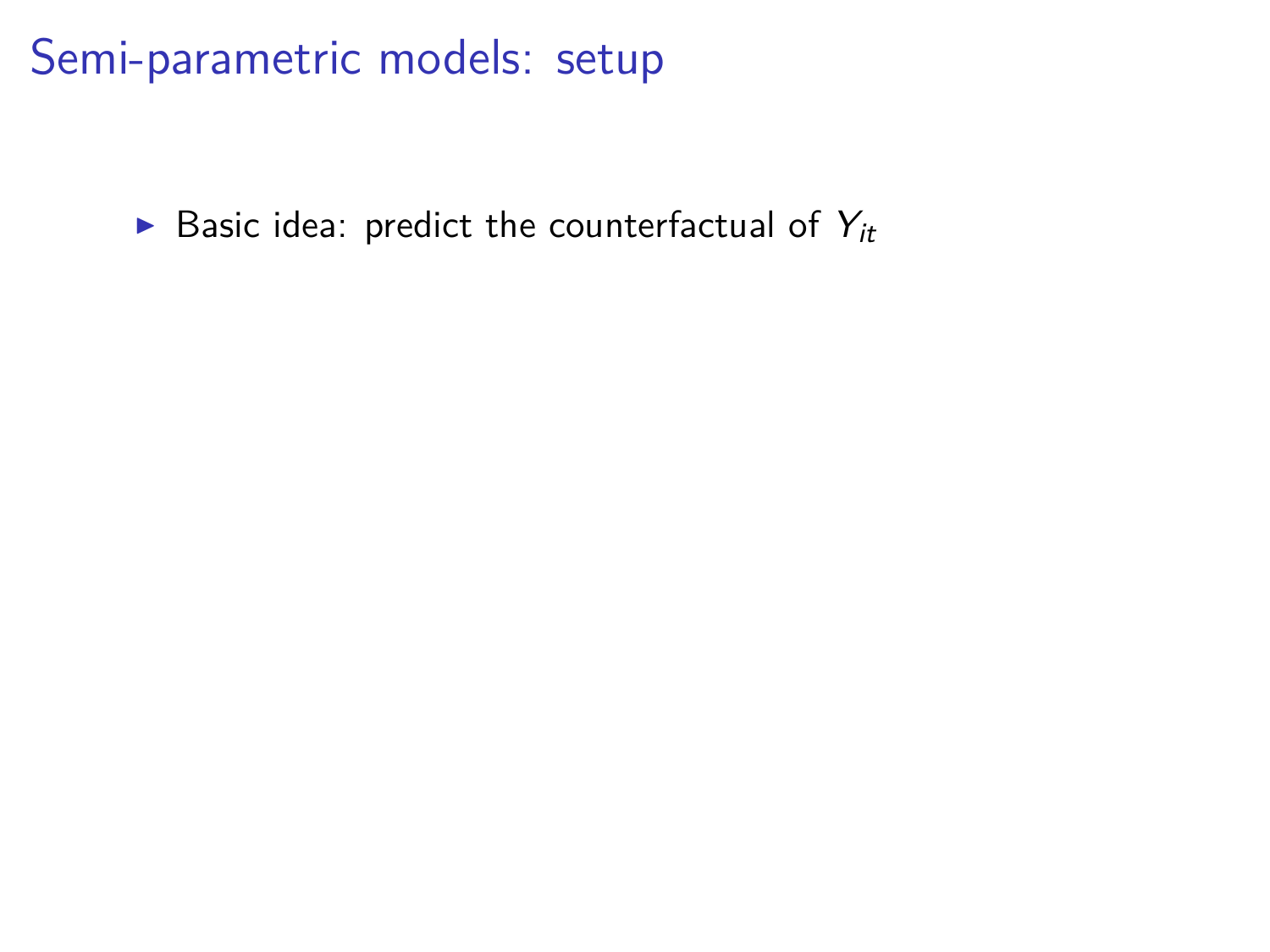Basic idea: predict the counterfactual of  $Y_{it}$ 

**Treatment Status**

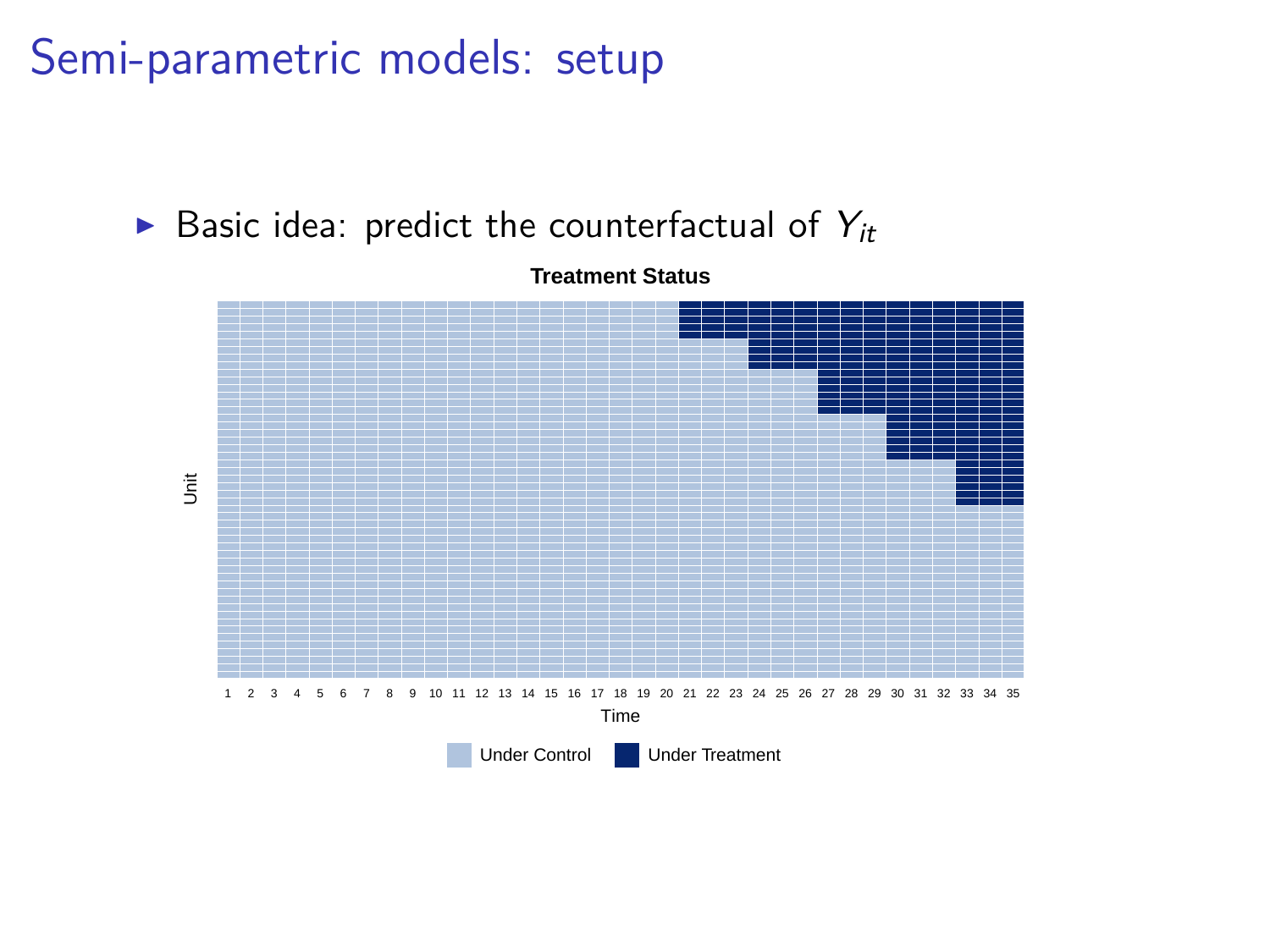$\blacktriangleright$  The simplest form: FEct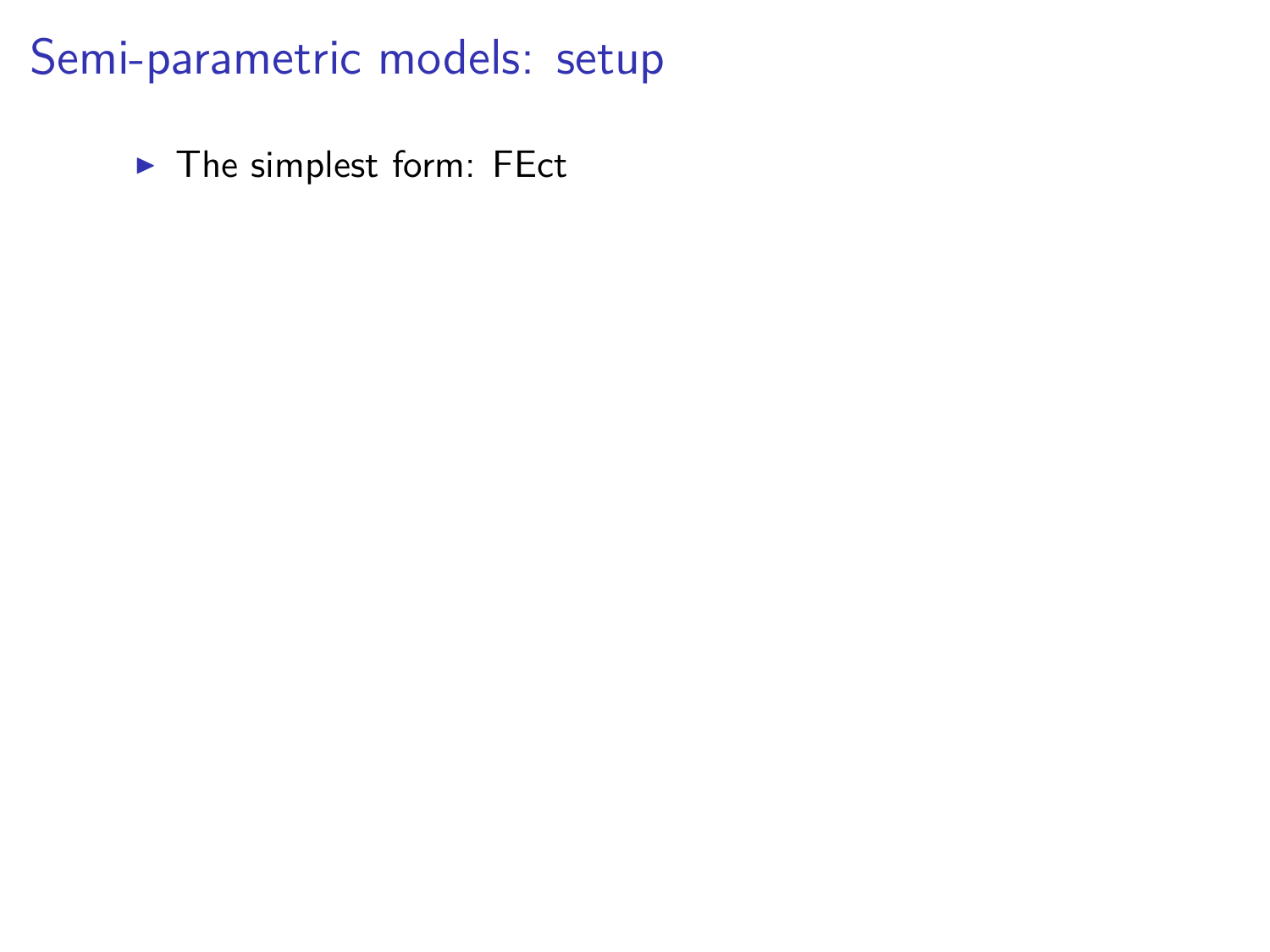$\blacktriangleright$  The simplest form: FEct

$$
Y_{it}(0) = \mu + \mathbf{X}_{it} \beta + \alpha_i + \zeta_t + \varepsilon_{it}
$$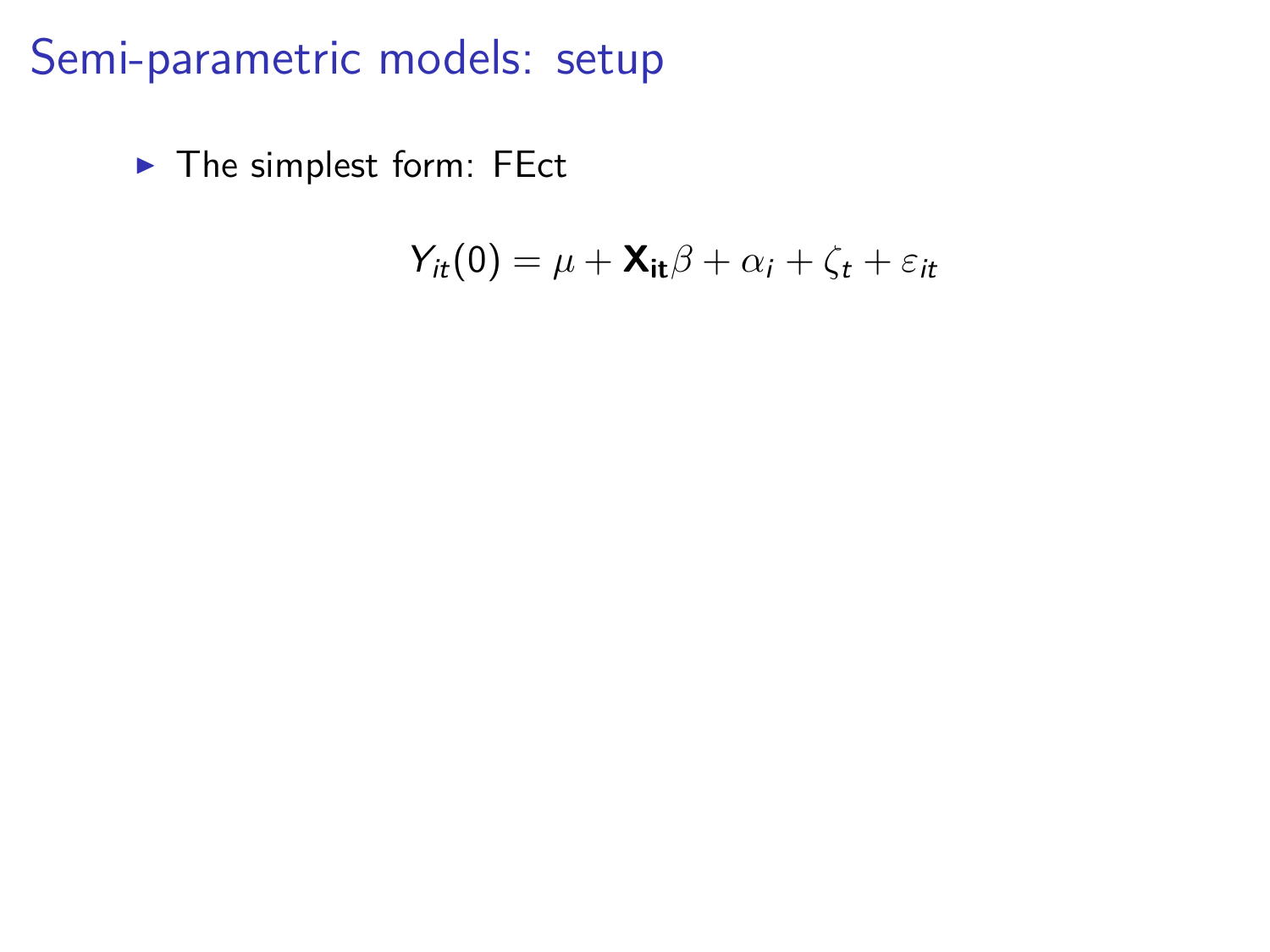$\blacktriangleright$  The simplest form: FEct

$$
Y_{it}(0) = \mu + \mathbf{X_{it}}\beta + \alpha_i + \zeta_t + \varepsilon_{it}
$$

The only problem is that we cannot apply the within-estimator here (unbalanced panel).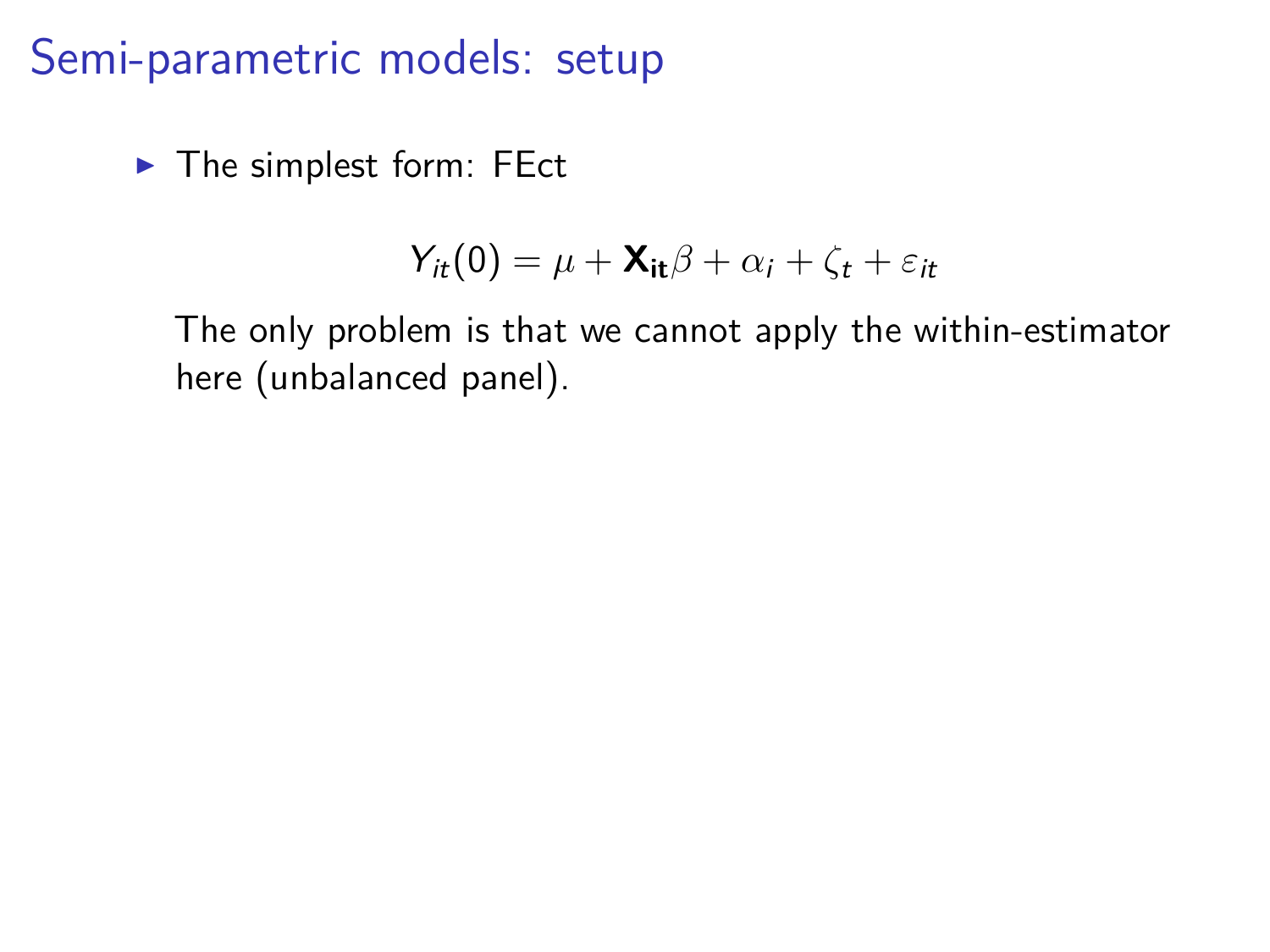$\blacktriangleright$  The simplest form: FEct

$$
Y_{it}(0) = \mu + \mathbf{X_{it}}\beta + \alpha_i + \zeta_t + \varepsilon_{it}
$$

The only problem is that we cannot apply the within-estimator here (unbalanced panel).

 $\triangleright$  We can make the error structure more complicated by replacing  $\alpha_i + \zeta_t$  with  $\lambda_i$ f<sub>t</sub>, where  $\lambda_i = (\lambda_1, \lambda_2, \dots, \lambda_r)$  and  $f_t = (f_1, f_2, \ldots, f_r)$  (interactive FE). How many parameters we need to estimate?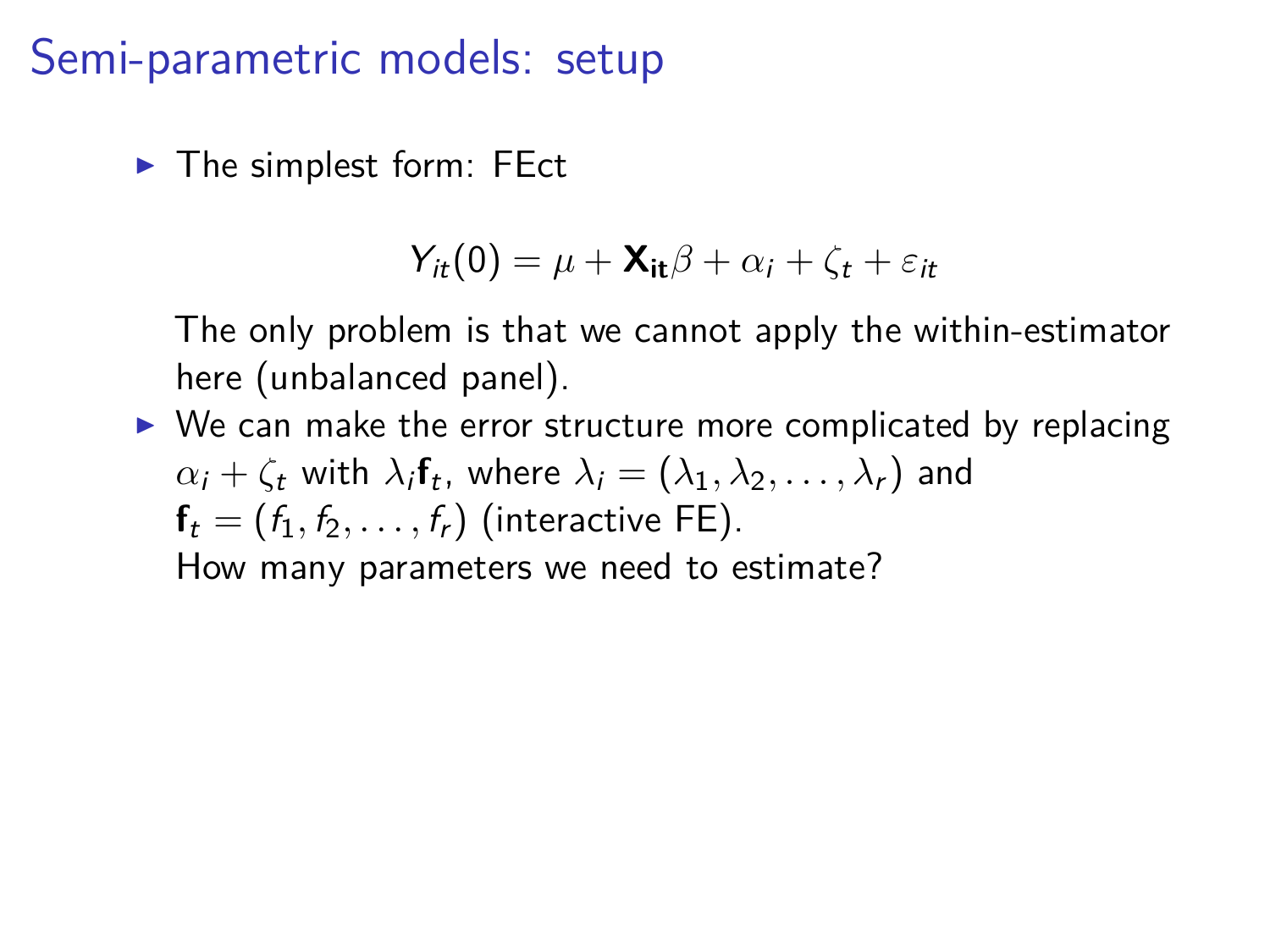$\blacktriangleright$  The simplest form: FEct

$$
Y_{it}(0) = \mu + \mathbf{X_{it}}\beta + \alpha_i + \zeta_t + \varepsilon_{it}
$$

The only problem is that we cannot apply the within-estimator here (unbalanced panel).

- $\triangleright$  We can make the error structure more complicated by replacing  $\alpha_i + \zeta_t$  with  $\lambda_i$ f<sub>t</sub>, where  $\lambda_i = (\lambda_1, \lambda_2, \dots, \lambda_r)$  and  $f_t = (f_1, f_2, \ldots, f_r)$  (interactive FE). How many parameters we need to estimate?
- $\triangleright$  From a different perspective, we are approximating the matrix  $\mathbf{Y} = \{Y_{it}\}\$  with the product of two low-dimension matrices:  $Y = L + \varepsilon$ , where  $L = \Lambda F$  (matrix completion or MC).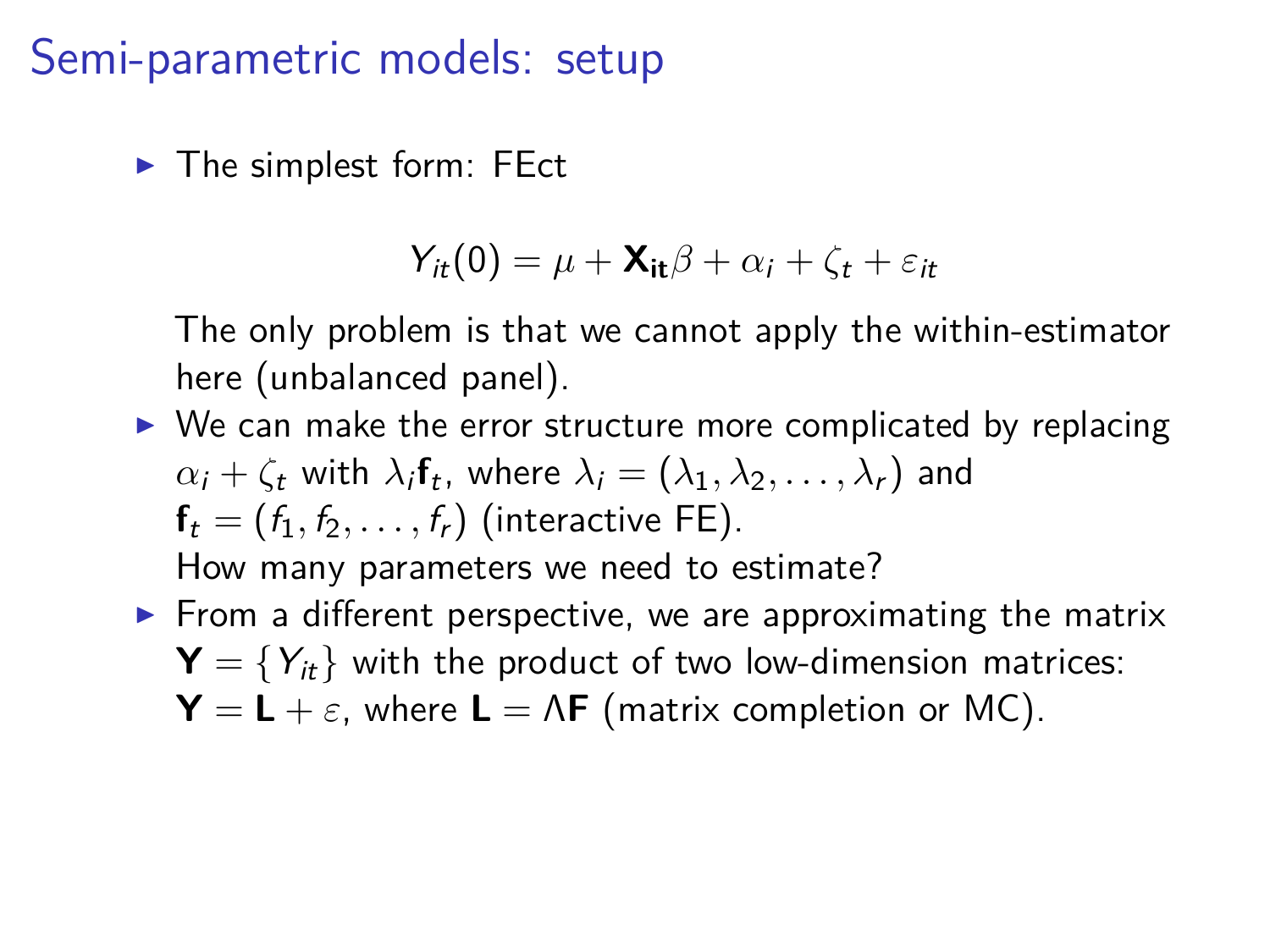$\blacktriangleright$  The simplest form: FEct

$$
Y_{it}(0) = \mu + \mathbf{X_{it}}\beta + \alpha_i + \zeta_t + \varepsilon_{it}
$$

The only problem is that we cannot apply the within-estimator here (unbalanced panel).

- $\triangleright$  We can make the error structure more complicated by replacing  $\alpha_i + \zeta_t$  with  $\lambda_i$ f<sub>t</sub>, where  $\lambda_i = (\lambda_1, \lambda_2, \dots, \lambda_r)$  and  $f_t = (f_1, f_2, \ldots, f_r)$  (interactive FE). How many parameters we need to estimate?
- $\triangleright$  From a different perspective, we are approximating the matrix  $\mathbf{Y} = \{Y_{it}\}\$  with the product of two low-dimension matrices:  $Y = L + \varepsilon$ , where  $L = \Lambda F$  (matrix completion or MC). IFE and MC are equivalent when MC directly penalizes the matrix dimension  $r$  (hard-impute) rather than the magnitude of eigen values (soft-impute).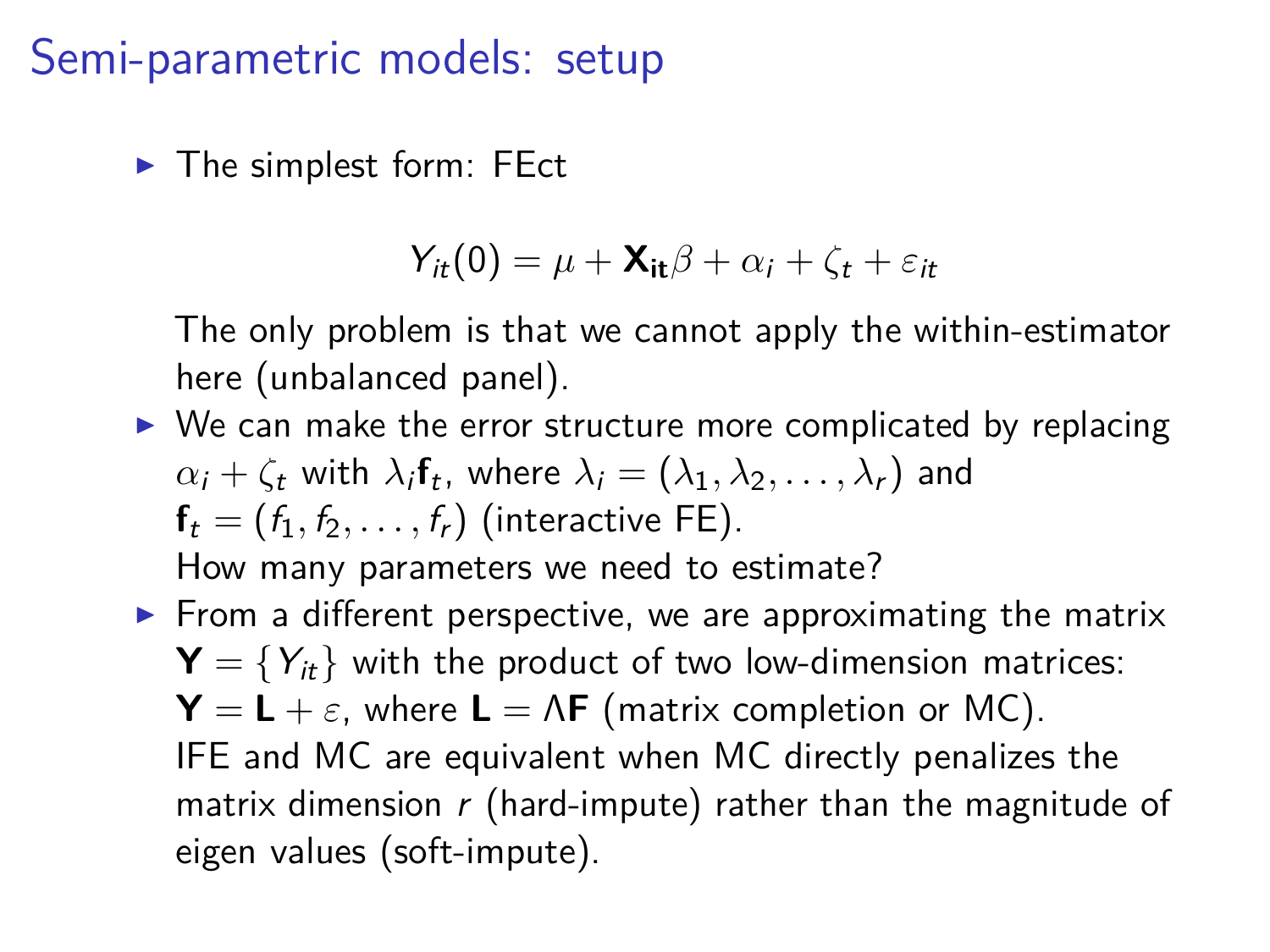## Semi-parametric models: estimation

- $\blacktriangleright$  IFE relies on the singular value decomposition (SVD).
- $▶$  We start from initial parameters, estimate  $β$  via OLS, and obtain  $\lambda_i$  and  $f_t$  via SVD of the residuals.
- $\blacktriangleright$  r is selected by cross-validation.
- $\triangleright$  MC (soft-impute) uses the direct sum decomposition: the residual at each round can be decomposed into two orthogonal parts.
- $\triangleright$  MC (soft-impute) is biased in finite samples.
- $\triangleright$  Both work well in large samples (relative performance depends on the strength of factors).
- $\triangleright$  We can add other parts to the model such as the lagged dependent variable or ensemble methods (Athey et al., 2019)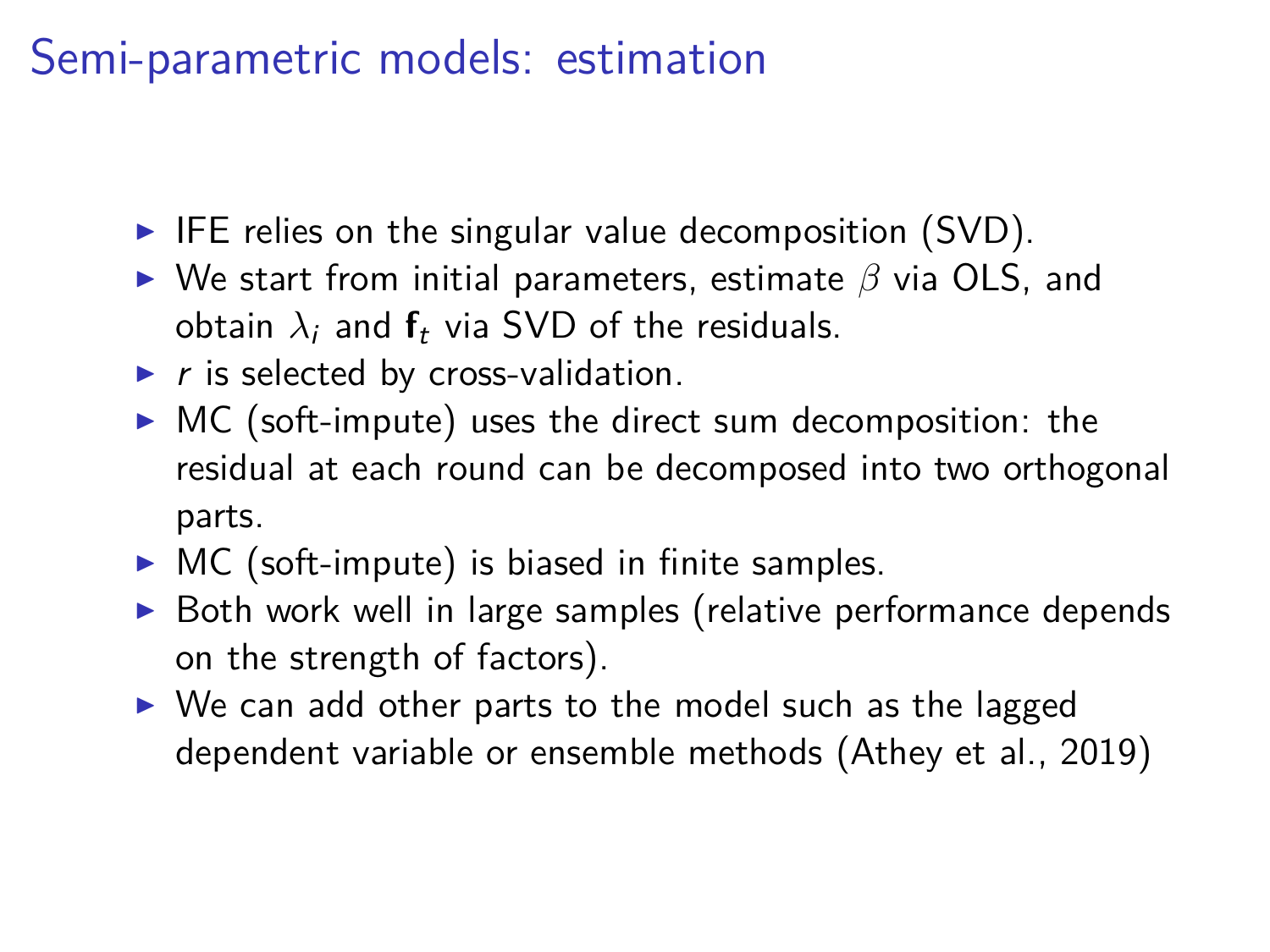# Semi-parametric models: tools

- $\triangleright$  A series of packages provided by Yiqing Xu at Stanford and his collaborators
- $\triangleright$  panelView for displaying the basic patterns
- $\triangleright$  fastplm for estimating the two-way FE models fast
- $\triangleright$  gsynth for estimating the interactive FE models
- $\blacktriangleright$  fect to rule them all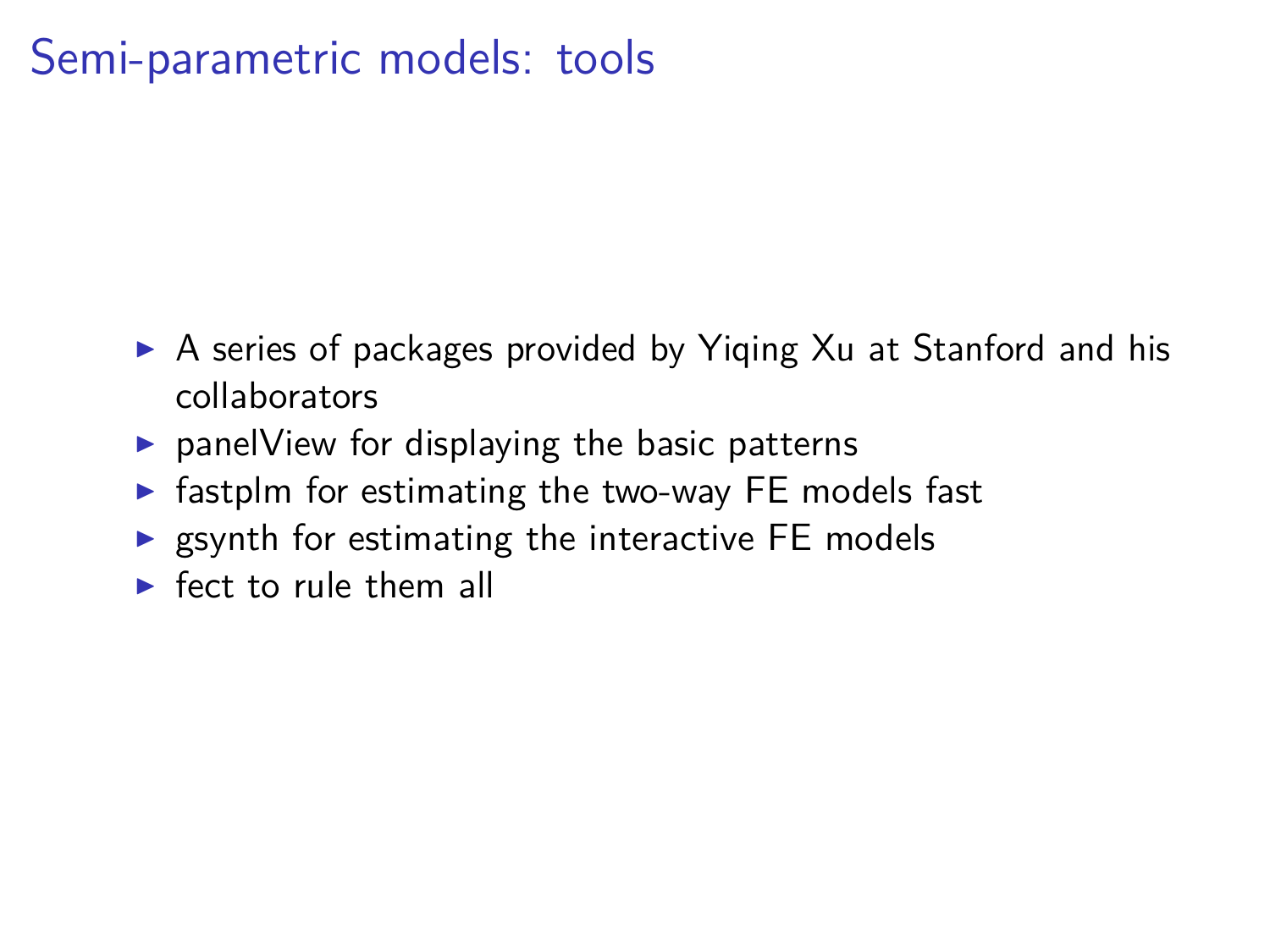- ## Registered S3 method overwritten by 'GGally':
- ## method from
- ## +.gg ggplot2

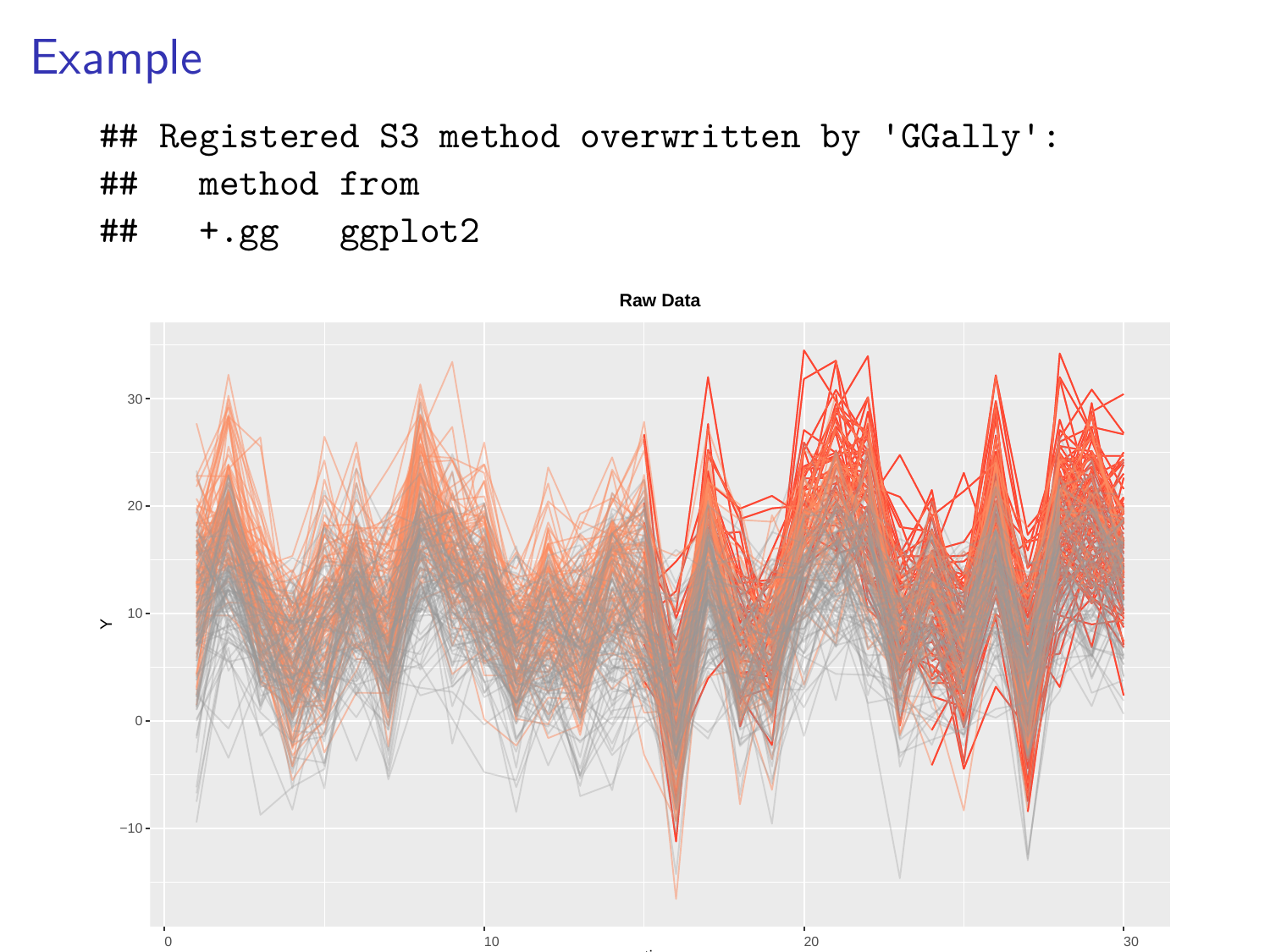

 $\overline{2}$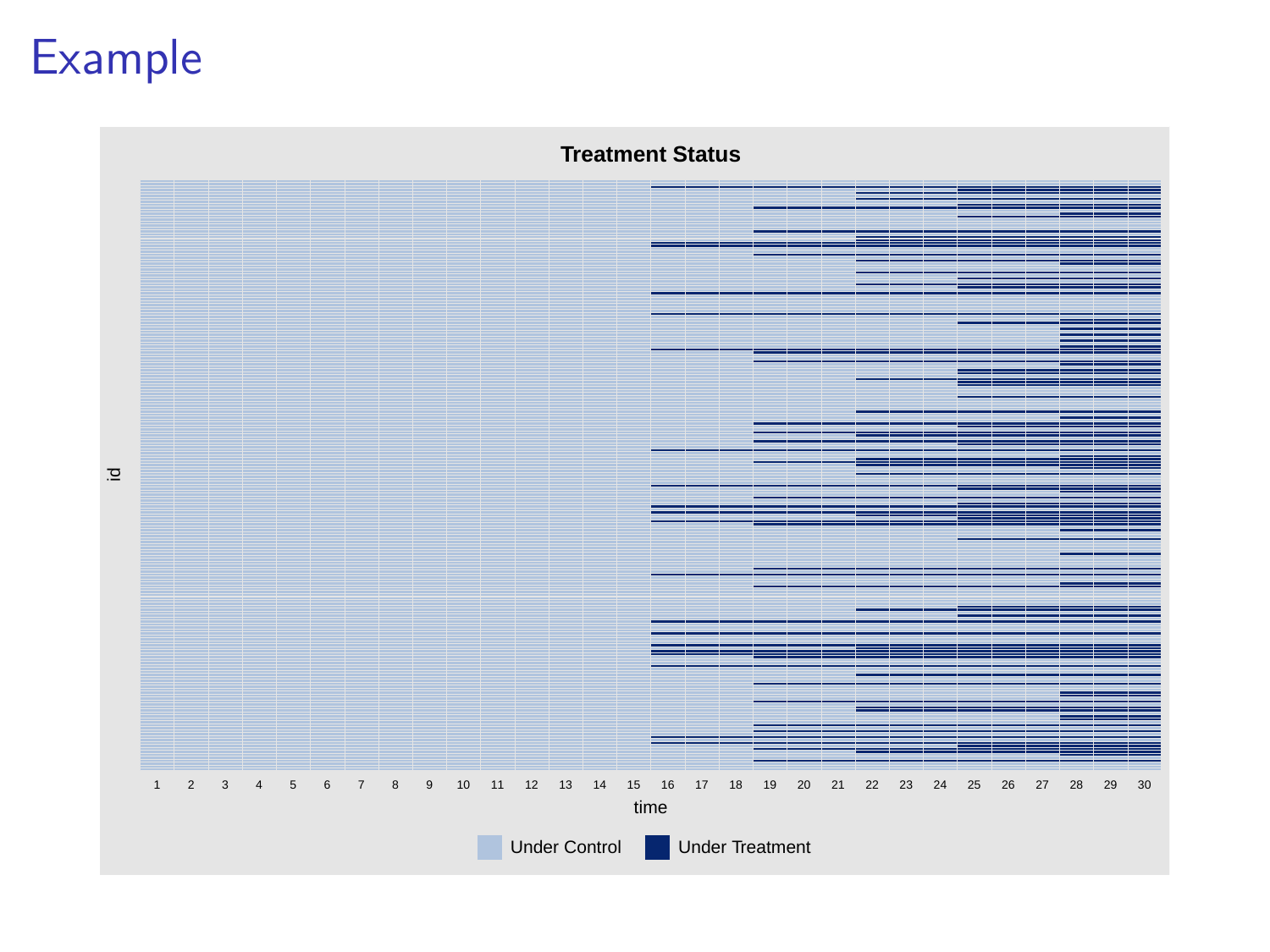##

## Coef Std. Error t value Pr(>|t|) CI\_lower CI\_upper ## D 0.249 0.163 1.530 0 -0.070 0.569 ## X1 0.999 0.041 24.432 0 0.918 1.079 ## X2 2.941 0.042 69.729 0 2.858 3.024 ## ## --- ## ## Residual standard error: 3.171 on 5768 degrees of freed ## Multiple R-squared(full model): 0.800 Adjusted R-squa ## Multiple R-squared(proj model): 0.496 Adjusted R-squa ## Wald F-statistic:  $1856.764$  on 3 and  $5768$  DF, p-value: < ## ## --- ## ## Variance Type: Robust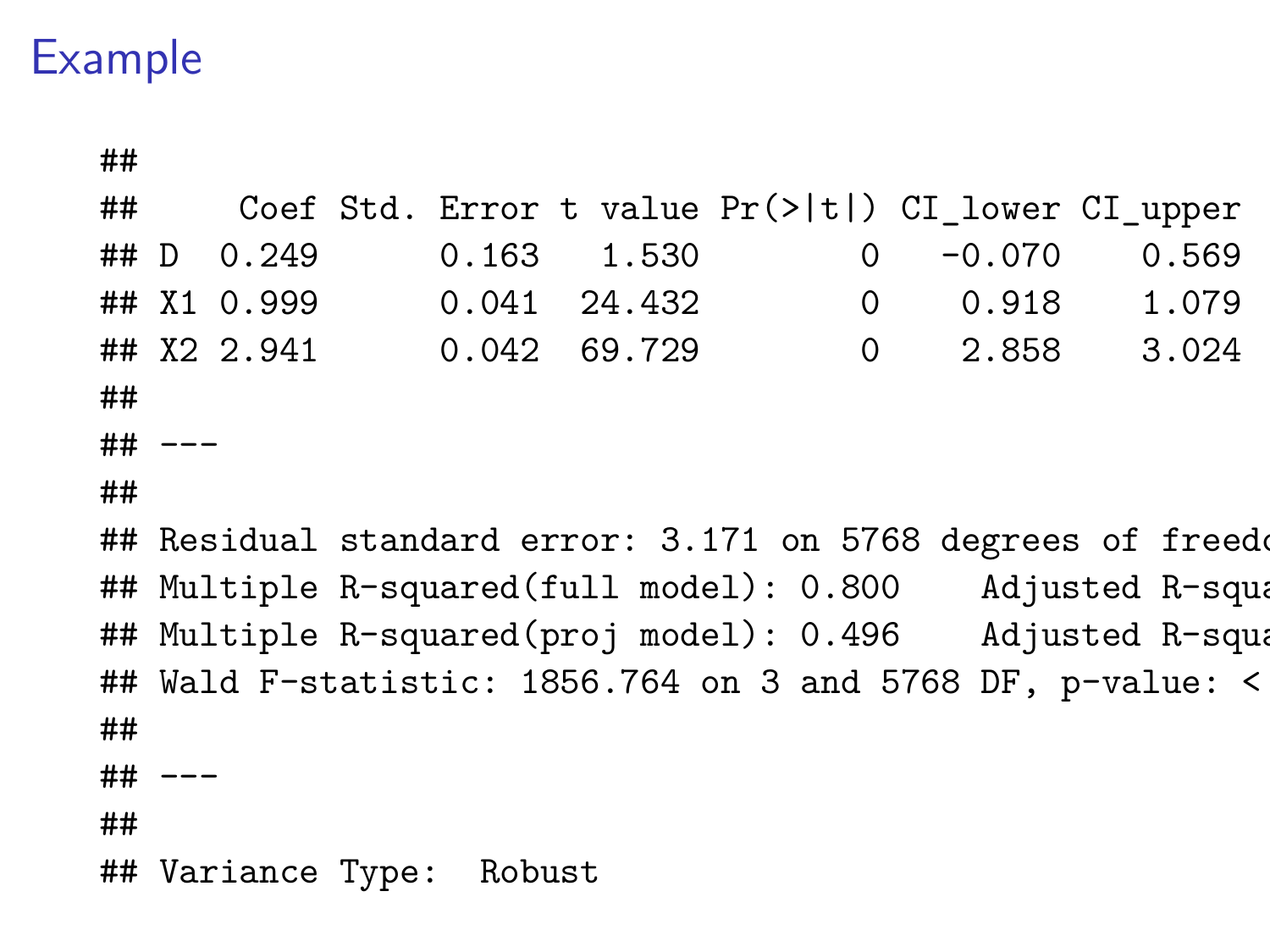**Estimated Average Treatment Effect Estimated Average Treatment Effect Estimated Average Treatment Effect**5 5 Coefficient Coefficient Coefficient Coofficien Coefficient **South** −20 −10 0 10 Time relative to Treatment −20 −10 0 10 Time relative to Treatment −20 −10 0 10<br>Time relative to Treatment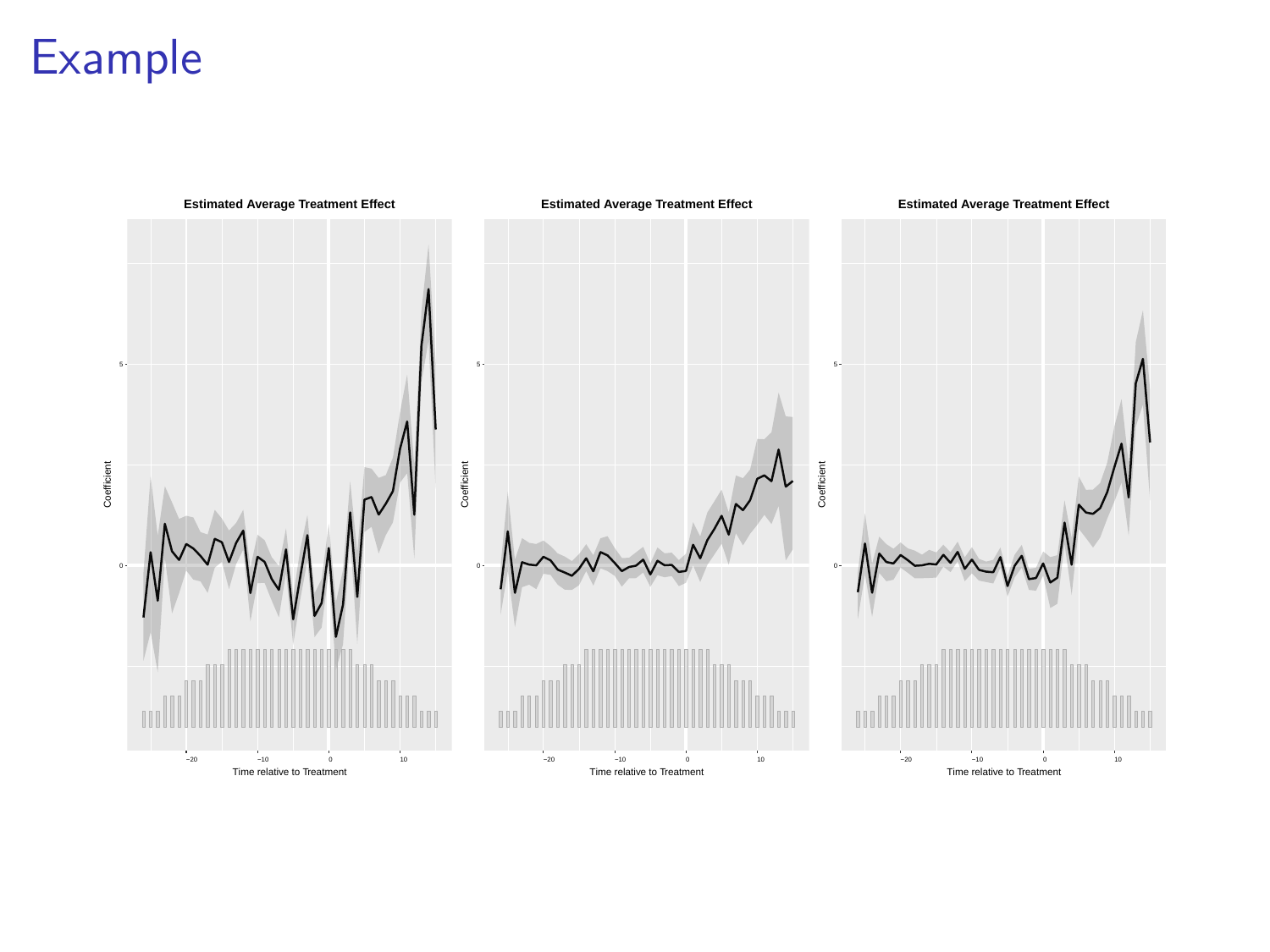Assumptions behind the semi-parametric models

- $\triangleright$  Both IFE and MC require strong exogeneity.
- It is a generalized version of "parallel trends" in  $DID$ .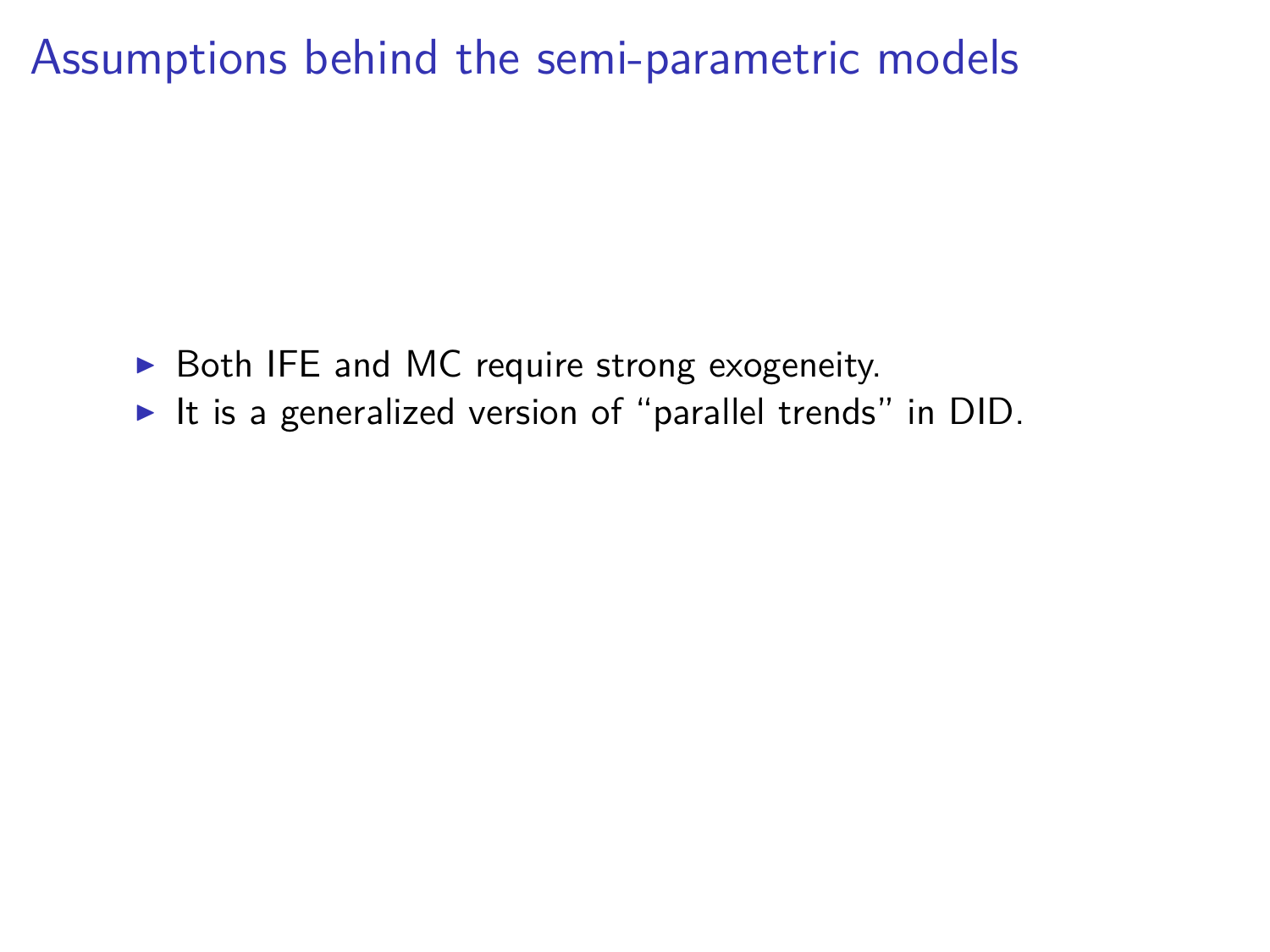#### Assumptions behind the semi-parametric models

- $\triangleright$  Both IFE and MC require strong exogeneity.
- It is a generalized version of "parallel trends" in  $DID$ .
- $\blacktriangleright$  How to test the assumption in this more general case?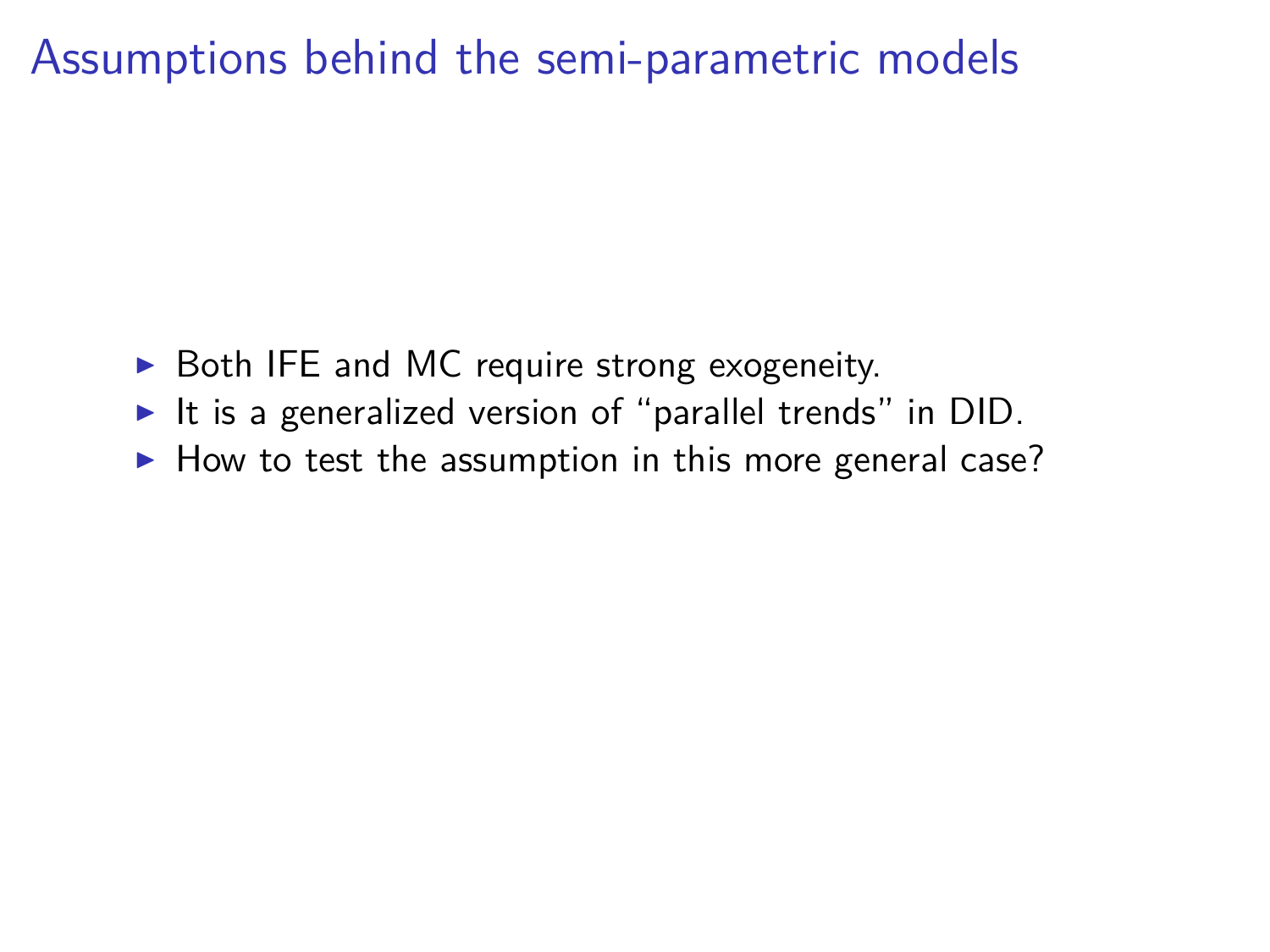#### Assumptions behind the semi-parametric models

- $\triangleright$  Both IFE and MC require strong exogeneity.
- It is a generalized version of "parallel trends" in  $DID$ .
- $\blacktriangleright$  How to test the assumption in this more general case?
- I Liu, Wang, and Xu (2019): dynamic treatment effects, equivalence test and placebo test.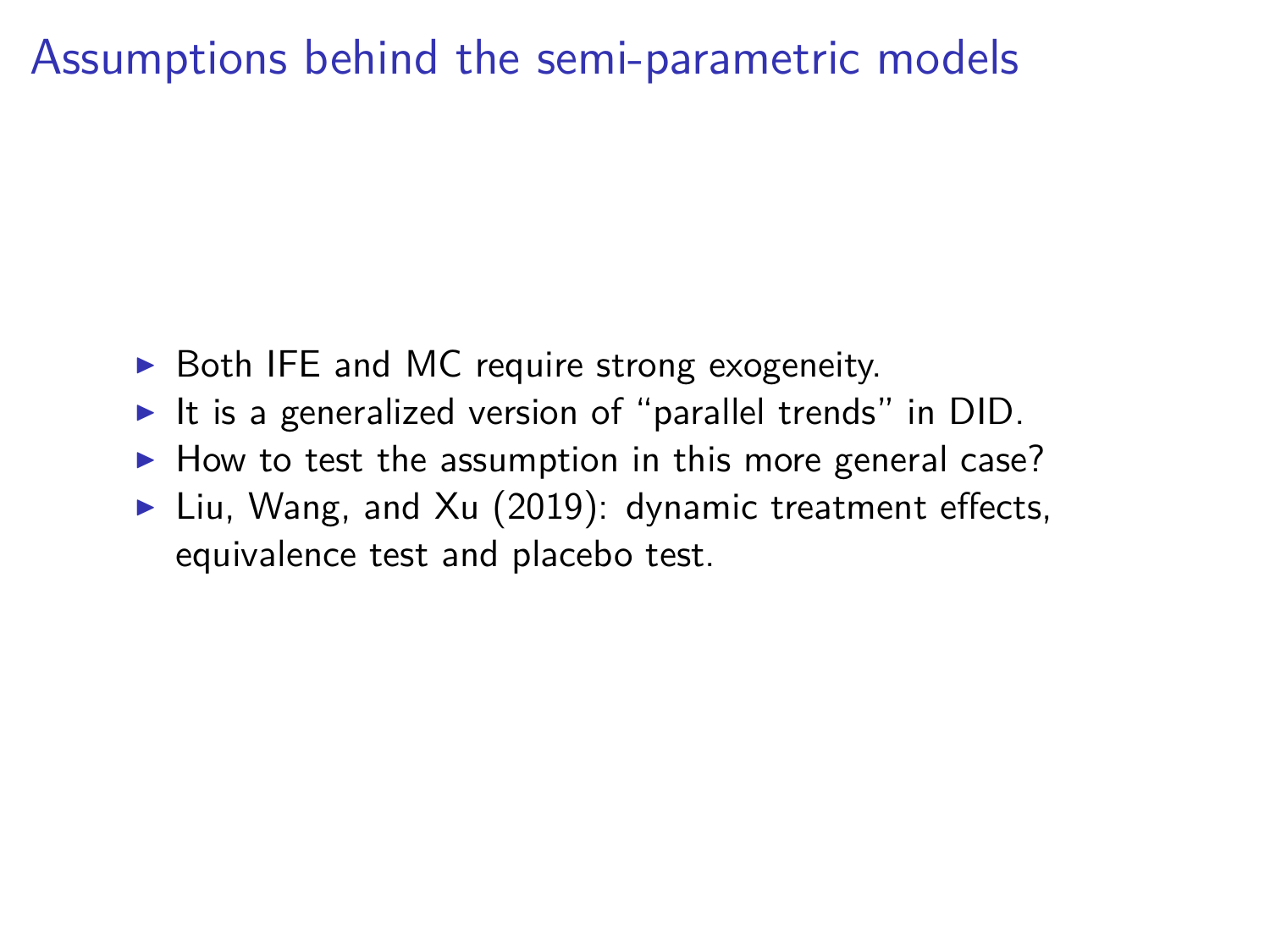**Estimated Average Treatment Effect Estimated Average Treatment Effect Estimated Average Treatment Effect**p value: 0.000 p value: 0.000 able 0.220<br>
p<br>
p<br>
p<br>
p<br>
p<br>  $\sqrt{p}$ 5 5 Coefficient Coefficient Coefficient Coefficient Coofficien ● ● ● ● ● ● ● ● ●  $\bullet$ ● ● ● ● ● ● ● ● ● ● ● ● −20 −10 0 10 Time relative to Treatment −20 −10 0 10 Time relative to Treatment −20 −10 0 10<br>Time relative to Treatment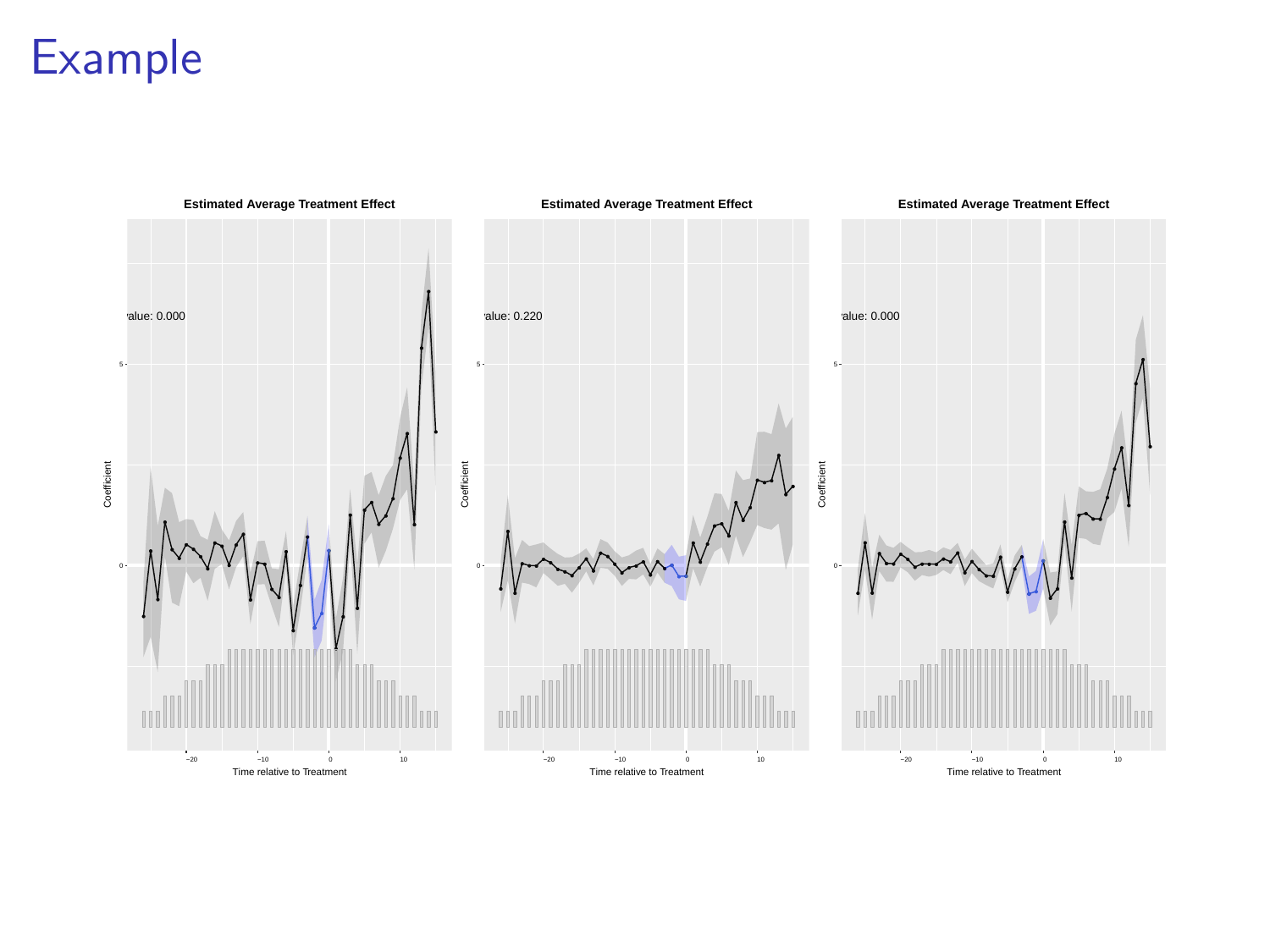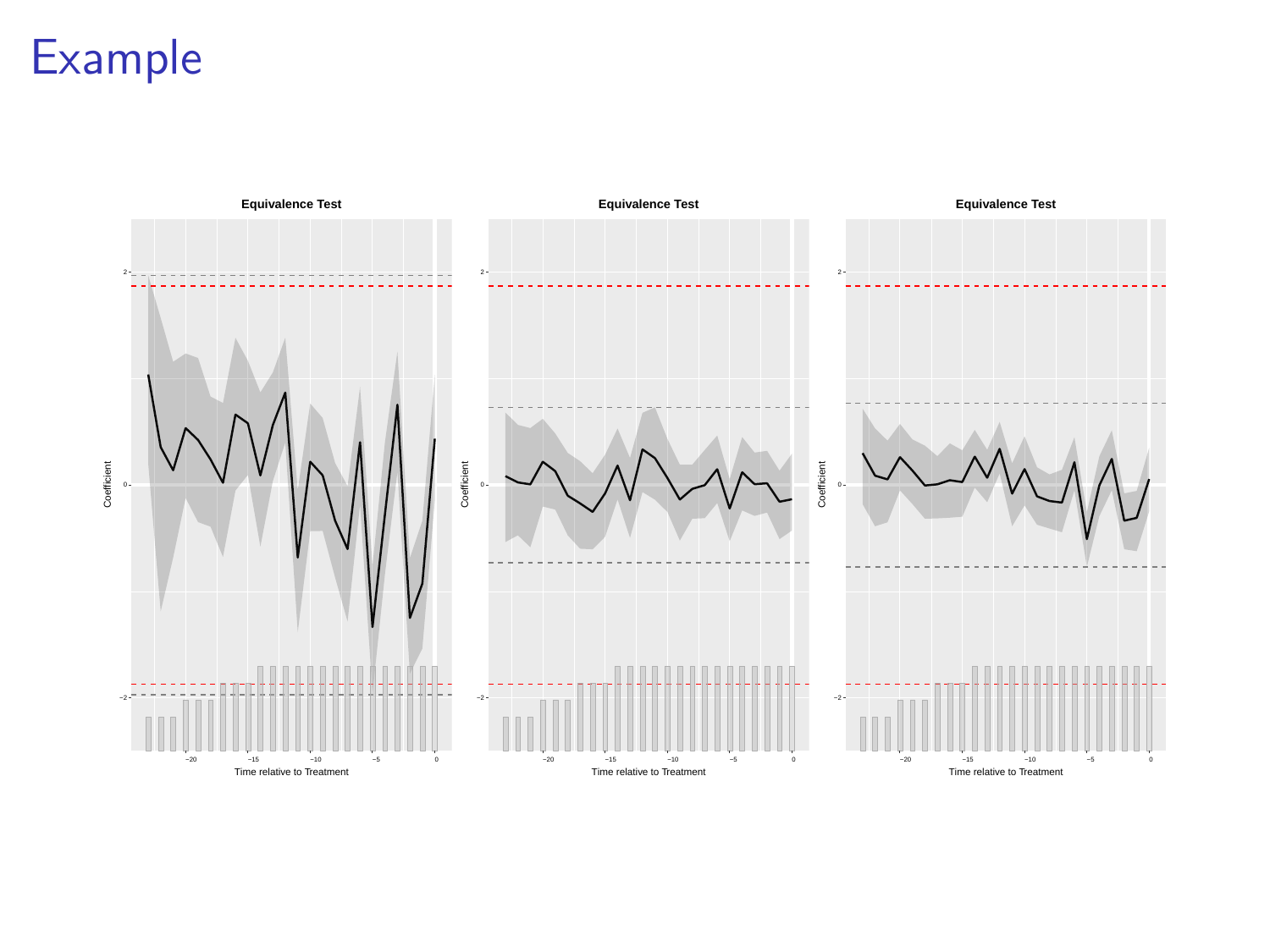# Example: Tomz et al. (2007)

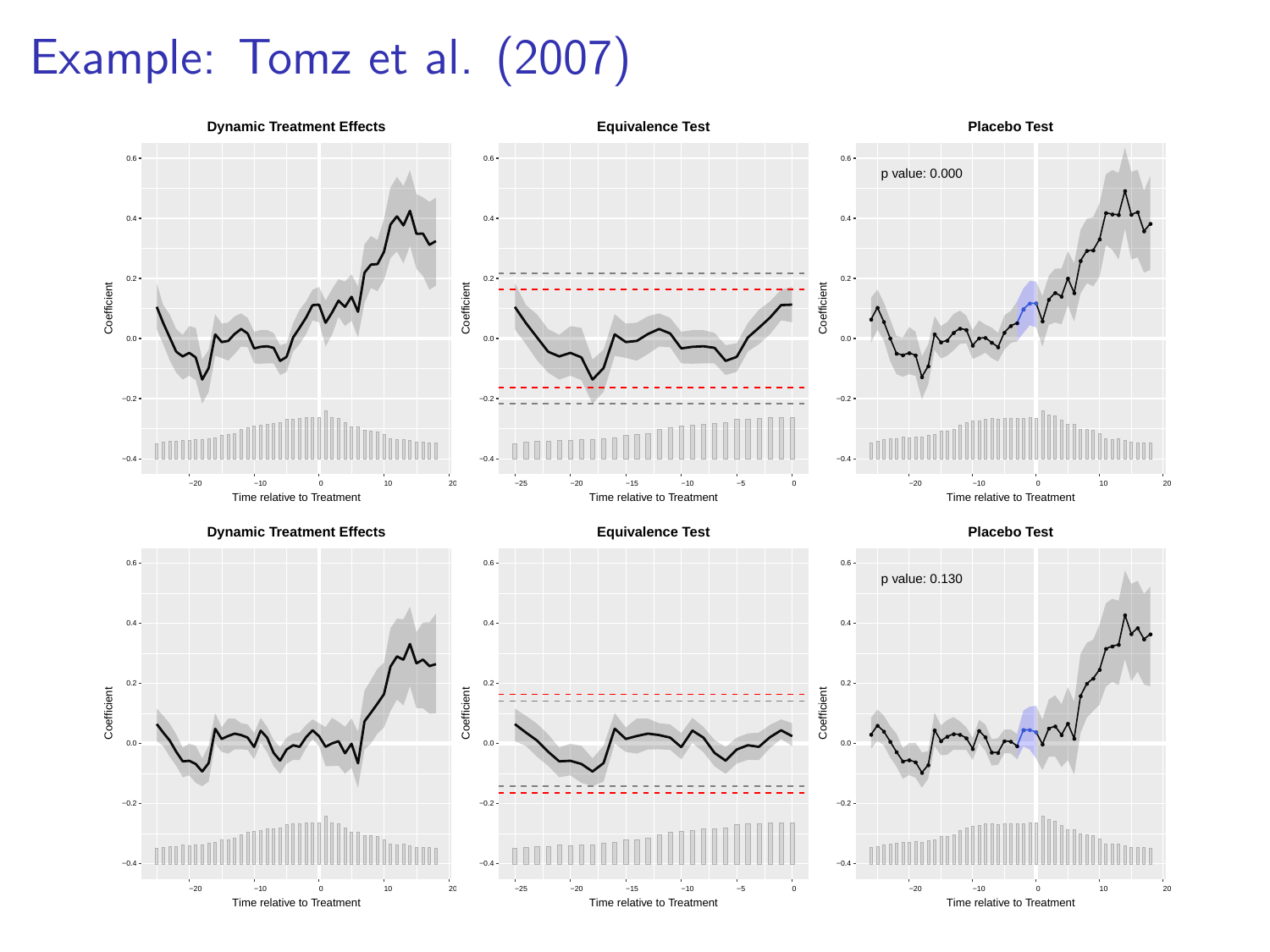# Trajectory balancing

One common assumption: conditional parallel trends

 $E[Y_{it}(0)-Y_{i,t-1}(0)|D_{it}=1, X_{it}] = E[Y_{it}(0)-Y_{i,t-1}(0)|D_{it}=0, X_{it}]$ 

- $\triangleright$  Then  $E[Y_{it}(1) Y_{i,t-1}(0)|D_{it} = 1, X_{it}] = E[Y_{it}(1)|D_{it} = 1]$  $1, X_{it}$ ] − E[Y<sub>i,t−1</sub>(0)|D<sub>it</sub> = 1*, X<sub>it</sub>*] − E[Y<sub>it</sub>(0)|D<sub>it</sub> =  $[0, X_{it}] + E[Y_{i,t-1}(0)|D_{it} = 0, X_{it}]$
- ▶ Synthetic control, Semi-parametric DID (Abadie, 2005), kernel balancing (Hazlett and Xu; 2017), panel matching (Imai, Kim, and Wang; 2018)
- $\triangleright$  One can use weighting to adjust the difference in trends among groups.
- $\triangleright$  Remember that this is not IPW and we can only get ATT not ATE.